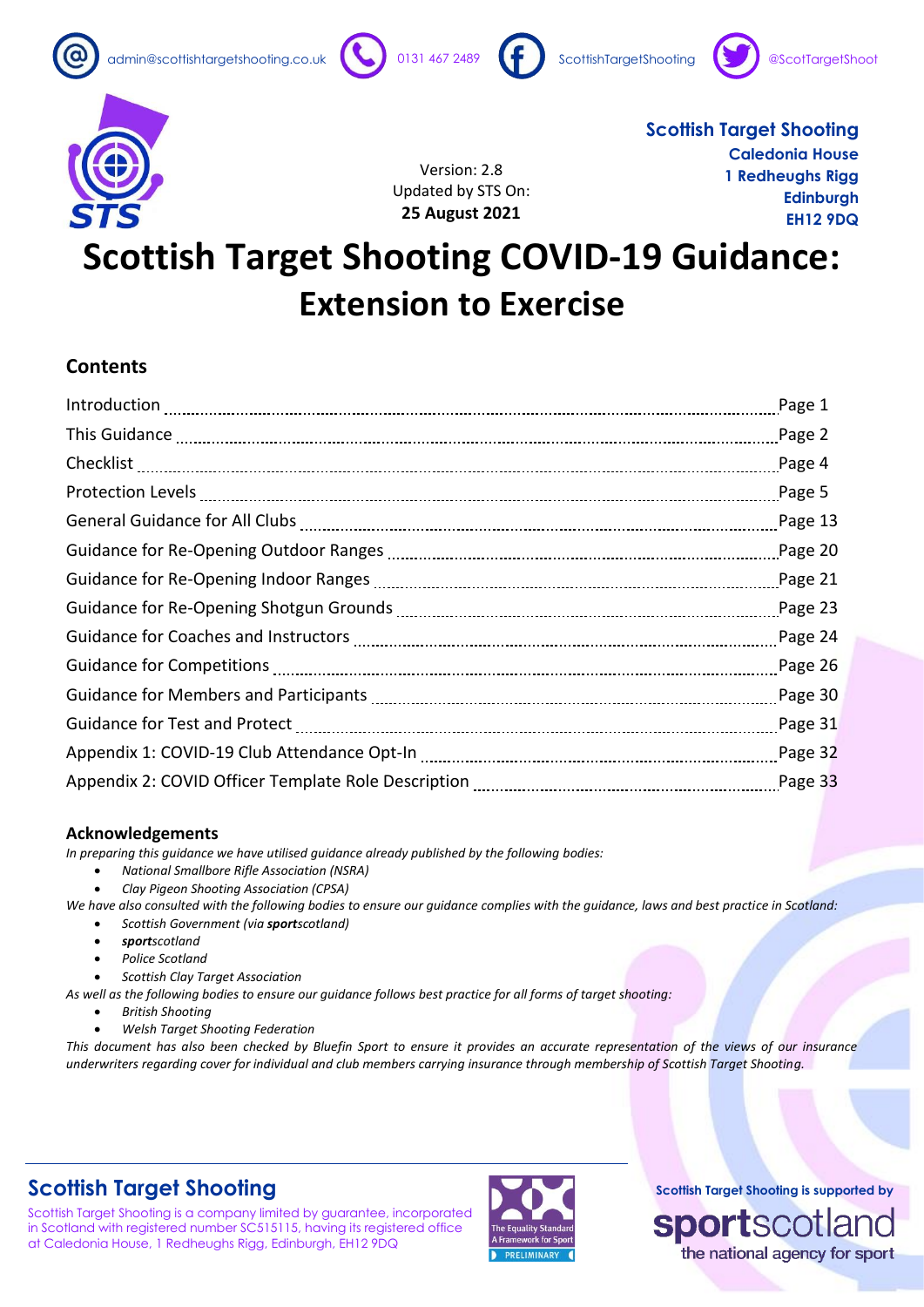









Page **1** of **31**

**Scottish Target Shooting Caledonia House 1 Redheughs Rigg Edinburgh EH12 9DQ**

This document has been produced by STS but utilises expertise from a number of key partners, in order to provide an informed guide to the Scottish target shooting community. Each Home Nation has taken a different approach regarding a recovery plan and as such advice from the Scottish Government and **sport**scotland (supporting the sporting sector in Scotland) provides the core foundation for this guidance. However, we have also consulted with the Scottish Clay Target Association for their expertise regarding the management of shotgun grounds and the practicalities around coaching and competitions so we can ensure target shooting in Scotland is working from the same document, regardless of discipline.

### *Health Over Sport*

Health advice supersedes any concerns regarding the return to our sport as the health of our members and the wider Scottish community, combined with the containment and eventual removal of this virus from this country is paramount. Therefore, some of our advice may deviate from that issued by bodies based in other parts of the United Kingdom to reflect the approach being adopted in Scotland in tackling COVID-19.

#### *Partnership Approach*

We have tried to tie the guidance in this document in with all the appropriate shooting bodies across the UK (e.g. NRA, NSRA, CPSA) however, where there are conflicts, Scottish guidance must take precedence for clubs and shooters operating in Scotland as these outline public health requirements.

#### *Definitions*

It should also be noted that in this document, the generic reference of 'clubs' is to include all types of organisations and structures involved in delivering shooting, including but not limited to, businesses, grounds, facilities and unincorporated associations. Similarly, the generic reference to 'coaches' in this document also relates anyone providing shooting tuition and includes roles such as instructors.

#### *Working Document*

Please be aware that this guidance will be a working document and will therefore need to be updated frequently to address any inaccuracies, omissions or changes to the situation. We will do our best to respond to these issues quickly to provide support and clarity, notifying members what, when and where changes are made.

### *Performance Shooting*

This guidance is not applicable to performance shooting which is approved between STS and **sport**scotland. Performance shooting applies to the STS Performance Programme only, not development or junior squads.

#### *Finally*

We hope that by providing guidance for the different protection levels (that now supersede the 'Phase' approach) it will enable clubs to prepare and respond appropriately so that we can return to our sport as quickly and safely as possible. We would like to thank our members for responding so quickly and positively to all the Scottish Government advice and guidance issued to date. We do recognise the very real practical challenges facing clubs and shooters at the current stage, and we appreciate that in some cases it will simply be impracticable for clubs and shooting grounds to restart. In those cases, we hope that this guidance will help people to plan for the future.

### **Scottish Target Shooting**

Scottish Target Shooting is a company limited by guarantee, incorporated in Scotland with registered number SC515115, having its registered office at Caledonia House, 1 Redheughs Rigg, Edinburgh, EH12 9DQ

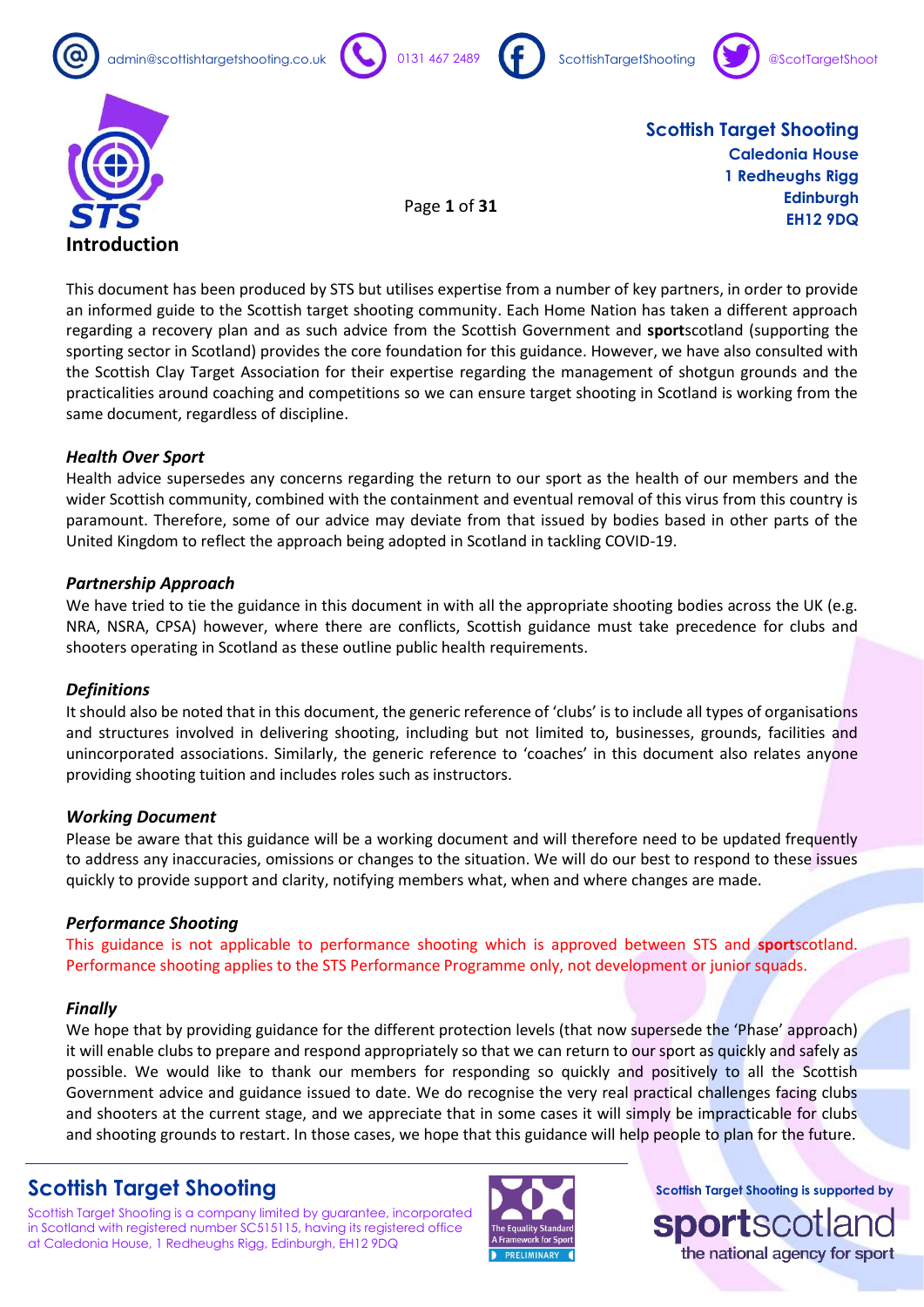



Page **2** of **31**







**Scottish Target Shooting Caledonia House 1 Redheughs Rigg Edinburgh EH12 9DQ**

On the 21st May 2020, the Scottish Government first published Scotland's COVID-19 route map through and out of the crisis, which sets out the order in which it plans to relax restrictions. Information on the Scottish Government's approach to managing COVID-19 is available from [www.gov.scot/coronavirus-covid-19/.](http://www.gov.scot/coronavirus-covid-19/) Based on our discussions with Scottish Government (through **sport**scotland as the national agency for sport in Scotland with responsibility for signing off governance issued by Scottish Governing Bodies) STS has developed this guidance for clubs and participants to follow so that target shooting can take place in Scotland, where the local environment allows. This guidance should be read in conjunction with any updated Scottish Government guidance on health, physical distancing and hygiene and, where relevant, Scottish Government guidance on areas such as hospitality and the opening of public toilets etc.

Clubs and participants should be aware of and adapt to changes in guidance at short notice as we move through the Protection Levels and adapt with the growing intelligence around the virus. The latest information on each area can be found at: [https://www.gov.scot/publications/coronavirus-covid-19-protection-levels/pages/protection](https://www.gov.scot/publications/coronavirus-covid-19-protection-levels/pages/protection-levels-by-area/)[levels-by-area/\)](https://www.gov.scot/publications/coronavirus-covid-19-protection-levels/pages/protection-levels-by-area/).

### *Protection Levels & Scottish Government Announcements*

The Protection Levels will be applied differently to each Local Authority, in response to the data on COVID-19 for that area. It will allow a more localised response to be taken but that will add a further layer of complexity requiring clubs and shooters to vigilant and informed of restrictions within their area (and the area the club operates in, if different). The Protection Levels system will try to get Scottish communities moving again, while ensuring the health of our communities is always at the forefront. Details about changes to guidance are not known until they are announced by the Scottish Government so STS will try to promptly update this document.

### *Clubs*

**Clubs should follow guidance based on the area Protection Level in which the sporting activity is to take place. A summary of what sporting activity can be undertaken at each Protection Level is available in Table B (page 10) and should be read in conjunction with the rest of this guidance.**

It should be noted that when guidance allows clubs to reopen (on the condition they can implement the safety procedures outlined in this guidance document), they are not obliged to do so. Some examples of why clubs may decide to remain closed include:

- Concerns that it will not be possible to adequately maintain the safety of participants and the public
- Travel restrictions resulting in insufficient numbers based locally therefore the cost of opening outweighs the income, placing an unnecessary financial burden on the facility.

With regards to the decision to re-open, it should also be understood that this will not necessarily apply to all facilities if clubs operate out of multiple ranges or grounds. Clubs in Scotland cover different disciplines, locations, facilities and circumstances and it will not be possible for all clubs to restart all their activities at the same time.

For those that do decide to re-open when the guidance allows, please be aware that this may not happen immediately following guidance changes as plans are put in place to re-engage volunteers, staff and/or members and put in place risk assessments and processes to ensure the safety of everyone involved.

### **Scottish Target Shooting**

Scottish Target Shooting is a company limited by guarantee, incorporated in Scotland with registered number SC515115, having its registered office at Caledonia House, 1 Redheughs Rigg, Edinburgh, EH12 9DQ



**Scottish Target Shooting is supported by**

the national agency for sport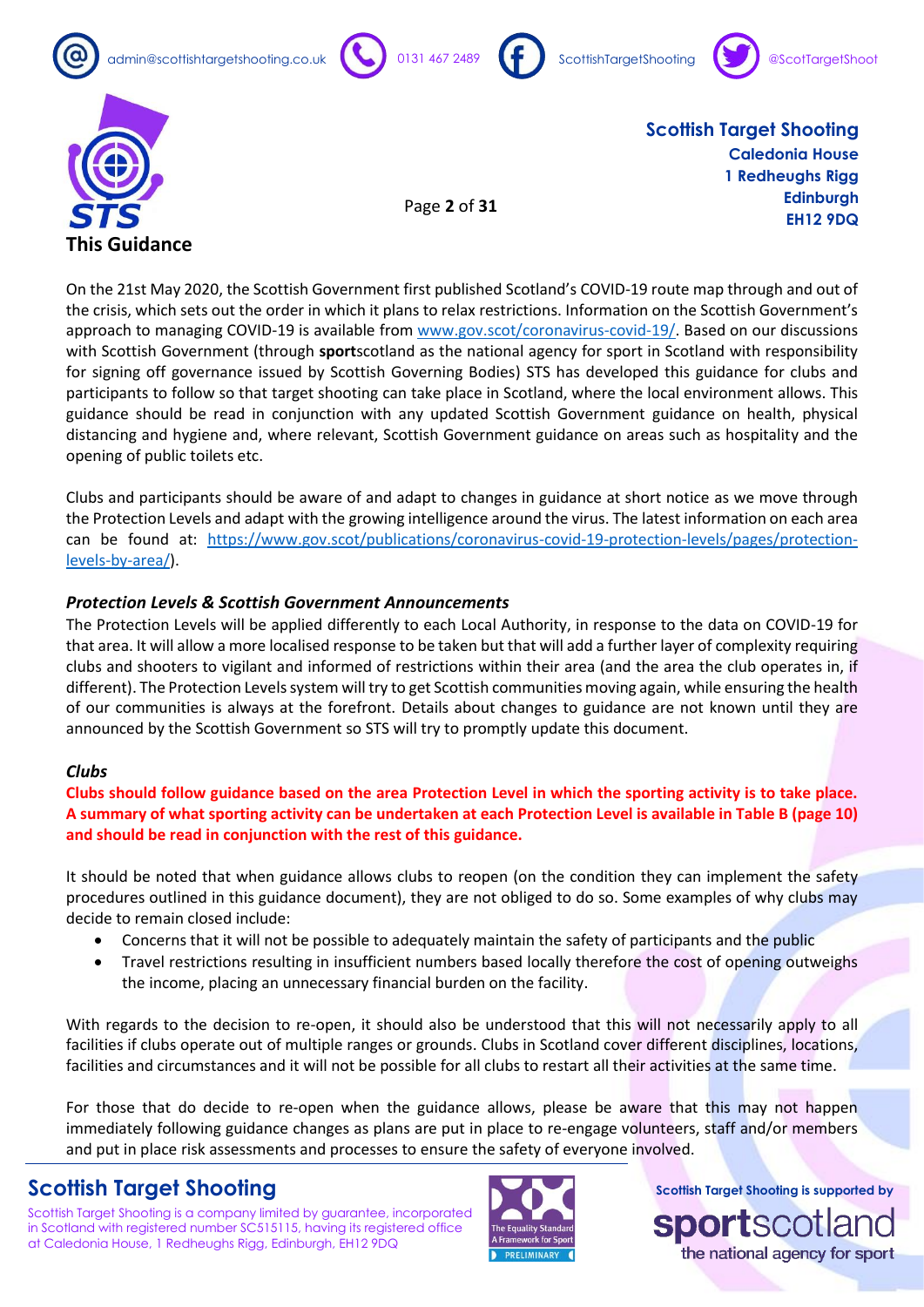









Page **3** of **31**

**Scottish Target Shooting Caledonia House 1 Redheughs Rigg Edinburgh EH12 9DQ**

#### *Members*

For clubs able to re-open their facilities, not all members will be able to resume shooting. Those with symptoms or testing positive will still be required to self-isolate. Close contacts over 17 who have been double vaccinated more than two weeks ago and with no symptoms will be able to get a PCR test and end self-isolation if negative. All under 17s will also be able to use this process (which will be encouraged but not required for under 5s). No one who is self-isolating should attend a club or any shooting activity.

Club committeesshould respect the decisions taken by members to stay away from the club to comply with Scottish Government guidance. We appreciate that for some clubs, this may impact on the majority of members and preclude the club from being able to re-open and should therefore be factored into the decision making process regarding re-opening.

### *Club Committees*

STS cannot tell clubs whether to re-open or not. The club committee has a duty of care to members and knows best the specifics of the club and its suitability to meet the guidelines. Each club must decide if they are going to re-open and if their circumstances and the protocols they can put in place will meet the Scottish Government's guidance.

#### *Insurance*

STS has contacted our insurers, Bluefin Sport. They have informed us with effect from 15th January 2021, Insurers have applied a Coronavirus Absolute Exclusion to the Liability policy. This means no cover is provided under the Liability policy for any claim, loss, cost or expense of whatever nature directly or indirectly arising out of, contributed to or resulting from coronavirus disease (COVID-19), severe acute respiratory syndrome coronavirus 2 (SARS-CoV-2), or any mutation or variation thereof.

### *Police Scotland*

STS has consulted Police Scotland in the drafting and continuous updates applied to this document for the purposes of keeping Police Scotland informed of what we are proposing on a national level. Police Scotland advise that the re-opening of both indoor facilities and outdoor shooting ranges and grounds must take place in line with the Scottish Government advice and guidance as set out in the publication 'Scotland's route map through and out of crisis'. Clubs are encouraged to contact their local Police station to advise of the club's decision to re-open and timescales for doing so.

### *Timescales*

Scottish Government guidance is under continual review with regular updates provided. The progress made towards opening up Scottish communities will depend on the effectiveness of the measures put in place and how strictly people adhere to the guidance in their areas. Therefore, this will only refer to dates where it has been announced confirmed certain restrictions will either come into force or be lifted. As we have already experienced, there is the potential for the progression along the Protection Levels to move backwards, as well forwards. We appreciate this will be frustrating for all involved but the health and protection of our community through the containment of COVID-19 is the most important aspect of STS and Scottish Government guidance.

### **Scottish Target Shooting**

Scottish Target Shooting is a company limited by guarantee, incorporated in Scotland with registered number SC515115, having its registered office at Caledonia House, 1 Redheughs Rigg, Edinburgh, EH12 9DQ



**Scottish Target Shooting is supported by**

the national agency for sport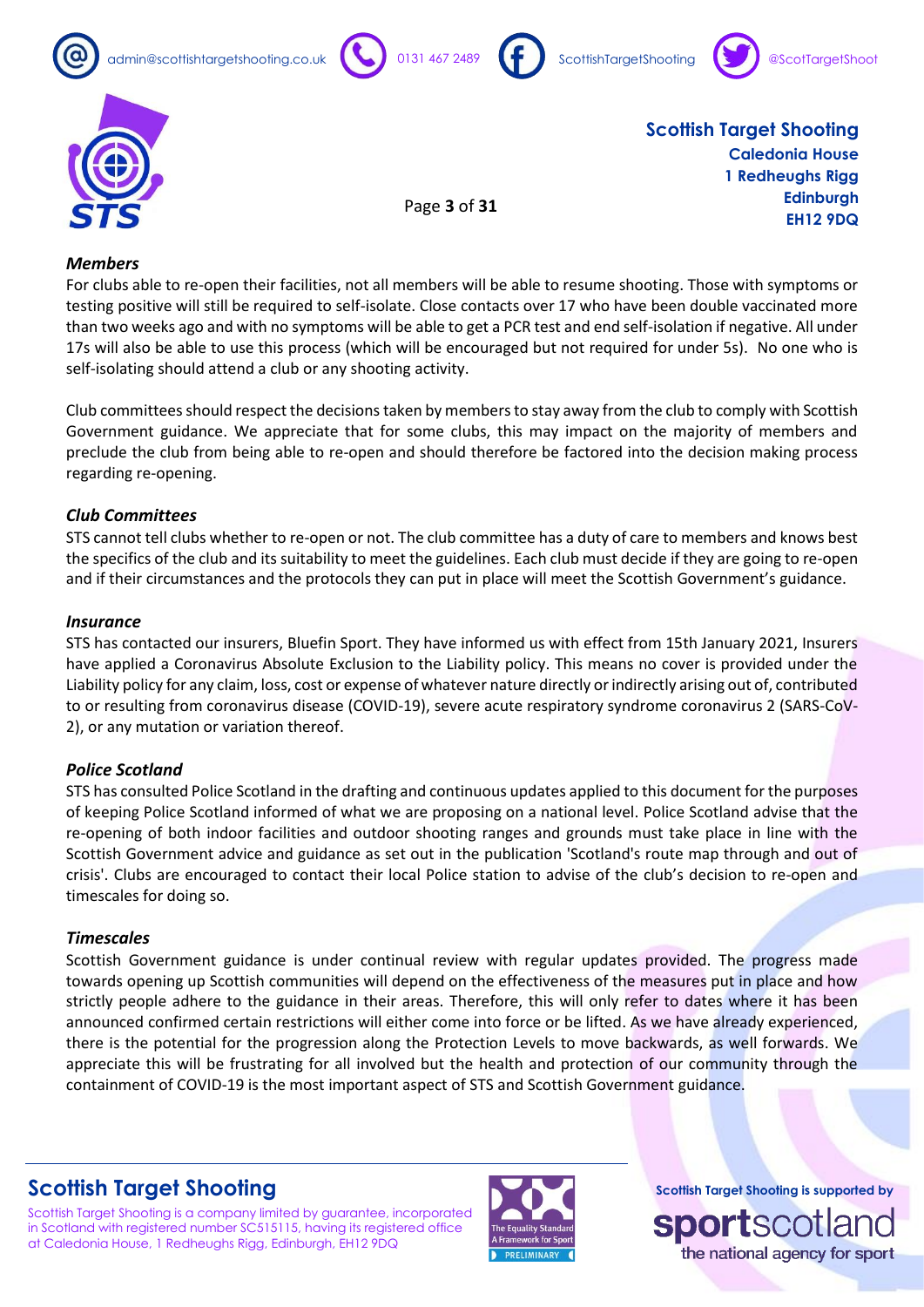









Page **4** of **31**

**Scottish Target Shooting Caledonia House 1 Redheughs Rigg Edinburgh EH12 9DQ**

STS has some simple steps for a committee to follow when considering re-opening:

- Step 1. Read all appropriate guidance, in particular, to determine if your club is able to open:
	- i. Scottish Government National Guidance
	- ii. Local Guidance:<https://www.gov.scot/publications/coronavirus-covid-19-protection-levels/>
	- iii. Scottish Target Shooting
	- iv. [Getting Your Facilities Fit For Sport](https://sportscotland.org.uk/covid-19/getting-your-facilities-fit-for-sport/) from **sport**scotland
- **Step 2.** Gain consensus on re-opening from the following:
	- i. Minuted approval by the Club Committee
	- ii. Verbal agreement by key club personnel not on the committee (i.e. RO's, Officials, Staff, Safeguarding/Welfare Officers etc who may not be on the committee but are essential for the return to shooting)
- **Step 3.** Undertake a thorough risk assessment on the facility's suitability to safely re-open managing the health of all those using the facility.
- **Step 4.** If possible, provide sufficient hand washing or sanitiser, communicating to members where this will not be possible and the requirement for them to bring their own.
- **Step 5.** A booking system to ensure social distancing guidelines are maintained. (We appreciate this is a substantial restriction for certain types of shooting and shooting locations.)
- **Step 6.** Once established, clearly communicate rules to members so they are clear what is expected of them on arrival, when shooting, and on completion. This can also include providing signage at the club.

### **Also Consider:**

- i. Notifying the landowner (for clubs that hire or lease the facility)
- ii. Notifying the local Police station

If you have answered YES to the steps above, then your club may be able to re-open. We encourage you to the use the guidance below and please contact us if you require support.

# **Scottish Target Shooting**

Scottish Target Shooting is a company limited by guarantee, incorporated in Scotland with registered number SC515115, having its registered office at Caledonia House, 1 Redheughs Rigg, Edinburgh, EH12 9DQ

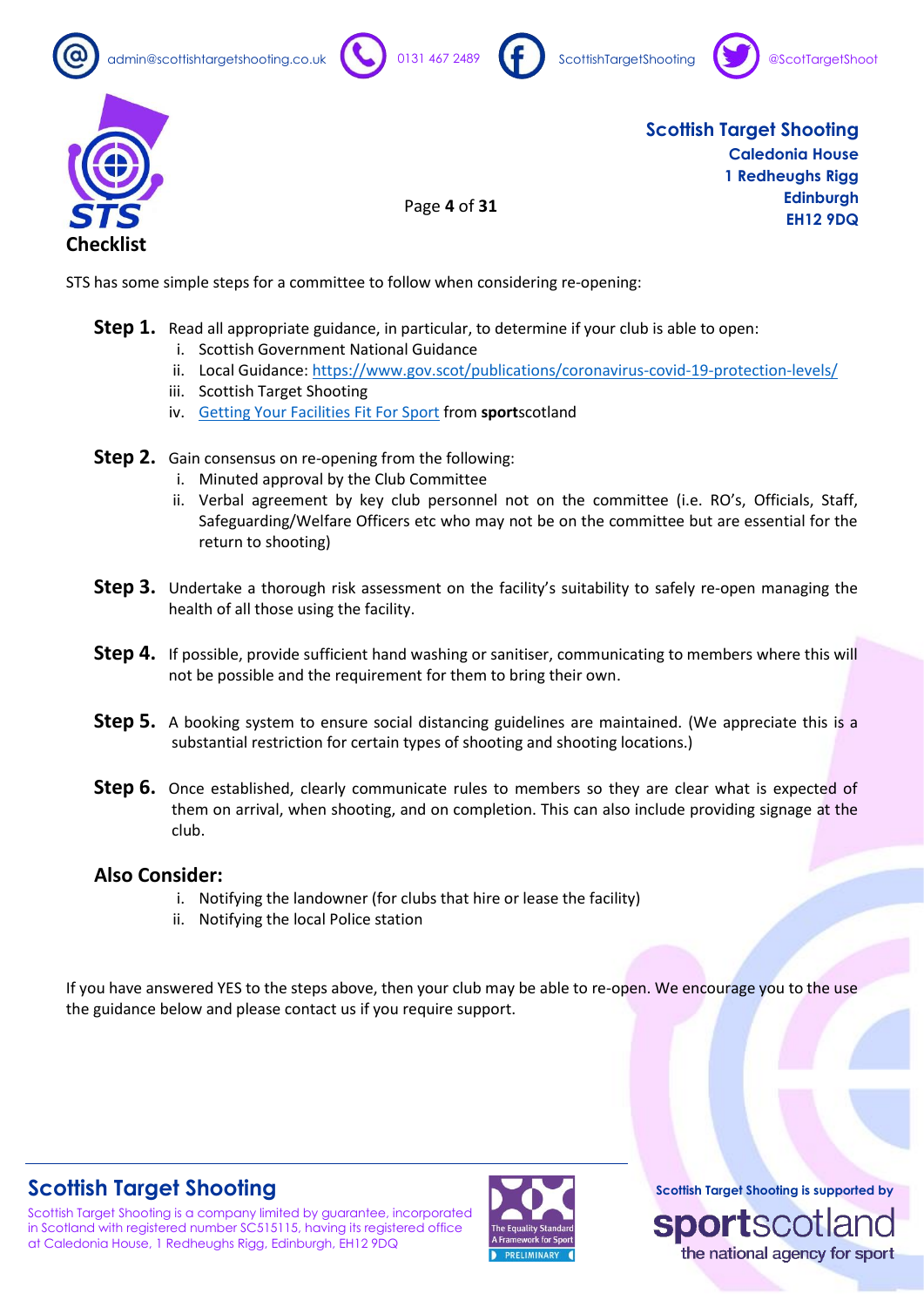









Page **5** of **31**

**Scottish Target Shooting Caledonia House 1 Redheughs Rigg Edinburgh EH12 9DQ**

The Scottish Government introduced a new strategic framework document for managing COVID-19 which will become effective from 2 November 2020. This provides a 5 Level approach to restrictions within each local authority area (or sub-area) depending upon its COVID-19 status, which will be reviewed weekly. The latest strategic framework document is [available here.](https://www.gov.scot/binaries/content/documents/govscot/publications/advice-and-guidance/2020/10/coronavirus-covid-19-protection-levels/documents/covid-19-protection-levels-summary-information-on-what-you-can-and-cannot-do/covid-19-protection-levels-summary-information-on-what-you-can-and-cannot-do/govscot%3Adocument/COVID-19%2Bprotection%2Blevels%2B-%2Bsummary%2Binformation%2Bon%2Bwhat%2Byou%2Bcan%2Band%2Bcannot%2Bdo%2B---.pdf)

### **References**

- Scottish Government may update or change Levels and restrictions at any time, including the local areas subject to them. Therefore, COVID officers should regularly check: [https://www.gov.scot/publications/coronavirus](https://www.gov.scot/publications/coronavirus-covid-19-protection-levels/)[covid-19-protection-levels/](https://www.gov.scot/publications/coronavirus-covid-19-protection-levels/)
- A local post code checker is also available at:<http://www.gov.scot/check-local-covid-level/>

### **General**

- Organised shooting activity taking place outdoors and indoors, outlined in Table B for what is allowed in each Protection Level, is subject to exemption from household rules, in effect suspending physical distancing and household guidelines, for the duration of the activity, as detailed within this guidance.
- Where there is likely to be close proximity or contact between participants involved in shooting, mitigating actions should be considered to minimise risk and keep participants safe.
- As soon as a participant has completed training, a competition or event, they should leave the field of play/venue unless other Scottish Government guidance allows e.g. use of venue hospitality services.
- Clubs should note that the situation around COVID-19 is fluid and activities may need to be cancelled at short notice should there be a change in local or national restrictions. To prepare for this possibility, plans should be in place to notify participants of any cancellation to ensure they do not attend the venue.

### **Beyond Level 0 Guidance**

#### *Travel:*

- Travel is allowed between Scotland and England, Wales, Northern Ireland, the Channel Islands and the Isle of Man.
- Travel guidance outlined by the Scottish Government should always be followed. Further information on what travel is permitted is available at Coronavirus (COVID-19)[: guidance on travel and transport.](https://www.gov.scot/publications/coronavirus-covid-19-guidance-on-travel-and-transport/)
- Information for each [local](https://www.webarchive.org.uk/wayback/archive/*?url=www.gov.scot/publications/coronavirus-covid-19-protection-levels) government area, including any applicable level, is available at Coronavirus: local [protection levels including a post code checker.](https://www.webarchive.org.uk/wayback/archive/*?url=www.gov.scot/publications/coronavirus-covid-19-protection-levels)
- You should avoid car sharing with anyone from another household unless you deem it to be necessary. If individuals or groups do car share then they should follow Transport Scotland: advice on how to travel safely [and put in place appropriate risk assessment and mitigations.](https://www.transport.gov.scot/coronavirus-covid-19/advice-on-how-to-travel-safely/#section-63888)

### **Scottish Target Shooting**

Scottish Target Shooting is a company limited by guarantee, incorporated in Scotland with registered number SC515115, having its registered office at Caledonia House, 1 Redheughs Rigg, Edinburgh, EH12 9DQ



**Scottish Target Shooting is supported by**

the national agency for sport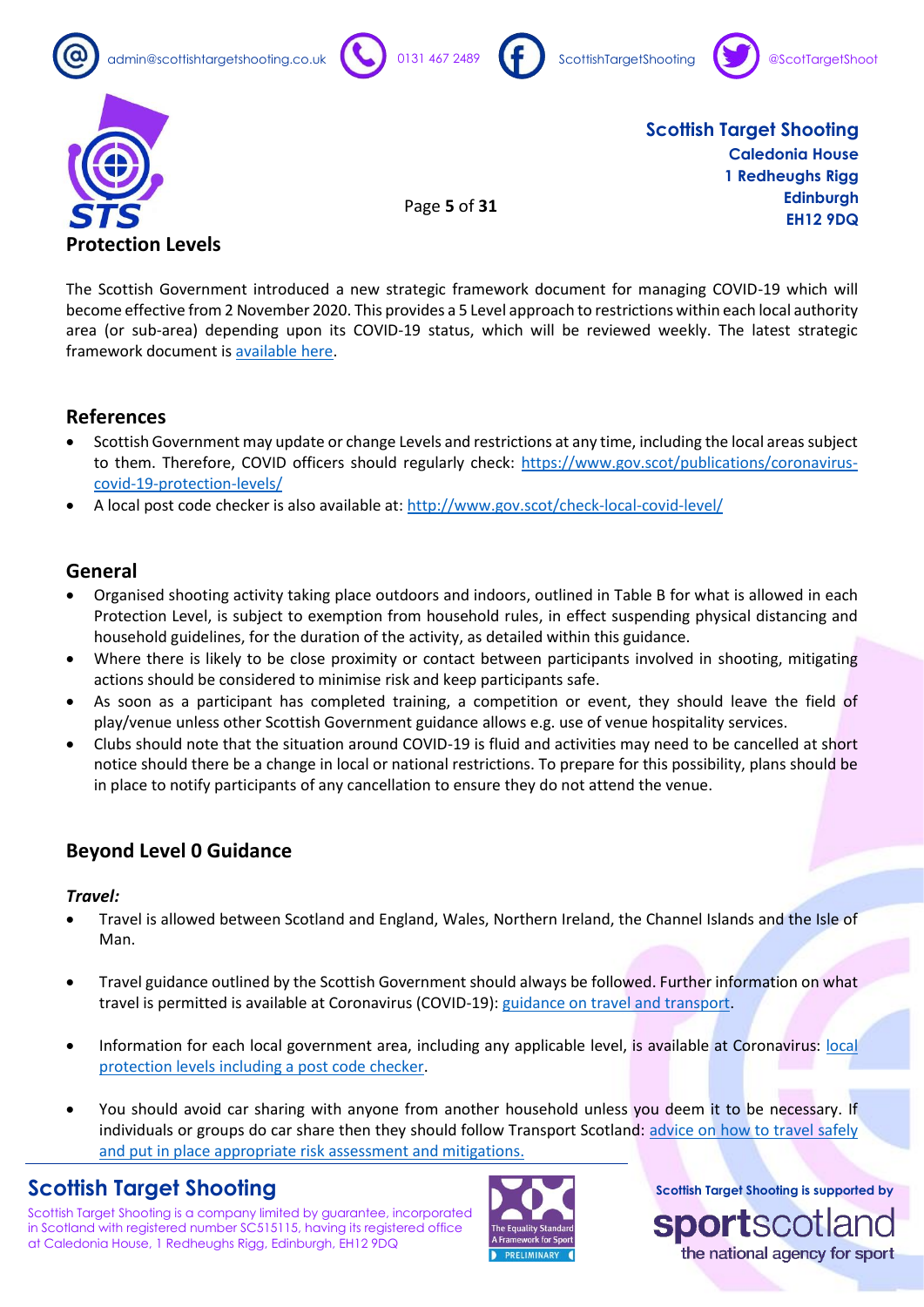









Page **6** of **31**

**Scottish Target Shooting Caledonia House 1 Redheughs Rigg Edinburgh EH12 9DQ**

### *Indoor Shooting:*

- Indoor ranges can open if Scottish Government Coronavirus (COVID-19): [Guidance for the opening of indoor](http://www.gov.scot/publications/coronavirus-covid-19-guidance-on-sport-and-leisure-facilities)  [and outdoor sport and leisure facilities](http://www.gov.scot/publications/coronavirus-covid-19-guidance-on-sport-and-leisure-facilities) is fully implemented.
- Return to normal facility occupancy levels but ensure that there is good ventilation. No physical distancing required. Maintain hygiene and surface cleaning measures.
- All clubs should ensure participants and visitors wear face coverings, if indoors, before and after activity or when in non-playing areas of the facility. For example: reception, locker rooms and storage areas. This is a mandatory requirement except where an exemption applies, or where there is a 'reasonable excuse' not to wear a face covering e.g. if you have a health condition or are disabled, including hidden disabilities.
- The number of participants allowed to take part in indoor shooting must be risk assessed by the club following Scottish Government Coronavirus (COVID-19): guidance on the opening of indoor and outdoor sport and leisure facilities: <http://www.gov.scot/publications/coronavirus-covid-19-guidance-on-sport-and-leisure-facilities>
- A maximum of 2000 people indoors can spectate subject to the organiser following [Scottish Government](https://www.webarchive.org.uk/wayback/archive/*?url=www.gov.scot/publications/coronavirus-covid-19-events-sector-guidance)  [Coronavirus \(COVID-19\): events sector guidance](https://www.webarchive.org.uk/wayback/archive/*?url=www.gov.scot/publications/coronavirus-covid-19-events-sector-guidance) and obtaining relevant permissions, where they normally would be required Update: Any increase in these numbers must be agreed directly with the appropriate local authority prior to the competition going ahead.

### *Outdoor Shooting:*

- Outdoor Shooting can take place. No bubble restrictions are in place, but a maximum of 5,000 participants per day. Clubs should undertake comprehensive risk assessments and should refer to guidance produced by sportscotland [: http://www.sportscotland.org.uk/covid-19/getting-your-facilities-fit-for-sport/](http://www.sportscotland.org.uk/covid-19/getting-your-facilities-fit-for-sport/)
- A maximum of 5000 people can spectate outdoors followin[g Scottish Government Coronavirus \(COVID-19\):](https://www.webarchive.org.uk/wayback/archive/*?url=www.gov.scot/publications/coronavirus-covid-19-events-sector-guidance)  [events sector guidance](https://www.webarchive.org.uk/wayback/archive/*?url=www.gov.scot/publications/coronavirus-covid-19-events-sector-guidance) and obtaining relevant permissions, where they normally would be required Update: Any increase in these numbers must be agreed directly with the appropriate local authority prior to the competition going ahead.

### *Coaching:*

- Coaches can run organised outdoor group training sessions.
- Coaches can run organised indoor group training sessions subject to the rules for Indoor and Outdoor Shooting.
- Face coverings must be worn by coaches when indoors, except where an exemption applies. For instance:
- $\circ$  Where an individual has a health condition or is disabled, including hidden disabilities; or
- $\circ$  If there is a reasonable excuse not to wear a face covering such as where there is difficulty in communicating with participants who may not be close by and safety is an issue.

# **Scottish Target Shooting**

Scottish Target Shooting is a company limited by guarantee, incorporated in Scotland with registered number SC515115, having its registered office at Caledonia House, 1 Redheughs Rigg, Edinburgh, EH12 9DQ

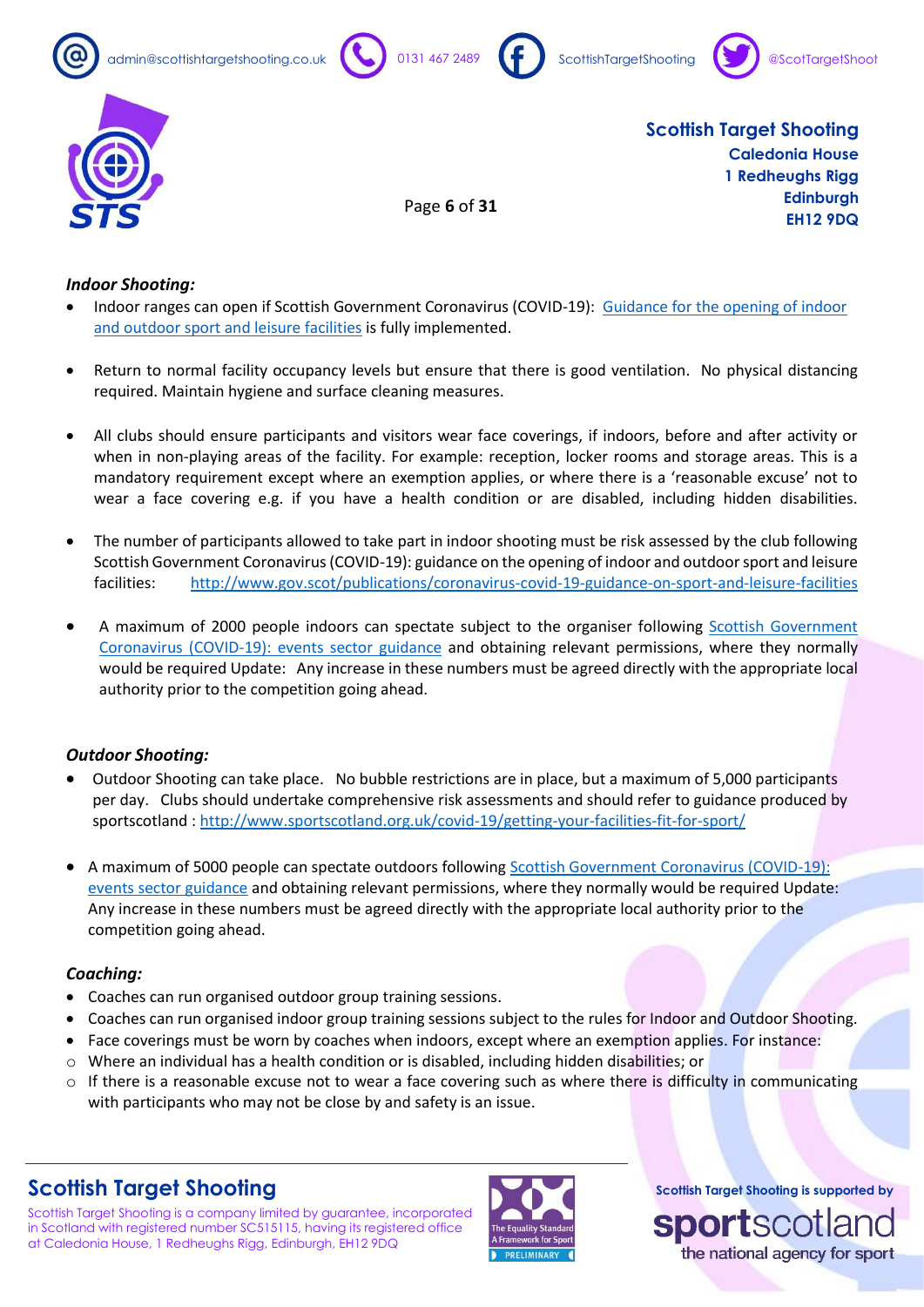









Page **7** of **31**

**Scottish Target Shooting Caledonia House 1 Redheughs Rigg Edinburgh EH12 9DQ**

### *Travel:*

- When a participant travels out with their home local government area, they should follow the travel guidance detailed below. Travel regulations are legally enforceable.
- Children & Young People (17 years or under)
	- $\circ$  People can travel to and from Level 0, 1, 2 and 3 areas to support the transportation of and participation in organised target shooting training and competition for children and young people aged 17 years or under.
	- $\circ$  Children and young people living in a Level 3 or 4 area can also travel out with their local government area to take part in informal outdoor exercise such as walking, running or cycling. Such activity should follow Scottish Government 'Local Protection Levels' guidance: [https://www.gov.scot/publications/coronavirus](https://www.gov.scot/publications/coronavirus-covid-19-protection-levels/pages/protection-levels-by-area/)[covid-19-protection-levels/pages/protection-levels-by-area/.](https://www.gov.scot/publications/coronavirus-covid-19-protection-levels/pages/protection-levels-by-area/)
- Adults (18 years or over):
	- $\circ$  Participants aged 18 years or over can travel to and from a Level 0, 1 and 2 area to take part in organised target shooting training and competition. They should not travel to a Level 3 or 4 area. However, to help suppress the spread of the virus, it is advised that people should not utilise facilities or take part in activities that are not allowed in their home local area protection Level. Participants should not travel to a Level 3 or 4 area to take part in organised sport or physical activity.
	- o Adults living in a Level 3 area should only travel locally or to another Level 3 area to take part in organised shooting as outlined in Table B (valid from 26 April 2021).
	- o Adults living in a Level 3 or 4 area can also travel out with their local government area to take part in informal outdoor exercise such as walking, running or cycling. Such activity should follow Scottish Government 'Local Protection Levels' guidance: [https://www.gov.scot/publications/coronavirus-covid-19](https://www.gov.scot/publications/coronavirus-covid-19-protection-levels/pages/protection-levels-by-area/) [protection-levels/pages/protection-levels-by-area/.](https://www.gov.scot/publications/coronavirus-covid-19-protection-levels/pages/protection-levels-by-area/)
- You should avoid car sharing with anyone from another household unless you deem it to be necessary. If individuals or groups do car share then they should follow Transport Scotland advice on how to travel safely and put in place appropriate risk assessment and mitigations: [http://www.transport.gov.scot/coronavirus](http://www.transport.gov.scot/coronavirus-covid-19/transport-transition-plan/advice-on-how-to-travel-safely/#section-63888)[covid-19/transport-transition-plan/advice-on-how-to-travel-safely/#section-63888](http://www.transport.gov.scot/coronavirus-covid-19/transport-transition-plan/advice-on-how-to-travel-safely/#section-63888)
- Travelling for the purposes of coaching:
	- o Scottish Government travel guidance provides exemptions for travel into and out of Level 3 and Level 4 local authority areas. This includes 'Travel for work, or to provide voluntary or charitable services, but only where that cannot be done from your home'.
	- o Where paid/voluntary coaches or officials use the above exemption mitigating actions should be put in place to reduce risk to the coach, official and participants. This should be documented in the club or deliverer risk assessment.

### *Indoor Shooting:*

- Indoor ranges can open if Scottish Government Coronavirus (COVID-19): Guidance for the opening of indoor and outdoor sport and leisure facilities is fully implemented: [http://www.gov.scot/publications/coronavirus](http://www.gov.scot/publications/coronavirus-covid-19-guidance-on-sport-and-leisure-facilities)[covid-19-guidance-on-sport-and-leisure-facilities](http://www.gov.scot/publications/coronavirus-covid-19-guidance-on-sport-and-leisure-facilities)
- Appropriate risk assessments and mitigating measures must be put in place to reduce risk and protect participants. For instance, consider physically distanced training, reducing numbers taking part and changing formats or rules where possible.

# **Scottish Target Shooting**

Scottish Target Shooting is a company limited by guarantee, incorporated in Scotland with registered number SC515115, having its registered office at Caledonia House, 1 Redheughs Rigg, Edinburgh, EH12 9DQ



**Scottish Target Shooting is supported by**

the national agency for sport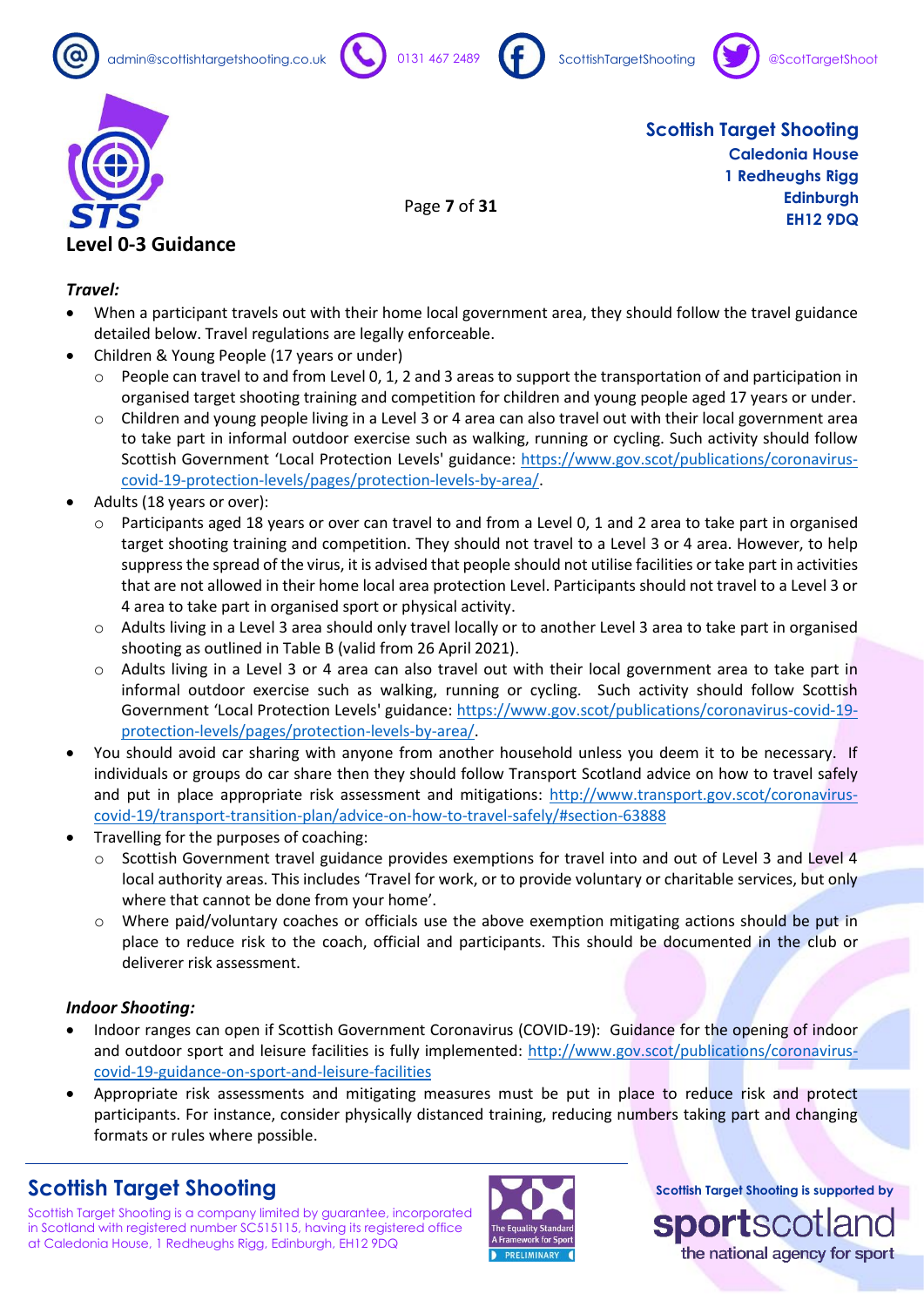







• All clubs should ensure participants and visitors wear face coverings, if indoors, before and after activity or when in non-playing areas of the facility. For example: reception, locker rooms and storage areas. This is a mandatory requirement except where an exemption applies, or where there is a 'reasonable excuse' not to wear a face covering e.g. if you have a health condition or are disabled, including hidden disabilities.

Page **8** of **31**

- Face coverings may not be required when using hospitality services such as cafés and bars. For further information refer to Scottish Government 'Coronavirus (COVID-19): Tourism and Hospitality Sector Guidance': [http://www.gov.scot/publications/coronavirus-covid-19-tourism-and-hospitality-sector](http://www.gov.scot/publications/coronavirus-covid-19-tourism-and-hospitality-sector-guidance/pages/hospitality-statutory-guidance/)[guidance/pages/hospitality-statutory-guidance/](http://www.gov.scot/publications/coronavirus-covid-19-tourism-and-hospitality-sector-guidance/pages/hospitality-statutory-guidance/)
- Participants should not congregate before or after the activity. Clubs must ensure comprehensive mitigating actions are put in place and documented in their risk assessment to stop this happening. Consider staggering start/arrival times and any other relevant additional measures.
- The number of participants allowed to take part in indoor shooting must be risk assessed by the club following Scottish Government Coronavirus (COVID-19): guidance on the opening of indoor and outdoor sport and leisure facilities[: http://www.gov.scot/publications/coronavirus-covid-19-guidance-on-sport-and-leisure-facilities](http://www.gov.scot/publications/coronavirus-covid-19-guidance-on-sport-and-leisure-facilities)
- Spectating is currently not permitted at indoor shooting competitions. This is being reviewed by Scottish Government.

### *Outdoor Shooting:*

- Grounds and clubs with outdoor ranges may open if documented risk assessments are undertaken and all appropriate measures are put in place to ensure the safety of participants, staff and volunteers and where activity is undertaken in line with guidance for the appropriate Protection Level. Please also refer to guidance produced by **sport**scotland at[: http://www.sportscotland.org.uk/covid-19/getting-your-facilities-fit-for-sport/](http://www.sportscotland.org.uk/covid-19/getting-your-facilities-fit-for-sport/)
- An outdoor shooting 'field of play bubble', including multiple bubbles, can be used for organised shooting training or competitions up to the limits noted below. Coaches, officials, and other volunteers are not included in Level 0 to Level 2 bubble/participation numbers but are at Level 3. The number of support staff (including volunteers) should be limited to those that are required to ensure a safe, well run activity:
	- $\circ$  Level 3 Bubbles of up to 30 with a maximum of 200 participants per day
	- $\circ$  Level 2 Bubbles of up to 50 with a maximum of 500 participants per day
	- $\circ$  Level 1 Bubbles of up to 100 with a maximum of 1000 participants per day
	- $\circ$  Level 0 Bubbles of up to 500 with a maximum of 5,000 participants per day
- Where a person requires the support of a carer to undertake sport or physical activity safely, the carer will not be counted in the bubble total. In such circumstances the Covid Officer should risk assess and where required take additional precautions to minimise risk. For instance, the carers may wear, if appropriate, personal protective equipment (PPE) such as face masks during the activity.
- Multiple outdoor shooting bubbles can be used in training and competitions up to the maximum numbers noted above. In such cases, clubs or organisers should undertake a comprehensive risk assessment to ensure that these bubbles do not mix at any time including before, during or after the activity. Once an athlete has finished shooting, they should immediately vacate the 'field of play' and are then subject to household rules.
- Clubs and grounds which are accessed on a regular basis by the general public and/or club members and have in place a designated COVID officer should risk assess and identify mitigating measures to protect participants and staff. This may for instance include operating separate activity zones, implementing staggered time slots and putting in place other measures to ensure participation bubbles remain separate including consideration of parking and access/egress.

# **Scottish Target Shooting**

Scottish Target Shooting is a company limited by guarantee, incorporated in Scotland with registered number SC515115, having its registered office at Caledonia House, 1 Redheughs Rigg, Edinburgh, EH12 9DQ



**Scottish Target Shooting is supported by**

the national agency for sport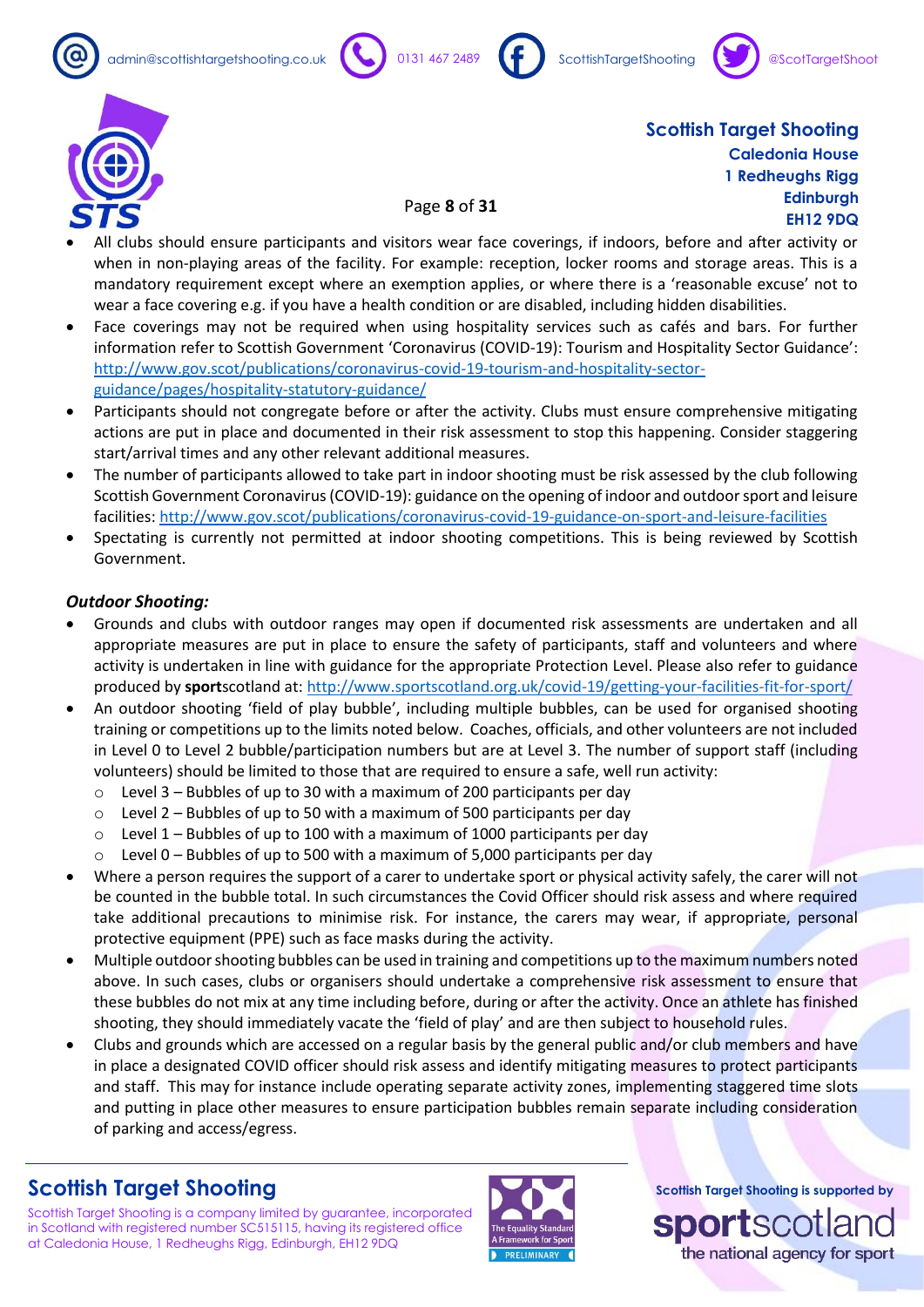







• Any further exemptions or variation to training, competition (for postal competitions see the end of this subsection) or event participant numbers, including the addition of spectators, must be agreed directly with Scottish Government and may be subject to relevant Scottish Government guidance.

Page **9** of **31**

- Where outdoor shooting training, competition (for postal competitions see the end of this sub-section) or events are planned and include multiple bubbles; operators and organisers should, as part of their risk assessment, consult with relevant local authorities, environmental health, the police or other body responsible for the safety of the public. Agreement must be reached with these bodies before the training, event or competition takes place.
- Clubs should include a period of training to familiarise participants with guidelines before the activity starts.
- Postal competitions must comply with guidance for numbers shooting on any one range at any one time but due to the remote and distanced nature of postal competitions, these are exempt from the restrictions applied to competitions. However, organisers should consider the following:
	- o Give consideration to extending windows for shooting cards (which may require less rounds) to allow for reduced capacity at ranges and possible localised club closures; and
	- $\circ$  The checking of cards by organisers should be kept to a minimum to minimise risk of transmission.
- Spectators are permitted under the following circumstances:
	- o Where supervising a child and/or vulnerable person; and/or
	- o Where a competition is organised and takes place at a club whose entrances and exits are controlled for the purpose of crowd and capacity management in line with Scottish Government (COVID-19): Events Sector Guidance [\(https://protect-eu.mimecast.com/s/FciKCk50qulxM1fQ2ibV?domain=gov.scot/\)](https://protect-eu.mimecast.com/s/FciKCk50qulxM1fQ2ibV?domain=gov.scot/) and (COVID-19): Calculating Physical Distancing Capacity in Public Settings [\(https://protect](https://protect-eu.mimecast.com/s/P4KmClO9rHGQBpiqO5s9?domain=gov.scot/)[eu.mimecast.com/s/P4KmClO9rHGQBpiqO5s9?domain=gov.scot/\)](https://protect-eu.mimecast.com/s/P4KmClO9rHGQBpiqO5s9?domain=gov.scot/).

### *Coaching*

- Coaches can run organised outdoor group training sessions with a maximum bubble size as outlined in Table B.
- Coaches can take multiple indoor sessions (where protection levels allow) per day, however the number of participants allowed in each session will depend upon the Protection Level restrictions in place in the given location/local authority.
- Face coverings must be worn by coaches when indoors, except where an exemption applies. For instance:
	- o Where an individual has a health condition or is disabled, including hidden disabilities; or
	- $\circ$  If there is a reasonable excuse not to wear a face covering such as where there is difficulty in communicating with participants who may not be close by and safety is an issue.

### **Level 4 Guidance (Stay at Home)**

• This guidance is applicable where Level 4 'stay at home' restrictions have been applied.

### *Travel:*

- Those living in a Level 4 area can travel out with their local government area to take part in informal outdoor exercise such as walking, running or cycling as long as they abide by the rules for meeting other households. Such activity should follow Scottish Government 'Local Protection Levels' guidance: [https://www.gov.scot/publications/coronavirus-covid-19-protection-levels/pages/protection-levels-by-area/.](https://www.gov.scot/publications/coronavirus-covid-19-protection-levels/pages/protection-levels-by-area/)
	- Children & Young People (17 years and under)

# **Scottish Target Shooting**

Scottish Target Shooting is a company limited by guarantee, incorporated in Scotland with registered number SC515115, having its registered office at Caledonia House, 1 Redheughs Rigg, Edinburgh, EH12 9DQ

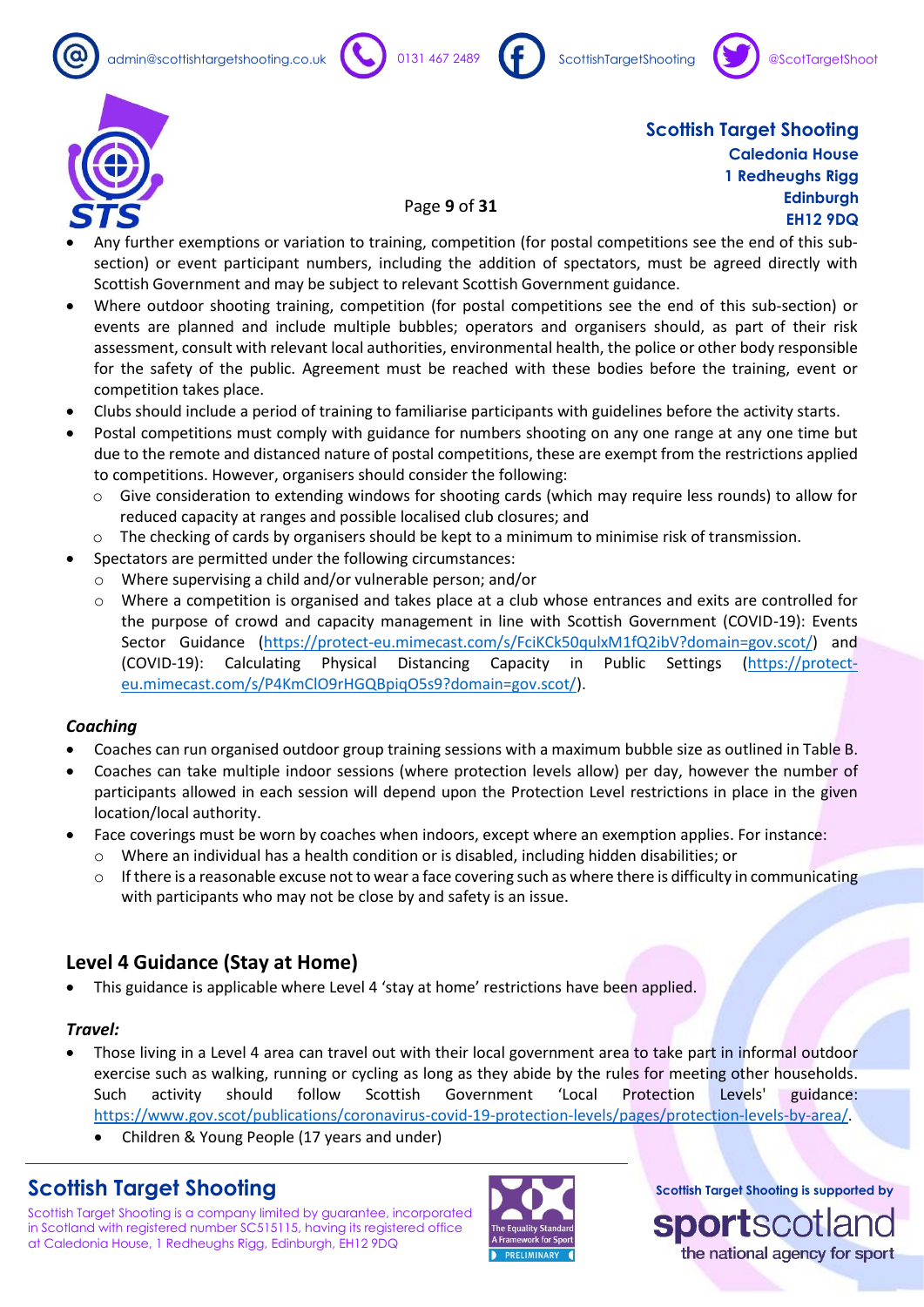admin@scottishtargetshooting.co.uk 0131 467 2489 ScottishTargetShooting







**Scottish Target Shooting Caledonia House 1 Redheughs Rigg Edinburgh EH12 9DQ**

- Page **10** of **31**
- Children and young people can travel to and from a Level 4 area if they belong to a club which is just outside their own local authority area. They should however travel no further than necessary to take part in an organised target shooting activity.
- Adults (18 years and over)
	- Adults living in a Level 3 or 4 area should only travel locally to take to take part in organised shooting activity as outlined in Table B.
	- $\circ$  Adults living in a Level 3 or Level 4 area can also travel up to 5 miles out with their local government area to take part in informal exercise or recreation such as walking, cycling, golf or running that starts and finishes in the same place. Such activity should follow Scottish Government 'local protection levels' guidance:<https://www.gov.scot/publications/coronavirus-covid-19-protection-levels/>

### *Indoor Shooting Facilities:*

- Indoor shooting facilities including club houses, changing rooms, ranges and other areas should be closed in Level 4. Exemptions are available as noted below:
	- Public Toilets
		- o Clubs may open indoor toilets for public use if they follow Scottish Government Opening Public Toilets Guidelines: [https://www.gov.scot/publications/coronavirus-covid-19-public-and-customer-toilets](https://www.gov.scot/publications/coronavirus-covid-19-public-and-customer-toilets-guidance/pages/overview/)[guidance/pages/overview/](https://www.gov.scot/publications/coronavirus-covid-19-public-and-customer-toilets-guidance/pages/overview/)
		- $\circ$  Public toilets are defined as any toilets accessible to the public. The opening of toilets should be accompanied by local risk assessment, and control measures should be proactively monitored by clubs.
		- o All appropriate cleaning procedures and equipment/disinfectant should be provided as per Health Protection Scotland guidance.
	- Storage Areas & Lockers
		- One off access to storage areas and locker rooms is permitted to retrieve personal equipment which is essential for an activity to be undertaken. Personal equipment should not be returned to these areas.
		- o Where equipment cannot reasonably be taken home and is stored on site, access to retrieve and return such equipment to storage areas is allowed if appropriate risk assessments are undertaken.
		- $\circ$  Risk assessments should include mitigating actions to reduce the risk of virus transmission such as individual access, booking slots and cleaning/hygiene protocols.
	- Access to outdoor shooting facilities
		- o Where external access to outdoor shooting facilities is not possible, access through an indoor area can be provided if suitable risk assessments and safety measures are put in place. These should include restricting access to one person at a time, ideally with a one-way system in operation, and no contact with hard surfaces such as door handles. Persons moving through the area should not stop or congregate at any time.

### *Outdoor Shooting:*

- Clubs in Level 4 areas may continue with outdoor shooting (including postal competitions) if documented risk assessments are undertaken and all appropriate mitigating actions including the guidance herein is put in place to ensure the safety of participants, staff and volunteers.
- Outdoor sporting bubbles for localised (intra-club) training and competitions have been updated:
	- o Children (aged up to 11 years)

# **Scottish Target Shooting**

Scottish Target Shooting is a company limited by guarantee, incorporated in Scotland with registered number SC515115, having its registered office at Caledonia House, 1 Redheughs Rigg, Edinburgh, EH12 9DQ

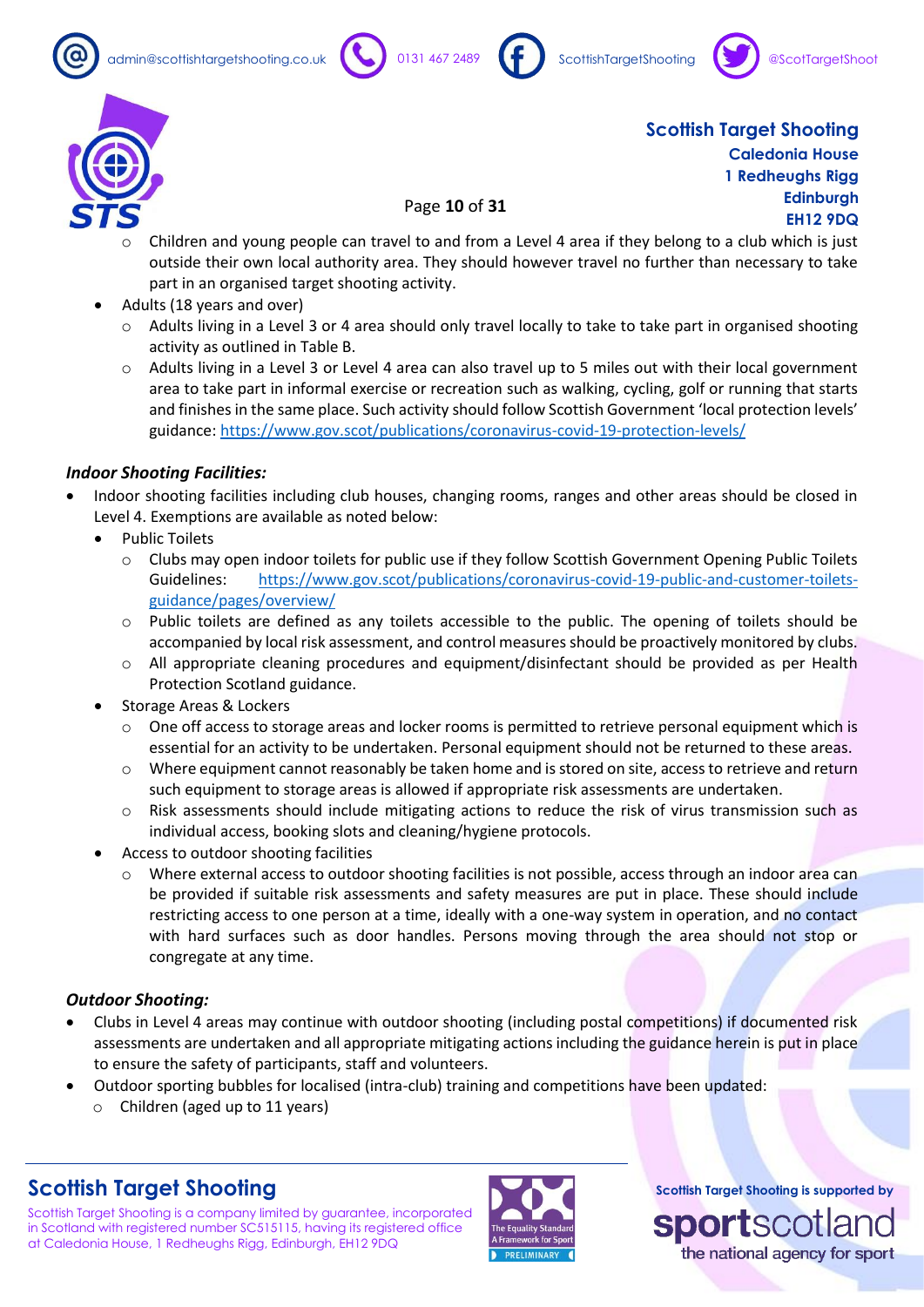







### Page **11** of **31**

- Children can take part in outdoor organised shooting, including training and competition, within their usual club or facility environment. This does not include inter-club competitions but does include postal competitions.
- A children's outdoor sporting 'field of play bubble' can consist of up to 30 people, including coaches and officials, at any one time.
- o Young People and Adults (aged 12 years or over)
	- Young People and adults can take part organised shooting, including training and competition (including postal competitions), within their usual club or facility environment.
	- An outdoor sporting 'field of play bubble' for young people and adults can consist of up to 15 people, including coaches, at any one time. Physical distancing should always be maintained.
- Where there are multiple bubbles operating at the same venue these must be risk assessed to ensure there can be no mixing of participants before, during or after the activity. Specific mitigations could include staggered start times, limiting car parking or controlling access / egress points.
- The intent is to permit regular organised group activity in the location this usually takes place. Participants should not travel to other clubs or venues for sessions or activities they do not usually take part in. Over 18s must remain within their local authority area.

#### *Coaching*

- Coaches can run organised outdoor target shooting training sessions for up to 30 children (including the coach/es) aged under 12 years.
- Coaches can run organised outdoor target shooting group training sessions in protection Level 4 for a maximum of 15 people aged 12 years or over (including the coach/es)

#### *Hospitality & Retail:*

- Additional restrictions are in place for hospitality in Level 4 areas. Clubs providing catering or bar services should refer to Scottish Government guidance for applicable guidance including takeaway services. Coronavirus (COVID-19): tourism and hospitality sector guidance: [https://www.gov.scot/publications/coronavirus-covid-](https://www.gov.scot/publications/coronavirus-covid-19-tourism-and-hospitality-sector-guidance/pages/hospitality-statutory-guidance/)[19-tourism-and-hospitality-sector-guidance/pages/hospitality-statutory-guidance/](https://www.gov.scot/publications/coronavirus-covid-19-tourism-and-hospitality-sector-guidance/pages/hospitality-statutory-guidance/)
- Clubs with retail units in Level 4 areas should follow Scottish Government Retail Sector Guidance: <https://www.gov.scot/publications/coronavirus-covid-19-retail-sector-guidance/>

| Age Group      | <b>Beyond</b><br>Level 0 | Level 0 | Level 1 | Level 2 | Level 3                     | Level 4                  |
|----------------|--------------------------|---------|---------|---------|-----------------------------|--------------------------|
| U18s           |                          |         |         |         |                             |                          |
| $18+$ (Adults) |                          |         |         |         | <b>Local Travel</b><br>Only | <b>Local Travel Only</b> |

#### *Table A – Travel Summary for Organised Shooting*

# **Scottish Target Shooting**

Scottish Target Shooting is a company limited by guarantee, incorporated in Scotland with registered number SC515115, having its registered office at Caledonia House, 1 Redheughs Rigg, Edinburgh, EH12 9DQ

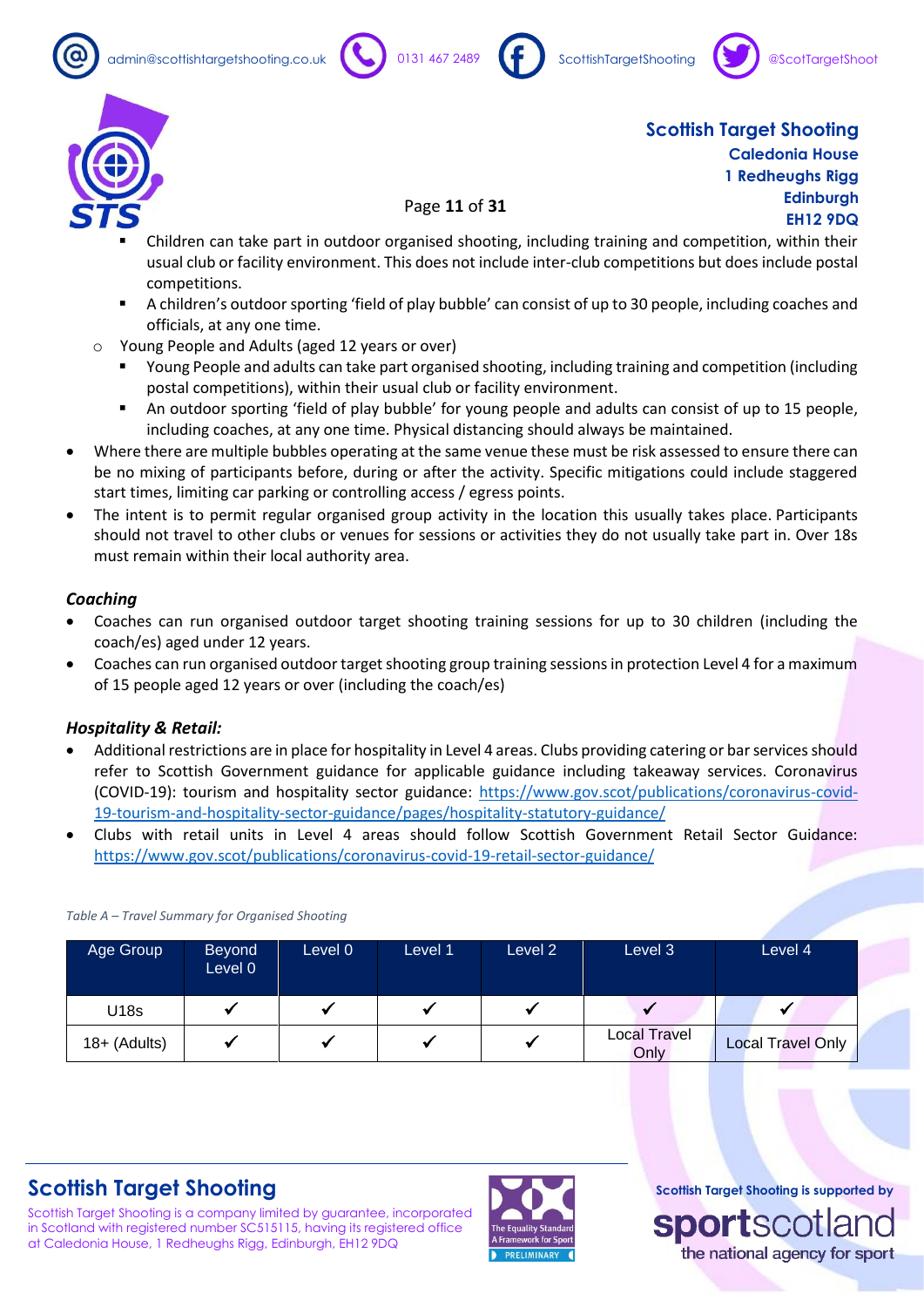

#### **Table B – Shooting Activity Protection Levels**

- 'Group' activity refers to adults, who take part in organised target shooting, where the number of participants is larger than allowed under normal household rules.
- 'Individual' activity is target shooting which follows household rules (from 17 May) 8 people from 8 households (outdoors), 6 people from 3 households (indoors)
- *'Competitions' refer to events with all entrants on the same range/layout – postal competitions are excluded. (For more guidance on postal competitions see page 25)*

|                                           |                                                                          | <b>Beyond</b><br>Level 0                                                                                                                                                                                                                                                                                                                                                                                                                                                                                                                                                                                  | Level 0                                                                               | Level 1                                                                                | Level 2                                                                             | Level 3                                                                             | Level 4                                                                                                                                                                   |
|-------------------------------------------|--------------------------------------------------------------------------|-----------------------------------------------------------------------------------------------------------------------------------------------------------------------------------------------------------------------------------------------------------------------------------------------------------------------------------------------------------------------------------------------------------------------------------------------------------------------------------------------------------------------------------------------------------------------------------------------------------|---------------------------------------------------------------------------------------|----------------------------------------------------------------------------------------|-------------------------------------------------------------------------------------|-------------------------------------------------------------------------------------|---------------------------------------------------------------------------------------------------------------------------------------------------------------------------|
| <b>OUTDOOR</b><br><b>SHOOTING</b>         | Overview                                                                 | No field of play bubble restrictions apply Beyond Level 0, although limits on participation numbers at<br>competition and events are applicable.<br>For level 0-4 Outdoor shooting 'field of play' bubbles can operate for organised sport with maximum<br>numbers noted below. For levels 0-2 these numbers exclude coaches, officials and other support staff.<br>Multiple bubbles can be used in training or competitions if this guidance is followed. Outdoor events<br>involving spectators, or any outdoor event exceeding the numbers below, must be approved by Scottish<br>Government directly. |                                                                                       |                                                                                        |                                                                                     |                                                                                     | Local,<br>postal<br>competitions,<br>intra-<br>training<br>club<br><u>&amp;</u><br>competitions only.<br>U12s: max 30 (incl<br>coach)<br>Over 12s: max 15<br>(incl coach) |
| (Training,<br>competitions<br>and events) | Children &<br>Young People<br>$($ u18 years $)$<br>Adults (18+<br>years) | Group outdoor<br>shooting permitted<br>Max bubble: No<br>restrictions<br>Daily limit: 5000<br>participants                                                                                                                                                                                                                                                                                                                                                                                                                                                                                                | <b>Group</b> outdoor<br>shooting<br>permitted<br>Max bubble: 500<br>Daily limit: 5000 | <b>Group</b> outdoor<br>shooting<br>permitted<br>Max bubble: 100<br>Daily limit: 1,000 | <b>Group</b> outdoor<br>shooting<br>permitted<br>Max bubble: 50<br>Daily limit: 500 | <b>Group</b> outdoor<br>shooting<br>permitted<br>Max bubble: 30<br>Daily limit: 200 | <b>Group</b> outdoor<br>shooting $-$<br>Under 12s - max 30<br>(incl coach)<br>Age 12-17 - max 15<br>(incl coach)<br>Group outdoor<br>shooting $-$<br>Max 15 (incl coach)  |

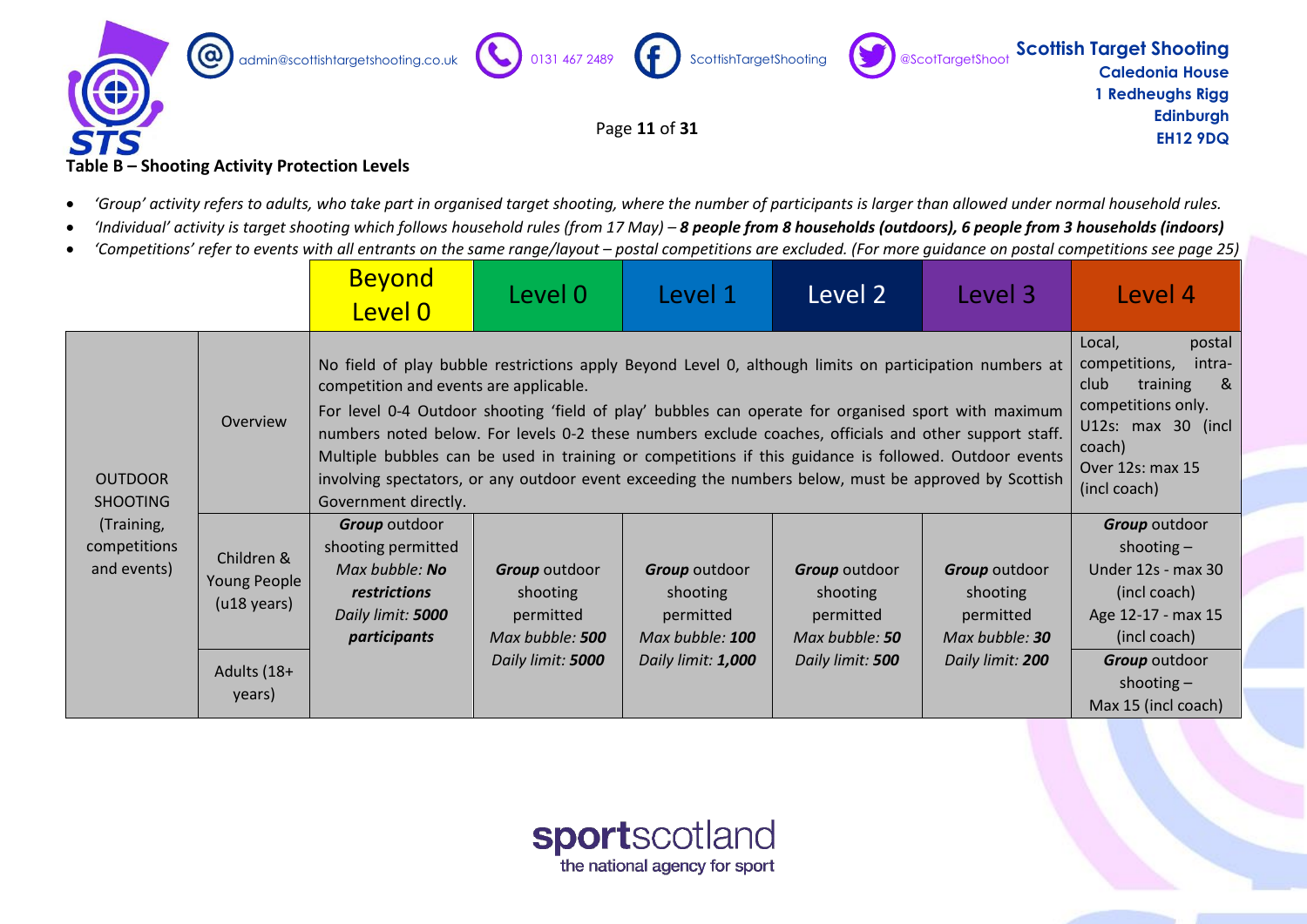







**Caledonia House 1 Redheughs Rigg**

**Edinburgh**

# Page **12** of **31** EH12 9DQ

|                                                                               |                                | <b>Beyond Level</b>                                                                                                                                                                                                                                                                                                                                        | Level 0                                      | Level 1                                      | Level 2                                      | Level 3                                         | Level 4                                                                                                                       |  |
|-------------------------------------------------------------------------------|--------------------------------|------------------------------------------------------------------------------------------------------------------------------------------------------------------------------------------------------------------------------------------------------------------------------------------------------------------------------------------------------------|----------------------------------------------|----------------------------------------------|----------------------------------------------|-------------------------------------------------|-------------------------------------------------------------------------------------------------------------------------------|--|
|                                                                               | Overview<br>Children &         | The number of participants allowed to take part in indoor shooting should follow Scottish Government guidance<br>(http://www.gov.scot/publications/coronavirus-covid-19-guidance-on-sport-and-leisure-facilities).                                                                                                                                         |                                              |                                              |                                              |                                                 |                                                                                                                               |  |
|                                                                               | Young<br>People (u18<br>years) | <b>Group</b> indoor<br>shooting permitted                                                                                                                                                                                                                                                                                                                  |                                              |                                              |                                              | <b>Group indoor</b><br>shooting<br>permitted    |                                                                                                                               |  |
| <b>INDOOR</b><br><b>SHOOTING</b><br>(Training,<br>competitions<br>and events) | Adults (18+<br>years)          | Return to normal<br>facility occupancy<br>levels but focus on<br>good ventilation and<br>'Give people space'<br>messaging.<br><b>Ventilation: Monitor</b><br>to maintain levels at<br>800-1000ppm.<br>No physical distancing<br>required.<br>Face coverings must<br>be worn out with<br>activity.<br>Maintain hygiene and<br>surface cleaning<br>measures. | <b>Group</b> indoor<br>shooting<br>permitted | <b>Group indoor</b><br>shooting<br>permitted | <b>Group indoor</b><br>shooting<br>permitted | <b>Individual</b><br>shooting only<br>permitted | All indoor shooting<br>prohibited - clubs<br>required to close<br><b>Exemptions for</b><br>professional<br>/performance sport |  |

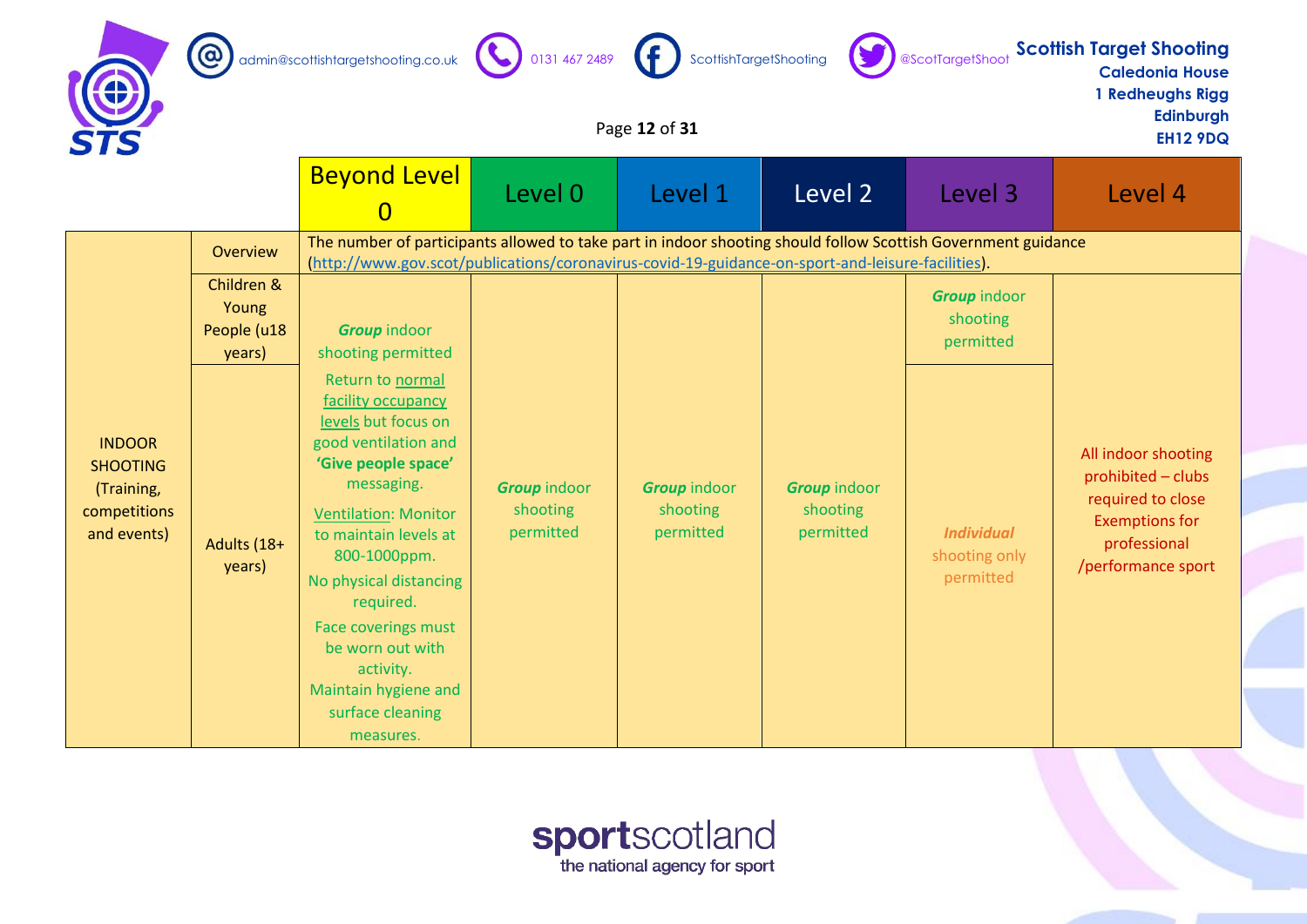







# admin@scottishtargetshooting.co.uk 0131 467 2489 ScottishTargetShooting @ScotTargetShoot **Scottish Target Shooting**<br>Caledonia House **Caledonia House**

**1 Redheughs Rigg Edinburgh**

# Page **13** of **31** EH12 9DQ

|                                           |                           | <b>Beyond Level</b>                                                                                                                                                                                                                                                                                                                                                                                                                                                                                                                                                                                                                                                                                                                                                                                               | Level 0                                                                                                                  | Level 1 | Level 2 | Level 3 | Level 4                                                                                                                          |  |
|-------------------------------------------|---------------------------|-------------------------------------------------------------------------------------------------------------------------------------------------------------------------------------------------------------------------------------------------------------------------------------------------------------------------------------------------------------------------------------------------------------------------------------------------------------------------------------------------------------------------------------------------------------------------------------------------------------------------------------------------------------------------------------------------------------------------------------------------------------------------------------------------------------------|--------------------------------------------------------------------------------------------------------------------------|---------|---------|---------|----------------------------------------------------------------------------------------------------------------------------------|--|
| <b>COACHING</b>                           | Overview<br>Indoor &      | General guidance is available within this document for coaches. In addition, sportscotland's Getting Coaches Ready for Sport<br>provides a 4-stage approach/checklist to further support coaches to plan and deliver safe sessions.<br>The local Protection Level in place for sport and physical activity will dictate what activity can be coached, indoors and outdoors and                                                                                                                                                                                                                                                                                                                                                                                                                                    |                                                                                                                          |         |         |         |                                                                                                                                  |  |
|                                           | Outdoor<br>Coaching       | upon the Protection Level in place.                                                                                                                                                                                                                                                                                                                                                                                                                                                                                                                                                                                                                                                                                                                                                                               |                                                                                                                          |         |         |         | to whom in that area. Coaches can take multiple indoor sessions per day, however the numbers allowed in each session will depend |  |
| <b>PERFORMANCE</b><br><b>SHOOTING</b>     | Overview                  | Performance sports with Resumption of Performance Sport guidance (https://sportscotland.org.uk/covid-19/latest-sport-and-<br>physical-activity-guidance/) in place and approved by <b>sports</b> cotland is permitted at all levels.                                                                                                                                                                                                                                                                                                                                                                                                                                                                                                                                                                              |                                                                                                                          |         |         |         |                                                                                                                                  |  |
| <b>TRAVEL</b>                             | Overview                  |                                                                                                                                                                                                                                                                                                                                                                                                                                                                                                                                                                                                                                                                                                                                                                                                                   | For further information please refer to the travel sub-section in the most up to date guidance section in this document. |         |         |         |                                                                                                                                  |  |
| <b>HOSPITALITY &amp;</b><br><b>RETAIL</b> | Clubs &<br><b>Grounds</b> | Grounds and clubs providing catering and bar services, can only operate if they adhere to Scottish Government guidance appropriate<br>to the Protection Level in which they are operating. Further information is available at Coronavirus (COVID-19) Tourism and<br>Hospitality Sector guidance: http://www.gov.scot/publications/coronavirus-covid-19-tourism-and-hospitality-sector-<br>guidance/pages/hospitality-statutory-guidance/<br>Retail units at grounds and clubs may open provided all specific Scottish Government guidance for retailers appropriate to the<br>Protection Level in which they operate in is adhered to. Further information from the Scottish Government is available at Retail<br>Sector Guidance: http://www.gov.scot/publications/coronavirus-covid-19-retail-sector-guidance/ |                                                                                                                          |         |         |         |                                                                                                                                  |  |
| <b>TOILETS</b>                            | Clubs &<br><b>Grounds</b> | Clubs and grounds may open public toilets if they follow the guidelines outlined on the Scottish<br>Government website: http://www.gov.scot/publications/coronavirus-covid-19-public-and-customer-<br>toilets-guidance/pages/overview/                                                                                                                                                                                                                                                                                                                                                                                                                                                                                                                                                                            |                                                                                                                          |         |         |         | All indoor club facilities<br>to be close<br>Outdoor clubs / grounds<br>open (incl. public<br>toilets)                           |  |

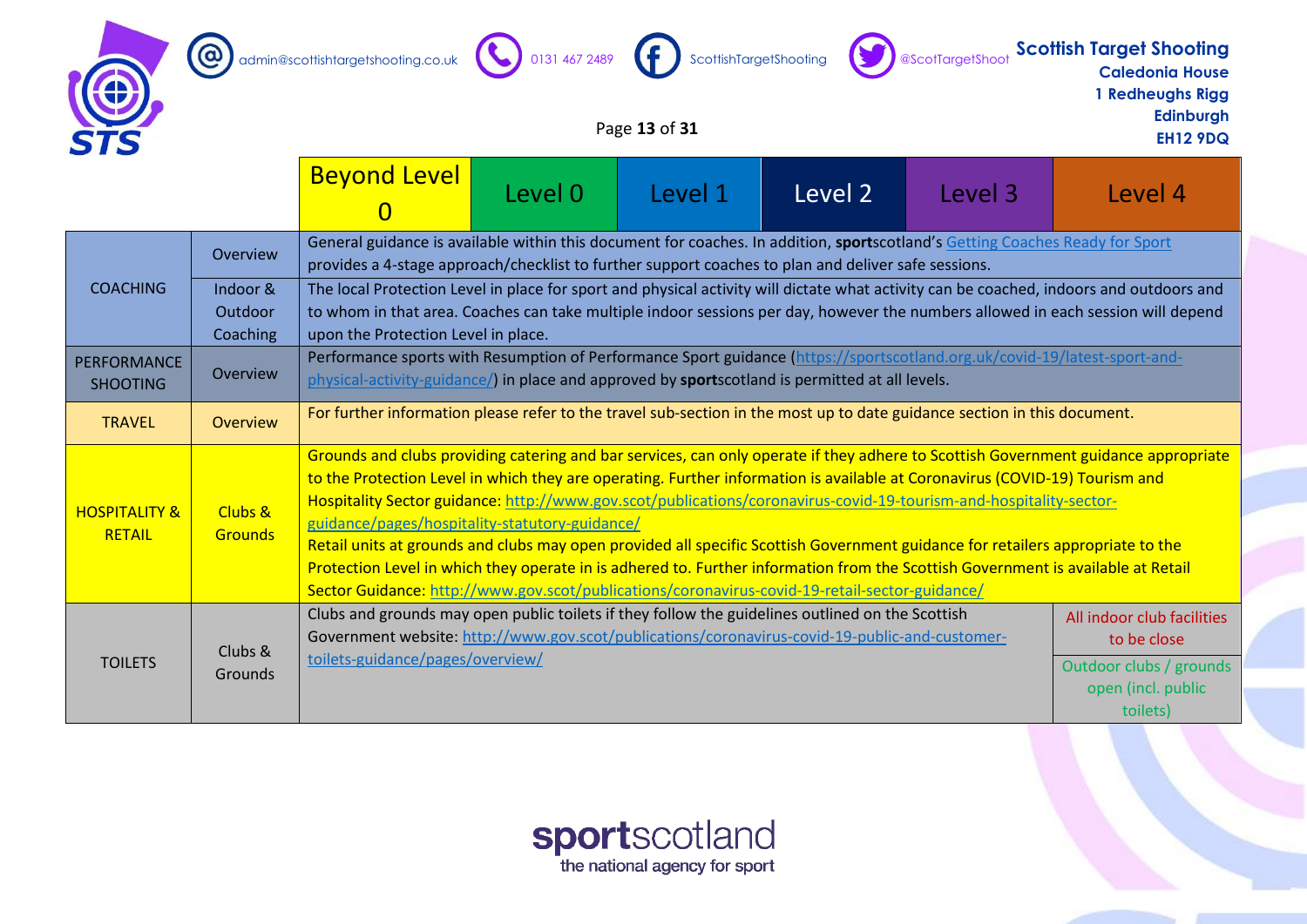| <b>STS</b>       | $\overline{\omega}$            | admin@scottishtargetshooting.co.uk (0) 0131 467 2489 (1) ScottishTargetShooting ScotTargetShoot                                                                                                                                                                                                                                                                                                |         | Page 14 of 31 |         |         | <b>Scottish Target Shooting</b><br><b>Caledonia House</b><br><b>I Redheughs Rigg</b><br>Edinburgh<br><b>EH12 9DQ</b>                 |
|------------------|--------------------------------|------------------------------------------------------------------------------------------------------------------------------------------------------------------------------------------------------------------------------------------------------------------------------------------------------------------------------------------------------------------------------------------------|---------|---------------|---------|---------|--------------------------------------------------------------------------------------------------------------------------------------|
|                  |                                | <b>Beyond Level</b>                                                                                                                                                                                                                                                                                                                                                                            | Level 0 | Level 1       | Level 2 | Level 3 | Level 4                                                                                                                              |
|                  | <b>Contractors</b><br>& Staff  | Clubs and grounds must ensure that Scottish Government guidance (https://www.gov.scot/publications/coronavirus-covid-19-<br>and safety advice is maintained and aligned. This should be detailed in the risk assessment.                                                                                                                                                                       |         |               |         |         | guidance-on-sport-and-leisure-facilities/pages/workforce-planning/) is followed for contractors and staff and ensure existing health |
| <b>WORKFORCE</b> | <b>Meeting</b><br><b>Rooms</b> | Clubs may wish to consider whether meetings and training must be completed in person or whether these can be completed online<br>or via telephone. If it is essential that meetings and training takes place in person, Scottish Government guidance (https://protect-<br>eu.mimecast.com/s/pZU3CO703UmA3XCv s4b?domain=gov.scot/) must be followed and a risk assessment should be completed. |         |               |         |         |                                                                                                                                      |

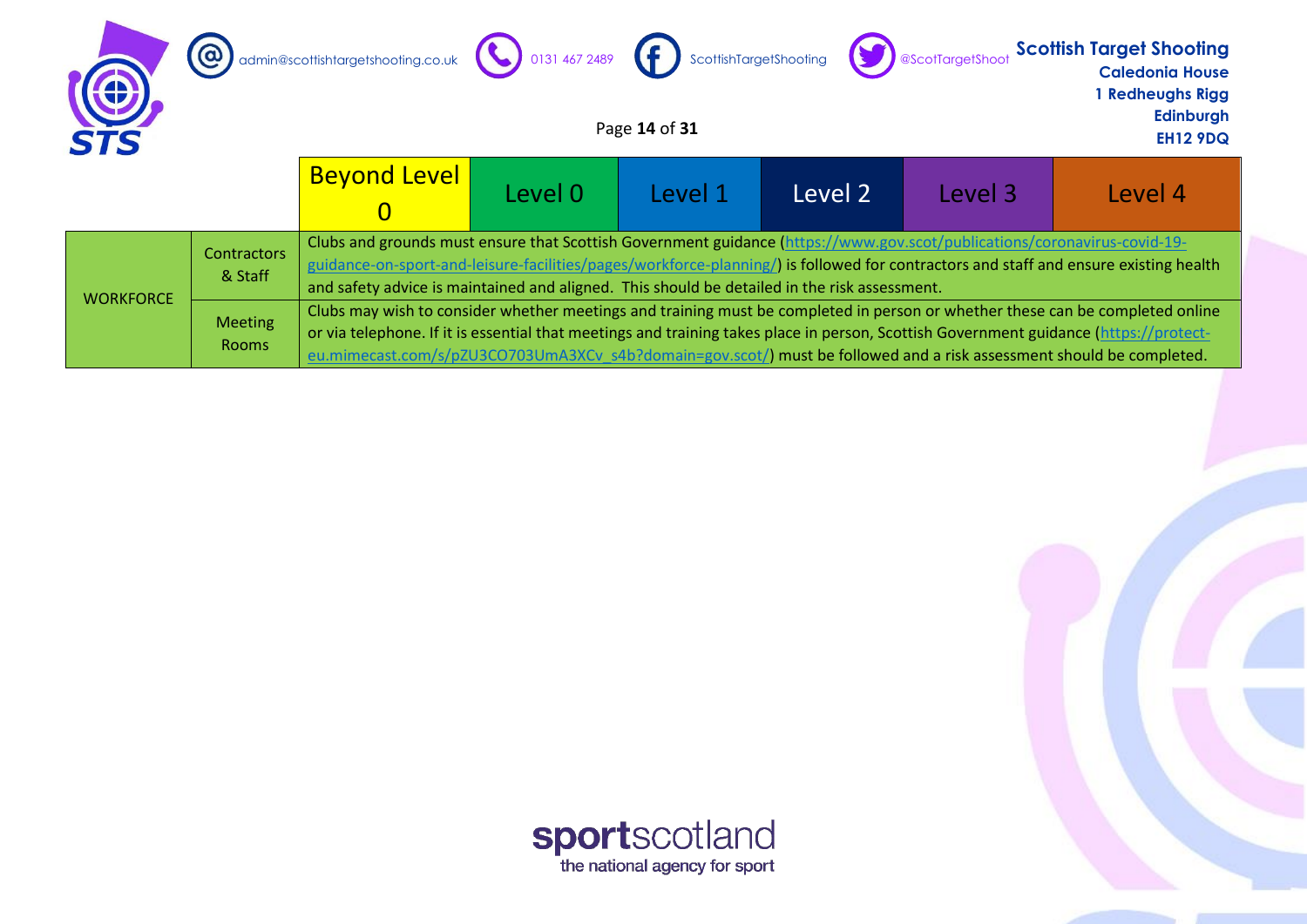





Page **13** of **31**

**Scottish Target Shooting Caledonia House 1 Redheughs Rigg Edinburgh EH12 9DQ**

### **General Guidance for All Clubs**

The following is provided for guidance for club committees when consider the re-opening of clubs, ranges facilities or grounds. Each club will need to consider this for each facility it uses, as well as considering the skillset and capacity of your volunteers and the needs, location and demographics of your membership to determine what would be best for you. We would emphasise that simply because your club is able to open, it does not always mean it is in the club's or its members' best interests to do so. The upmost consideration must always be the health and welfare of those involved, whether officials, coaches, members or other volunteers and staff.

**sport**scotland has issued the guidance 'Getting Your Facility Fit for Sport' ([https://sportscotland.org.uk/covid-](https://sportscotland.org.uk/covid-19/getting-your-facilities-fit-for-sport/)[19/getting-your-facilities-fit-for-sport/\)](https://sportscotland.org.uk/covid-19/getting-your-facilities-fit-for-sport/) to support clubs plan and prepare for when sport can resume. The guidance is applicable to all Protection Levels of the Scottish Government route map, includes a four-stage plan (Plan, Prepare, Protect, Review) for clubs and grounds follow to ensure the health and safety of participants is protected and can be adapted and applied to both indoor and outdoor facilities.



Club, facility and ground committees/management should ensure all appropriate management processes are in place to oversee and maintain the implementation of the recommended measures below and take time to ensure they reopen safely. Any measures put in place to enable activity to resume must be flexible and able to adapt quickly if physical distancing or opening rules change in the future or when restrictions are tightened or relaxed.

### **Assessing the Risk:**

- The club must assess the risk of reopening and produce a system to manage it.
- Risk assessments should be carried out and documented for all activities and facilities. Templates can be found at:<https://sportscotland.org.uk/covid-19/getting-your-facilities-fit-for-sport-resources/>
- Consider safety first, particularly minimising the risk of infection/transmission and following Scottish Government guidance regarding health, hygiene, travel, and physical distancing.
- Appropriate measures must be put in place to ensure participants, staff and volunteers are protected.
- Once completed, the club risk assessment should be shared with all volunteers before they return to the club so they are aware of what is expected of them.
- A nominated club volunteer should manage this process and ensure that all those attending observe social distancing and other Scottish Government guidelines.
- The risk register and management of risks should be reviewed regularly to align with the latest guidance and the unique circumstances each club operates under.

# **Scottish Target Shooting**

Scottish Target Shooting is a company limited by guarantee, incorporated in Scotland with registered number SC515115, having its registered office at Caledonia House, 1 Redheughs Rigg, Edinburgh, EH12 9DQ

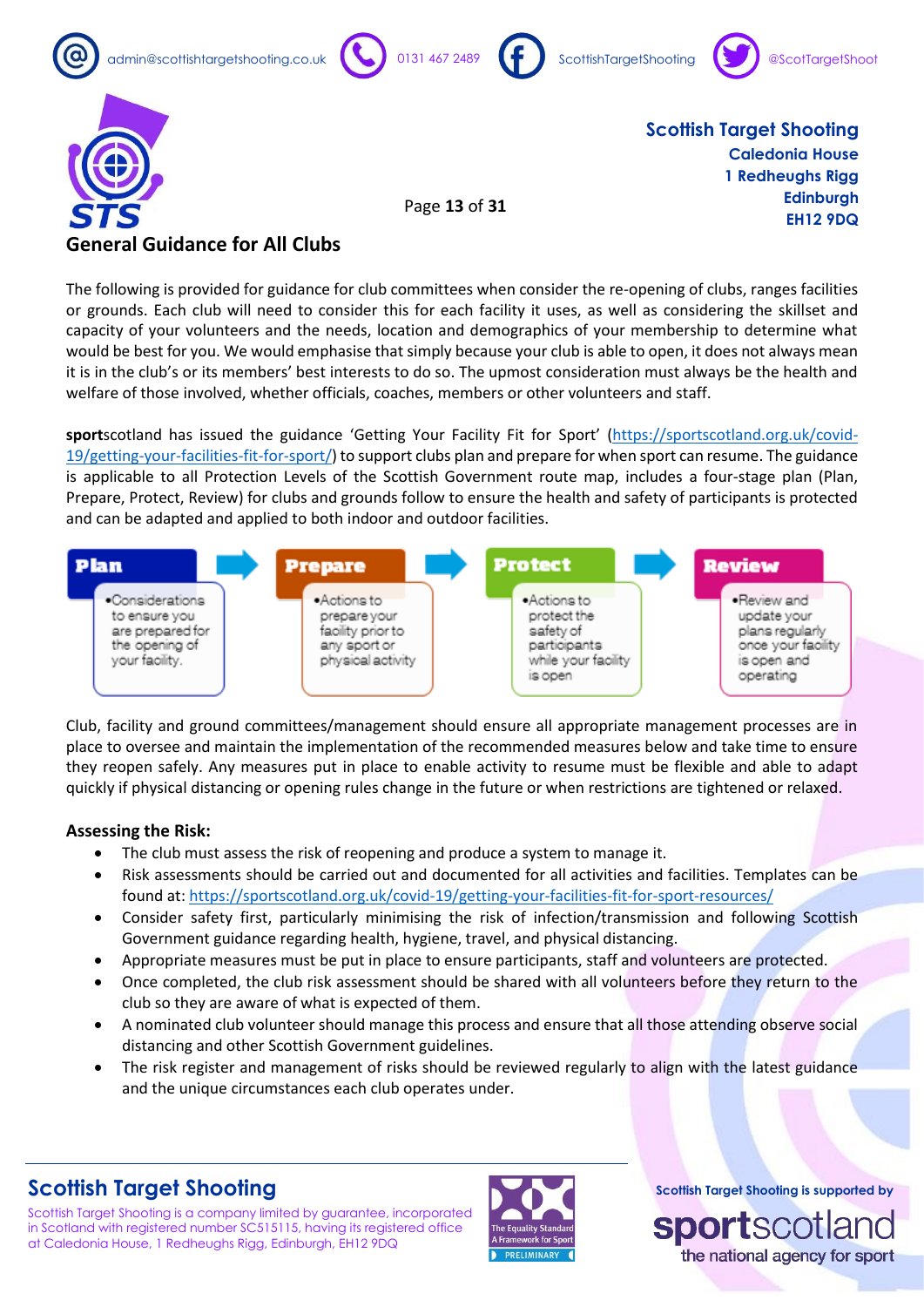









Page **14** of **31**

**Scottish Target Shooting Caledonia House 1 Redheughs Rigg Edinburgh EH12 9DQ**

### **Booking Systems:**

- It's really important that the number of people visiting the club does not exceed the maximum capacity calculated by the club and shooting opportunities are limited and controlled to ensure the safety of all members. Where possible, we recommend the use of a booking system to manage access.
- There are various ways of implementing a booking system with little to no cost or IT expertise. Systems can be as simple as a basic email and Excel Spreadsheet, to a Doodle Poll or a specific/bespoke ticketing system.
- There are a number of online booking systems (e.g. Bookwhen, Eventbrite, Clubevent, Bookitbee, TicketTailor, Cognitoforms, Openplay), which offer a free ticket (and cost you and person making the booking nothing) and a paid option. Each will take a small charge for making the booking so be sure to check the fine print for each system.
- Be aware that a proportion of disabled people, people from low income households and older adults do not have access to the internet so ensure an alternative booking system is in place e.g. telephone bookings.
- Regardless of the system you use, when implementing a booking system, you should consider the following:
	- $\circ$  In line with Data Protection regulations, maintain a log of people present, including details of their arrival and leaving times, and firing point/layout(s) used for firearms and attendance logs, as well as track and trace purposes: [https://www.gov.scot/publications/coronavirus-covid-19-test-trace-isolate](https://www.gov.scot/publications/coronavirus-covid-19-test-trace-isolate-support/)[support/](https://www.gov.scot/publications/coronavirus-covid-19-test-trace-isolate-support/)
	- $\circ$  Implementing a short buffer period (e.g. 15 minutes) between booking slots to allow time for people to leave before the next arrives. Especially consider where the participant has a firearm stored at the club to allow for this to be collected and prepared
	- $\circ$  Be clear in how long the session is for so people know when they need to start and leave.
	- o Where necessary and possible, any payments should be taken online, to avoid the handling of cash.
	- $\circ$  Consider range or ground capacity and use systems that can make sure bookings limits are not exceeded.
	- o Check parking to ensure social distancing can be maintained.

### **Clinically Vulnerable People:**

- Where a disabled participant requires functional support to help them participate coaches, carers or those supporting the participant can provide this without maintaining physical distancing. In such circumstance the responsible COVID Officer should consider appropriate mitigating actions as part of the risk assessment. For instance, providing appropriate PPE, limiting the number of participants an individual provides functional support to, limiting the duration spent in close proximity, or a combination of actions.
- Be aware that disabled people may face greater challenges implementing regular handwashing because of additional support needs. Some disabled people may need to use touch to help them get information from their environment and physical support. It is important they are not prevented from doing this, but clubs should be aware that this increases the likelihood of virus transmission.

### **Club COVID Officers:**

- It is the responsibility of each club committee, sports facility operator and/or deliverer (herein referred to as the operator) to appoint a responsible person/s, referred to as the COVID officer, to act as the point of contact on all things related to COVID-19.
- The COVID officer must ensure that full risk assessments, processes and mitigating actions are in place before any sport or leisure activity takes place. Specific consideration should be given to the needs of those who are at greater risk including some older adults or those with disabilities.

### **Scottish Target Shooting**

Scottish Target Shooting is a company limited by guarantee, incorporated in Scotland with registered number SC515115, having its registered office at Caledonia House, 1 Redheughs Rigg, Edinburgh, EH12 9DQ



**Scottish Target Shooting is supported by**

sportscollar the national agency for sport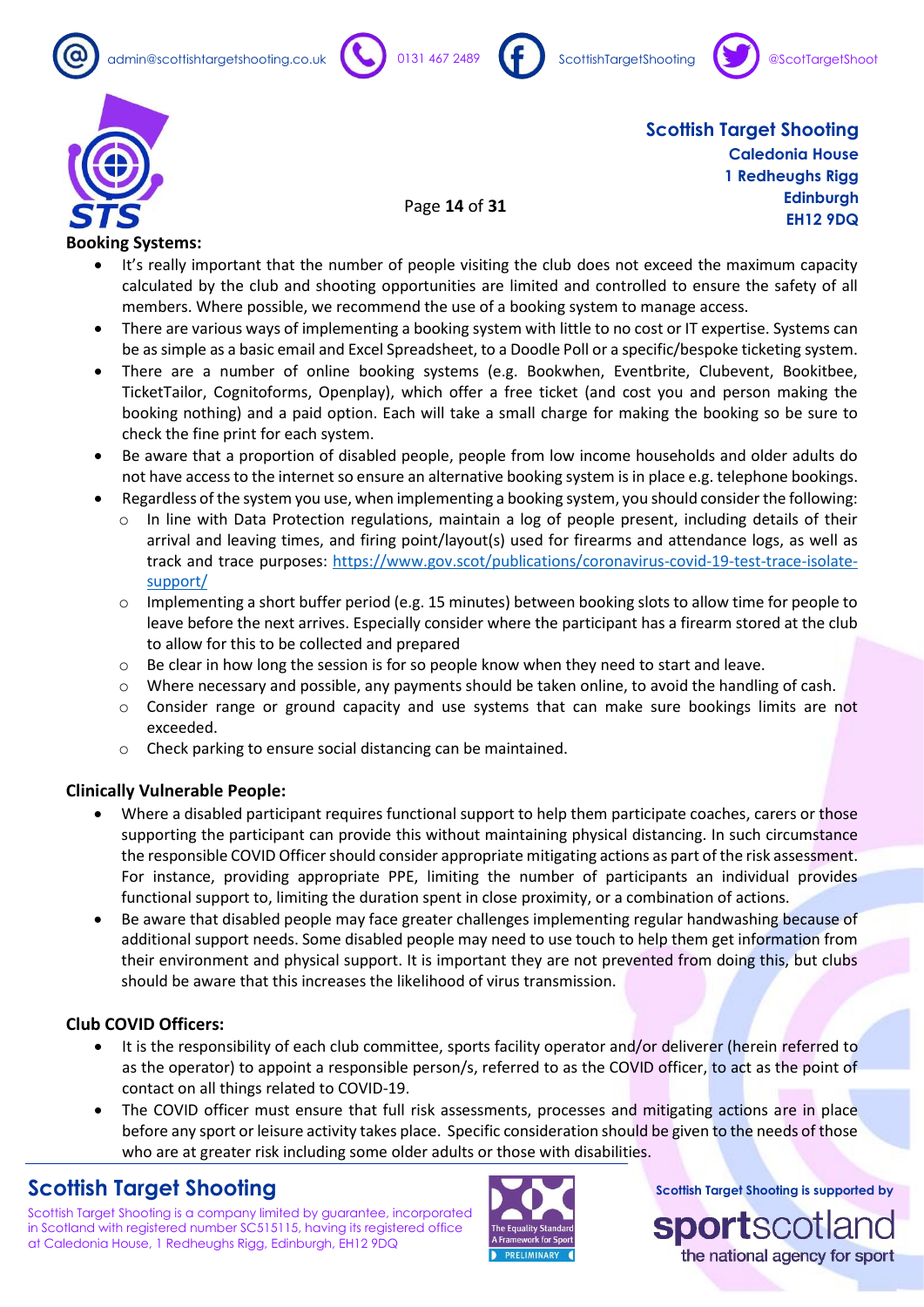







• A template for this role can be found at Appendix B and an e-learning module for COVID officers has been prepared by sportscotland to support training. It is free for all and available here: [https://rise.articulate.com/share/LlEWUj-o23H\\_4gC1AF002jdxdrCucQC0#/](https://rise.articulate.com/share/LlEWUj-o23H_4gC1AF002jdxdrCucQC0#/)

Page **15** of **31**

### **Communication with Members / Customers:**

- Clubs communicate clearly and regularly with members and participants setting out what they are doing to manage risk, and what advice they are giving to individuals before, during and after visits to the club.
- Clubs should clearly communicate their opening times and how people can safely access the club, if relevant, for example through a booking or queuing system.
- When communicating with members and participants, consider how you will reach people who do not have access to the internet. When publishing information on websites, consider how to make it accessible when accessed via a mobile phone or tablet rather than a PC or a laptop.
- Special attention should also be given to how you communicate physical distancing rules to young people.
- Clubs should explain that the new normal may include adjustments to rules where necessary and as Protection Levels change to ensure social distancing and optimal hygiene.
- Ideally clubs should publish an action plan detailing their plans to reopen safely.
- Ensure signage on guidelines for participating safely and promoting hygiene measures are clearly displayed and up to date.

#### **Equipment:**

- Clubs should, where possible, remove equipment including benches, tables and any other objects that are not essential for participation purposes.
- Where the above is not possible appropriate cleaning measures, including provision of sanitiser and disposable gloves, should be put in place to reduce the risk of contamination.
- Equipment (e.g. firearms, telescopes, mats etc.) should only be shared where appropriate cleaning processes and provisions are made available.
- Cleaning of personal equipment should be done at home and not on site to minimise time at the club for anything other than shooting.

### **Facility and Ground Management:**

- The requirements to follow safety procedures when shooting must still be observed. These requirements remain unchanged and must still be followed.
- Limits on the number of participants should be considered to ensure appropriate social distancing can be maintained.
- Club may open public toilets if they follow the guidelines outlined on the Scottish Government website: [http://www.gov.scot/publications/coronavirus-covid-19-public-and-customer-toilets](http://www.gov.scot/publications/coronavirus-covid-19-public-and-customer-toilets-guidance/pages/overview/)[guidance/pages/overview/](http://www.gov.scot/publications/coronavirus-covid-19-public-and-customer-toilets-guidance/pages/overview/)
- Access to indoor locker rooms and storage areas is permitted for dropping off and collecting shooting equipment. The club should ensure mitigating actions are put in place to minimise the risk of virus transmission including physical distancing, hygiene and cleaning measures.
- Access to, and use, of changing rooms and showering facilities is permitted (other than in Level 4 areas where indoor facilities should remain closed) if appropriate risk assessment and hygiene measures have

# **Scottish Target Shooting**

Scottish Target Shooting is a company limited by guarantee, incorporated in Scotland with registered number SC515115, having its registered office at Caledonia House, 1 Redheughs Rigg, Edinburgh, EH12 9DQ



**Scottish Target Shooting is supported by**

**SOO7** the national agency for sport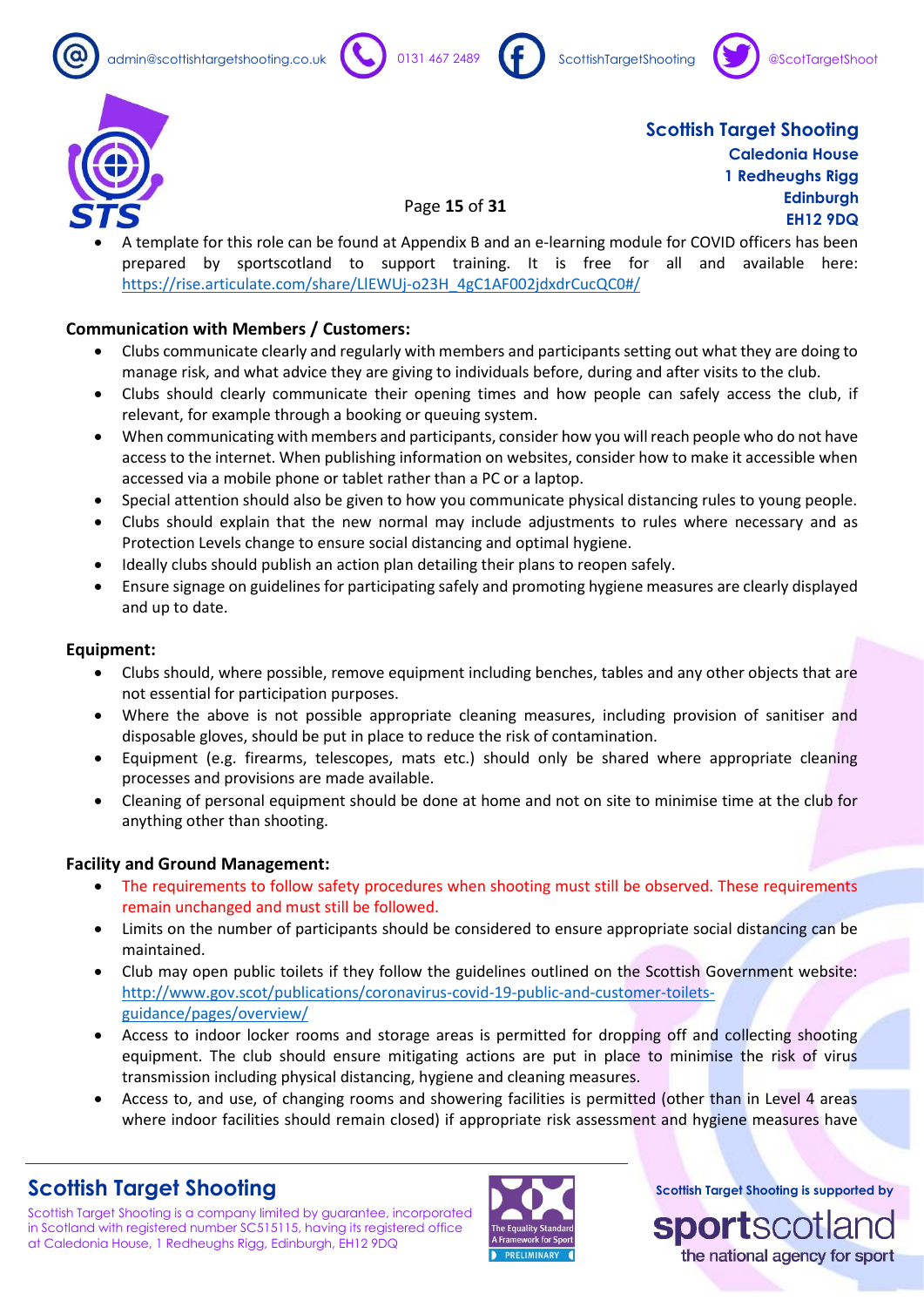admin@scottishtargetshooting.co.uk 0131 467 2489 ScottishTargetShooting









**Scottish Target Shooting Caledonia House 1 Redheughs Rigg Edinburgh EH12 9DQ**

been put in place. However, the safety of participants is the priority and facility operators should consider whether use of the areas is necessary.

Page **16** of **31**

- Clubs should ensure participants and visitors wear face coverings, if indoors, before and after activity or when not on the range. For example: reception, locker rooms and storage areas. This is a **mandatory** requirement except where an exemption applies, or where there is a 'reasonable excuse' not to wear a face covering e.g. if you have a health condition or are disabled, including hidden disabilities such as autism, dementia or a learning disability.
- Be aware that face coverings discriminate against some deaf people who need to look at lips to help communicate. Club members should be made aware that it is okay to remove their face coverings to communicate with someone who relies on lip reading and facial expressions.
- Face coverings may not be required when using hospitality services such as café's, bars and restaurants in clubs. For further information refer to Scottish Government Coronavirus (COVID-19): tourism and hospitality sector guidance: [http://www.gov.scot/publications/coronavirus-covid-19-tourism-and](http://www.gov.scot/publications/coronavirus-covid-19-tourism-and-hospitality-sector-guidance/pages/hospitality-statutory-guidance/)[hospitality-sector-guidance/pages/hospitality-statutory-guidance/](http://www.gov.scot/publications/coronavirus-covid-19-tourism-and-hospitality-sector-guidance/pages/hospitality-statutory-guidance/)
- Manage the opening of gates, locks, target sheds etc. and ensure they are sanitised at the end of a session.
- Manage car parking spaces to enable social distancing to be adhered to.
- It is often easier to have a nominated person to open and close the facility, allocate participants to firing points/traps, book people in and book the firearms in the firearms register, disinfect and put targets out, disinfect benches and other structures after use. This limits exposure.
- Anyone developing symptoms after attending must notify the club.
- Clubs choosing not to re-open are permitted to carry out routine maintenance, but the primary consideration must be to ensure the safety of staff and volunteers.
- Rubbish is to be taken away and disposed of at home instead of at the club.
- Consider marking 2m distances at appropriate points, such as the entry gates to the facility.
- A checklist of considerations and actions is available here: [http://www.sportscotland.org.uk/covid-](http://www.sportscotland.org.uk/covid-19/getting-your-facilities-fit-for-sport/)[19/getting-your-facilities-fit-for-sport/](http://www.sportscotland.org.uk/covid-19/getting-your-facilities-fit-for-sport/)

#### **First Aid:**

- Please ensure access to first aid and emergency equipment is maintained, first aid equipment has been updated appropriately for the COVID-19 pandemic and first aiders have appropriate training.
- In the event of first aid treatment being required it is recognised that a suitably qualified person, coach or supervising adult may require to attend to the injured participant. The 'COVID Officer' should consider processes for managing this as part of their risk assessment. This could include but not be limited to:
	- o Provision of suitable PPE
	- o Training of coaches/supervising adults
	- o A parent or carer being present with children or vulnerable adults.
- Further guidance has been provided by the Health and Safety Executive: <https://www.hse.gov.uk/coronavirus/first-aid-and-medicals/first-aid-certificate-coronavirus.htm>

### **Health, Safety and Hygiene:**

• It is recommended that someone present, who is not fulfilling a safety role on the range or ground and not shooting, is present to supervise the maintenance of hygiene standards.

# **Scottish Target Shooting**

Scottish Target Shooting is a company limited by guarantee, incorporated in Scotland with registered number SC515115, having its registered office at Caledonia House, 1 Redheughs Rigg, Edinburgh, EH12 9DQ



**Scottish Target Shooting is supported by**

sportscotlar the national agency for sport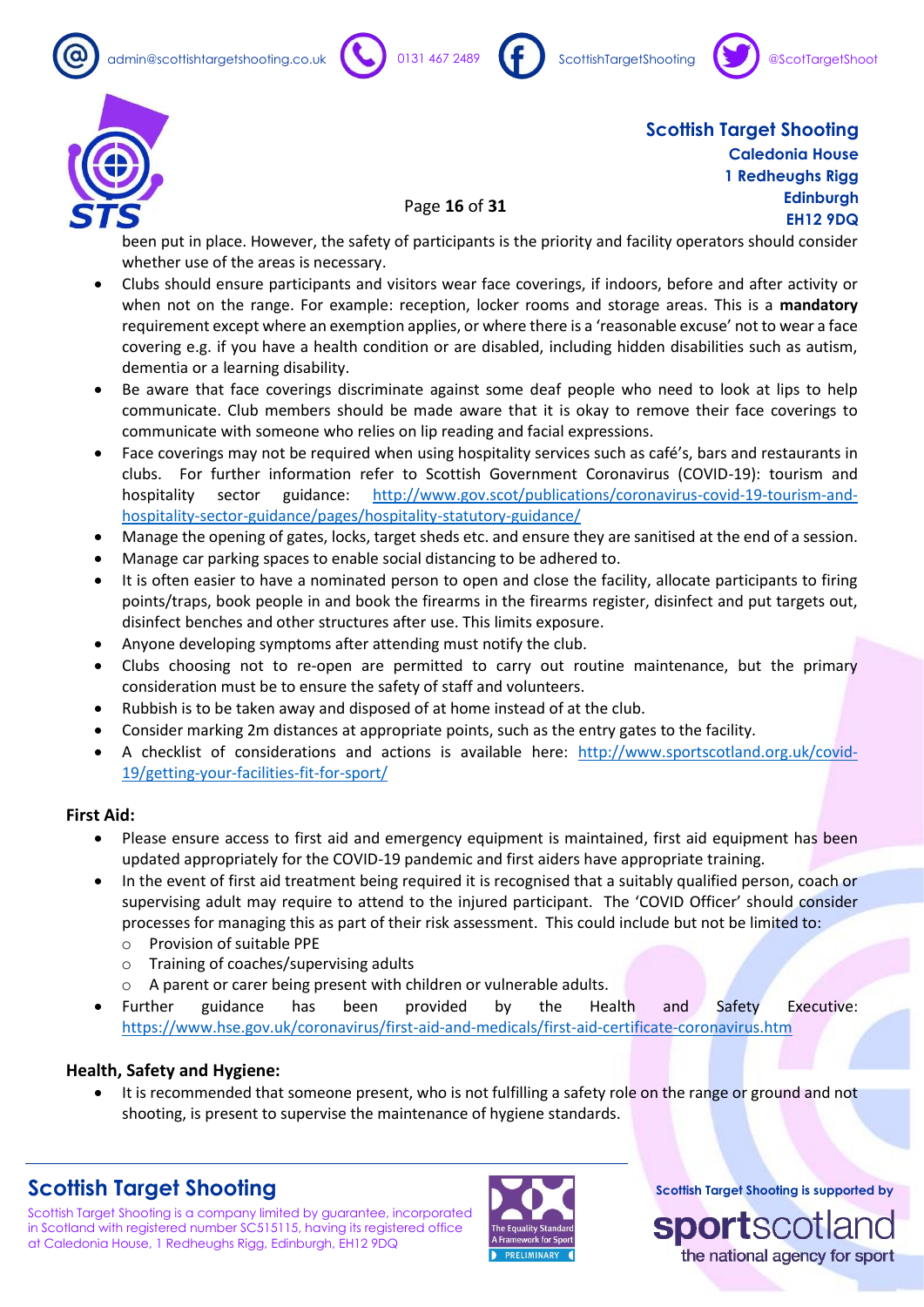







• Cleaning of equipment, hand and respiratory hygiene are core measures to be implemented and provision should be made for these.

Page **17** of **31**

- Make hand sanitizers or wipes available for use at entrance/exit to the club where possible. Hand sanitiser should be at least 60% alcohol based and detergent wipes appropriate for the surface they are being used on. Cleaning products should conform to EN14476 standards.
- Clear guidance and plans are needed for cleaning of facilities and equipment, and waste disposal. For instance, common touchpoint surfaces (gates, door handles, handrails etc) should, where possible, be left open but if not possible or safe to do so, regular cleaning with disposable gloves should be undertaken. Detailed guidance is available at:

[www.hps.scot.nhs.uk/a-to-z-of-topics/hand-hygiene/](http://www.hps.scot.nhs.uk/a-to-z-of-topics/hand-hygiene/) [www.hps.scot.nhs.uk/web-resources-container/covid-19-guidance-for-non-healthcare-settings/](http://www.hps.scot.nhs.uk/web-resources-container/covid-19-guidance-for-non-healthcare-settings/) [https://www.gov.uk/government/publications/covid-19-decontamination-in-non-healthcare](https://www.gov.uk/government/publications/covid-19-decontamination-in-non-healthcare-settings/covid-19-decontamination-in-non-healthcare-settings)[settings/covid-19-decontamination-in-non-healthcare-settings](https://www.gov.uk/government/publications/covid-19-decontamination-in-non-healthcare-settings/covid-19-decontamination-in-non-healthcare-settings)

- Promote effective hygiene to all those taking part in the activities at the club, in particular, the use of hand sanitiser.
- Make hand sanitizers or wipes available for use in bar/restaurant areas and at the entrance/exit to the club where this is possible. Hand sanitiser should be at least 60% alcohol based and detergent wipes appropriate for the surface they are being used on. Cleaning products should conform to EN14476 standards.
- Participants and visitors to indoor clubs should wear face coverings before and after activity or when in non-playing areas of the facility (e.g. reception, locker rooms and storage areas).
- Face coverings do not need to be worn when undertaking physical activity, exercise or showering/changing. Guidance on general use and exemptions for face coverings can be found at: <https://www.gov.scot/publications/coronavirus-covid-19-public-use-of-face-coverings/>
- Face coverings do not need to be worn in a club hospitality environment i.e. café, restaurant or bar.
- If you are not wearing face coverings and need to sneeze or cough, do so into a tissue or upper sleeve. Dispose of your tissue into an appropriate bin supplied at the club or place in a plastic bag and take home. Wash your hands afterwards for 20 seconds.
- Scottish Government has produced the Coronavirus (COVID-19): FACTS poster including translations and accessible formats. Where possible operators should use this document to reinforce messages. FACTS stands for: **F**ace Coverings, **A**void crowded places, **C**lean your hands regularly, **T**wo metre distance and **S**elf isolate and book a test if you have symptoms. Note that FACTS guidance including physical distancing is expected to change from 19 July 2021.

### **Insurance**:

- Clubs should check with their insurance provider to ensure that correct and full insurance cover is in place and valid before any activity takes place.
- Clubs with Club Plus membership of STS and therefore have insurance through STS, we can confirm that currently there is no exclusion for COVID within the 2020 cover, so long as clubs follow all the correct guidance, processes and procedures for the area they operate in. (This is subject to review for 2021).

### **Members, Participants and Spectators:**

• Limits on the number on location (participants, volunteers, staff etc) should be considered to ensure appropriate social distancing can be maintained.

# **Scottish Target Shooting**

Scottish Target Shooting is a company limited by guarantee, incorporated in Scotland with registered number SC515115, having its registered office at Caledonia House, 1 Redheughs Rigg, Edinburgh, EH12 9DQ



**Scottish Target Shooting is supported by**

**SOO7** the national agency for sport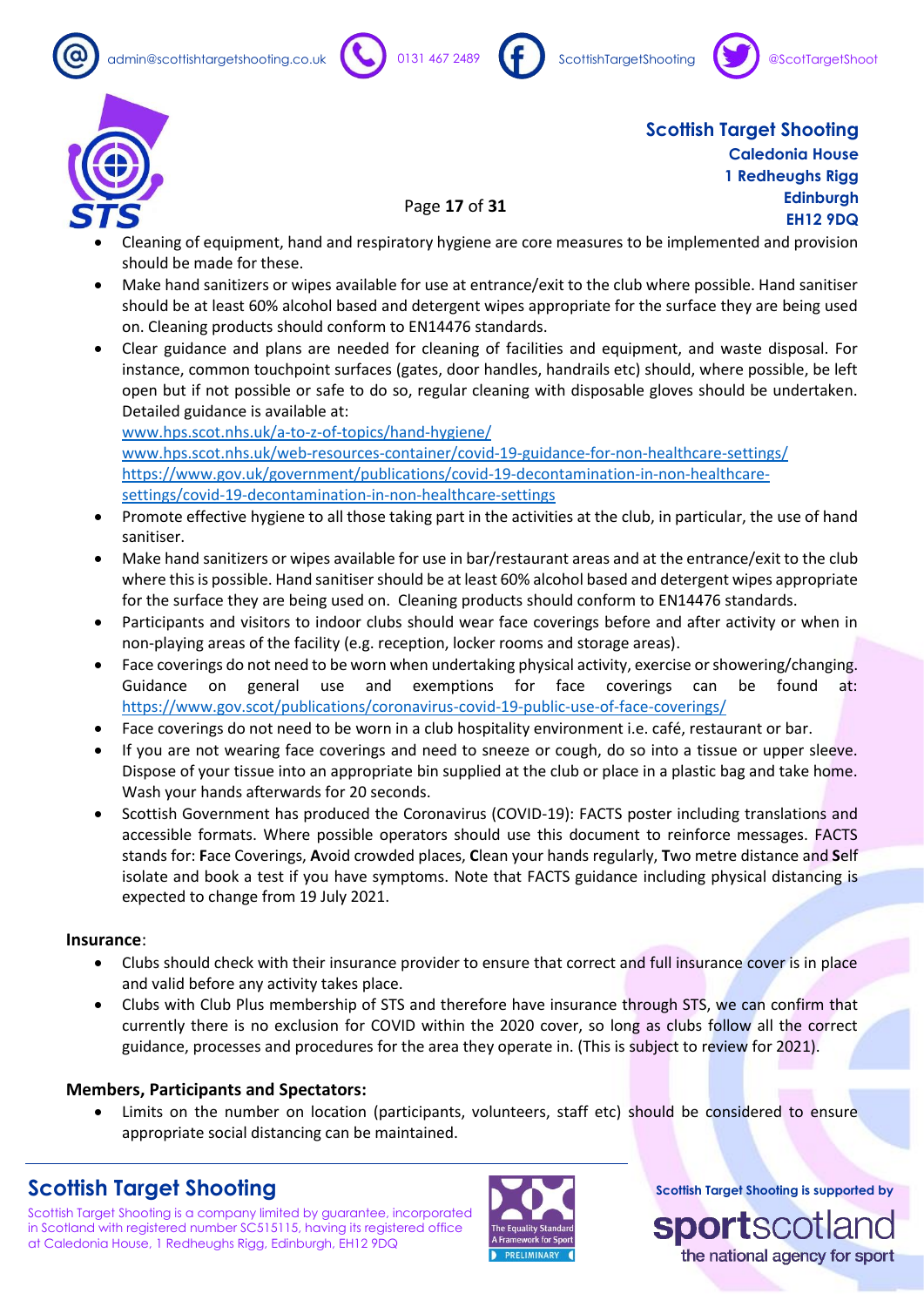







### Page **18** of **31**

- Where Protection Levels and guidance dictate that social distancing for non-contact sport must be observed, it is not safe to introduce new members to clubs with no prior shooting experience as the correct and safe handling of firearms cannot be sufficiently taught while observing social distancing. Where guidelines and local Protection Levels allow coaches to operate closely with athletes (e.g. closer than social distancing allows), or where individuals have been shooting safely for some time, clubs are able to take on new members if they wish.
- No spectating should take place but where a parent is supervising a child or vulnerable adult, this will be allowed if social distancing measures are followed.

### **School Clubs:**

- Clubs operating out of local authority schools will need to comply with the Scottish Government's 'guidance on reducing the risks in schools' [\(https://www.gov.scot/publications/coronavirus-covid-19-guidance-on](https://www.gov.scot/publications/coronavirus-covid-19-guidance-on-reducing-the-risks-in-schools/)[reducing-the-risks-in-schools/\)](https://www.gov.scot/publications/coronavirus-covid-19-guidance-on-reducing-the-risks-in-schools/) and how this has been applied in the local authority the school operates in. STS guidance should only be used to supplement areas not covered by the Guidance for Education.
- For clubs operating in private schools, the club must check and comply with the conditions the school has put in place (private schools are exempt from the Scottish Government's guidance for education). STS guidance should only be used to supplement areas not covered by the School's own guidance.

#### **Social Distancing:**

- Subject to the rest of this guidance, target shooting can take place indoors or outdoors, in effect suspending physical distancing and household guidelines, for the duration of the activity.
- Where there is likely to be proximity (within 2m) between participants, mitigating actions must be put in place to minimise risk and keep participants safe. For instance:
	- $\circ$  Clubs should focus on providing sporting activity involving as few participants as possible, for the minimum amount of time, whilst still allowing the activity to run effectively. This may also require a change to format, numbers and/or rules to minimise risk to participants.
	- $\circ$  As soon as a participant has completed training, a competition or event, they should leave the club.

### **Travel:**

- Travel guidance outlined by the Scottish Government should always be followed. Further information on what travel is permitted is available at[: https://www.gov.scot/publications/coronavirus-covid-19-guidance](https://www.gov.scot/publications/coronavirus-covid-19-guidance-on-travel-and-transport/)[on-travel-and-transport/](https://www.gov.scot/publications/coronavirus-covid-19-guidance-on-travel-and-transport/)
- Information for each local authority area, including their Protection Level is available at Coronavirus (COVID-19): local Protection Levels (includes post code checker): <https://www.gov.scot/publications/coronavirus-covid-19-protection-levels/>
- Specific information on car sharing is available from: [http://www.transport.gov.scot/coronavirus-covid-](http://www.transport.gov.scot/coronavirus-covid-19/transport-transition-plan/advice-on-how-to-travel-safely/#section-63888)[19/transport-transition-plan/advice-on-how-to-travel-safely/#section-63888](http://www.transport.gov.scot/coronavirus-covid-19/transport-transition-plan/advice-on-how-to-travel-safely/#section-63888)
- It should be noted that travel restrictions may be a significant factor behind a club's decision to open/reopen or an individual's decision to return to shooting.

**Workforce:**

### **Scottish Target Shooting**

Scottish Target Shooting is a company limited by guarantee, incorporated in Scotland with registered number SC515115, having its registered office at Caledonia House, 1 Redheughs Rigg, Edinburgh, EH12 9DQ

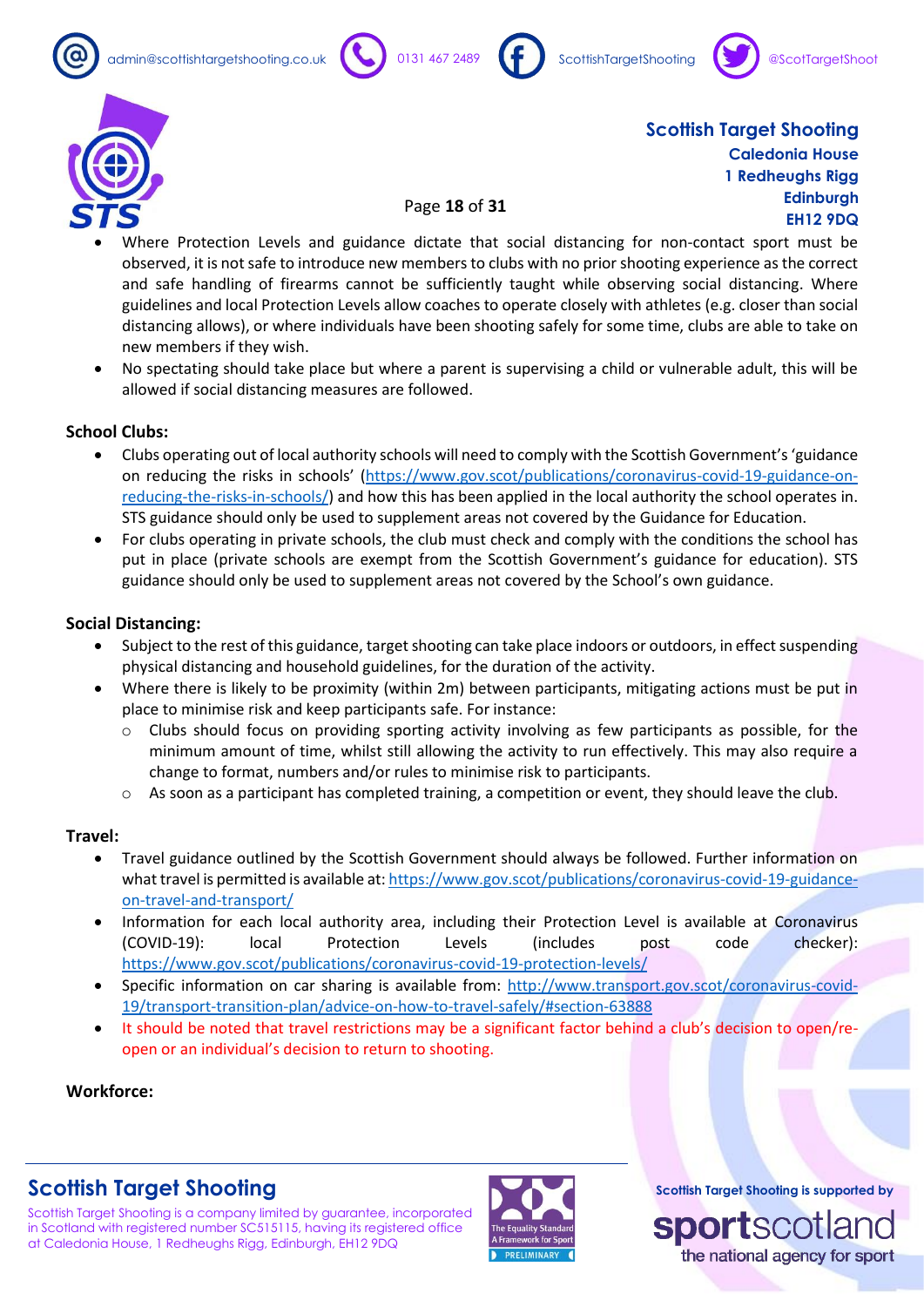admin@scottishtargetshooting.co.uk 0131 467 2489 (f) ScottishTargetShooting









**Scottish Target Shooting Caledonia House 1 Redheughs Rigg Edinburgh EH12 9DQ**

- Page **19** of **31**
- Clubs must ensure that relevant workplace guidance is followed by volunteers, contractors and staff and ensure existing health and safety advice is maintained and aligned. This should be detailed in the risk assessment.
- It is for each employer to decide when it is the appropriate time to return staff to work from the Coronavirus Government Job Retention ('furlough') scheme: [https://www.gov.uk/guidance/claim-for-wage-costs](https://www.gov.uk/guidance/claim-for-wage-costs-through-the-coronavirus-job-retention-scheme)[through-the-coronavirus-job-retention-scheme.](https://www.gov.uk/guidance/claim-for-wage-costs-through-the-coronavirus-job-retention-scheme)
- A furloughed employee can take part in volunteer work, if it does not provide services to or generate revenue for, or on behalf of your club or a linked or associated club.

# **Scottish Target Shooting**

Scottish Target Shooting is a company limited by guarantee, incorporated in Scotland with registered number SC515115, having its registered office at Caledonia House, 1 Redheughs Rigg, Edinburgh, EH12 9DQ

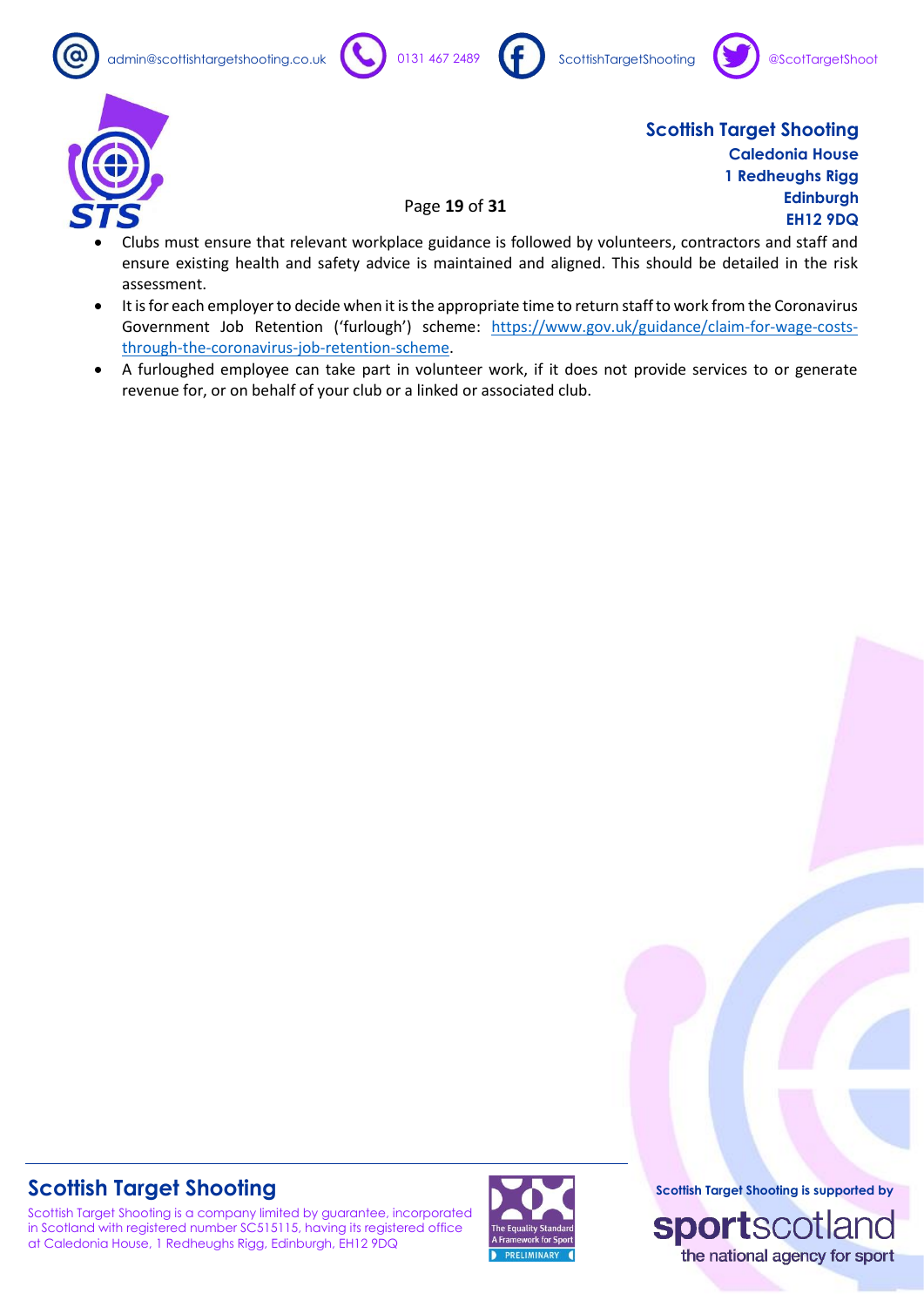









Page **20** of **31**

**Scottish Target Shooting Caledonia House 1 Redheughs Rigg Edinburgh EH12 9DQ**

### **Guidance for Re-Opening Outdoor Ranges**

The following is specific guidance for club committees when consider the reopening of **OUTDOOR** ranges when guidance allows. This should be considered and applied in conjunction with the relevant guidance for the current Protection Level for the area the club is operating in. Guidance allowing, clubs should only open when it is ready to do so safely, following Scottish Government guidance.

### **Before Anything Else, Is It Really An Outdoor Range?**

Due to the nature of covered ranges, there can be some question over whether it is truly an outdoor facility. You will need to consider if the range uses what is effectively an indoor space at the firing point. If so, then it may not be possible to restart shooting. Where there is any room for doubt, clubs should pursue the safest option.

If the club committee considers the range to be outdoors, then the following is specific guidance for outdoor ranges to consider when contemplating reopening. This should be considered and applied in conjunction with the 'General Guidance for Clubs' and the relevant Protection Level for the local authority the club is located in. As with all the guidance, the list is not exhaustive, the specifics will need to be adapted to the club's environment and local conditions may require additional provisions:

### **Range Management:**

- The normal requirements of shooting still apply where shooters will still need to be supervised by an RCO. Clubs should consider how this can be done safely, maintaining hygiene standards and social distancing.
- Due to the requirement of the role and limited number of RCOs in any one club, assuming guidance can still be followed, STS has been able to acquire dispensation so RCO's are exempt from Scottish Government guidance of only being allowed to interact with limited numbers from other households during their time on the range acting as an RCO. This is to ensure range safety can be maintained at clubs at all times.
- Maintain a minimum of 2m at all times between people using the range – not only when shooting but also when changing targets. When on the range, this is likely to mean that only one person can be present on the firing point at any time, and in some cases it will be necessary to leave certain firing points empty to space out the participants.
- Consider rotating the use of firing points to limit contact with surfaces.
- Manage the changeover of shooters to maintain physical distancing and sanitise any benches/tables/brass collection brushes etc. that are used.
- Where safe to do so, keep the back doors of ranges open to allow the flow of air to ventilate the range.

### **Targets:**

- Consideration must be given to how target frames or other target systems are put out and handled. Many will be too complex in shape to sanitise successfully. If this is the case, ensure sufficient PPE is available. Hand sanitising after handling any equipment is crucial and people using the facilities must be made aware of this.
- Where targets are sold to those using them, the club must consider where these are stored and how they are accessed to prevent transmission. Payment should also be made using bank transfers where possible to avoid the handling of cash.

### **Scottish Target Shooting**

Scottish Target Shooting is a company limited by guarantee, incorporated in Scotland with registered number SC515115, having its registered office at Caledonia House, 1 Redheughs Rigg, Edinburgh, EH12 9DQ

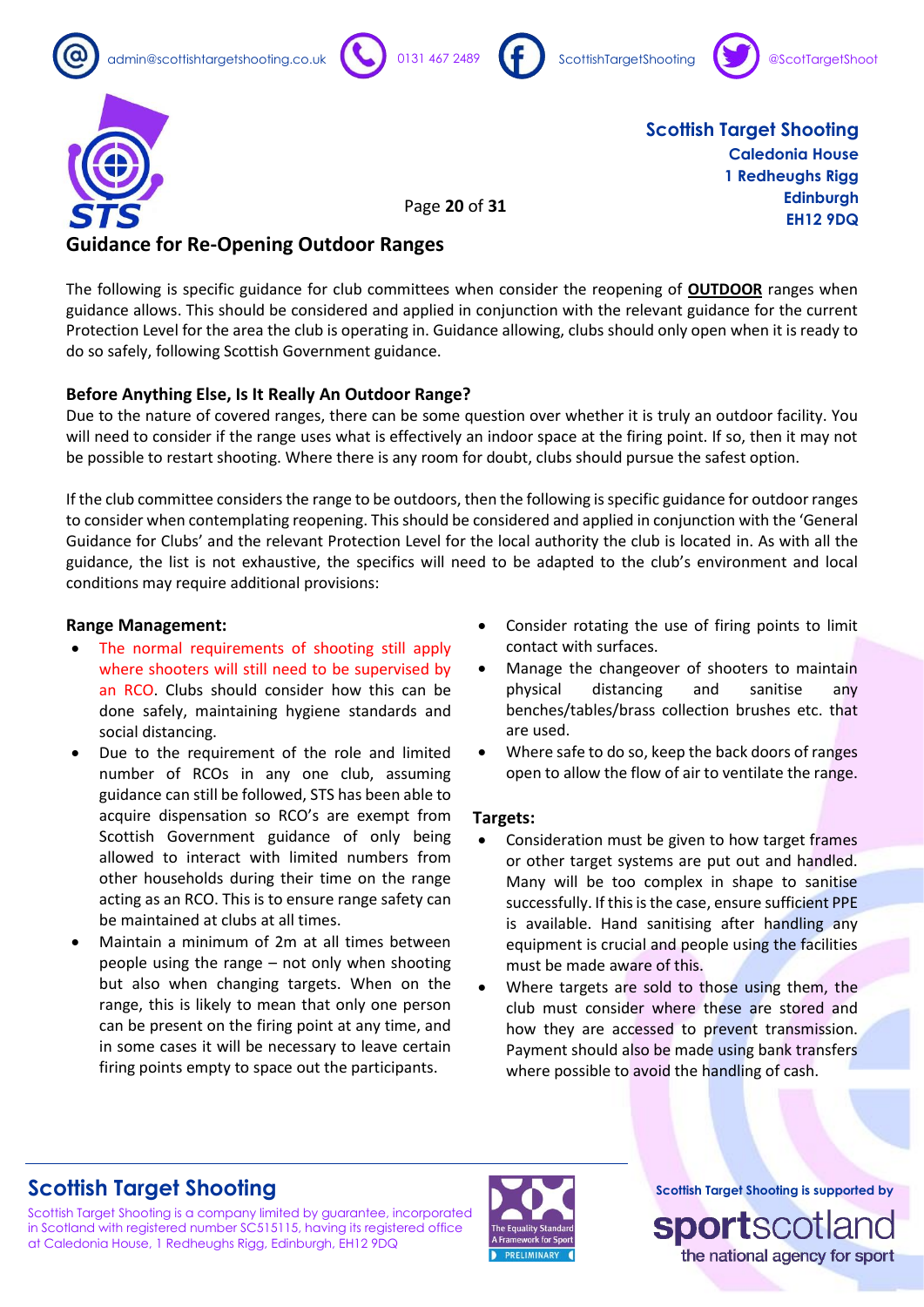









Page **21** of **31**

**Scottish Target Shooting Caledonia House 1 Redheughs Rigg Edinburgh EH12 9DQ**

### **Guidance for Re-Opening Indoor Ranges**

The following is specific guidance for club committees when consider the reopening of **INDOOR** ranges when guidance allows. This should be considered and applied in conjunction with the relevant guidance for the current Protection Level for the area the club is operating in. Indoor sport carries the biggest risk so clubs must ensure that the health and safety of volunteers and club members is always the primary concern and therefore Scottish Government guidance is followed at all times and clubs only open when it is ready to so safely.

This should be considered and applied in conjunction with the 'General Guidance for Clubs' and the relevant Protection Level for the local authority the club is located in. As with all the guidance, the list is not exhaustive, the specifics will need to be adapted to the club's environment and local conditions may require additional provisions:

### **Capacity:**

- The maximum capacity of indoor ranges should be based on the Scottish Government requirement for physical distancing, and with consideration given to the nature of the activities to the layout, ventilation and configuration of the facility.
- For up to date guidance on capacity, see **sport**scotland's Getting Your Facilities Fit For Sport: [https://sportscotland.org.uk/covid-19/getting](https://sportscotland.org.uk/covid-19/getting-your-facilities-fit-for-sport/)[your-facilities-fit-for-sport/](https://sportscotland.org.uk/covid-19/getting-your-facilities-fit-for-sport/)

### **Ventilation:**

- The issue of ventilation is referenced in the Scottish Government's guidance on the reopening of leisure facilities and it is clear that ventilation needs to be a key element of the Risk Assessment that clubs carry out. Any ventilation system should be understood by the range operator or club(s) using a facility.
- The operation of the ventilation system should comply with the guidance provided by the CIBSE (Chartered Institution of Building Services Engineers). The Institute's advice can be found at: [https://www.cibse.org/coronavirus-covid-](https://www.cibse.org/coronavirus-covid-19/emerging-from-lockdown)[19/emerging-from-lockdown](https://www.cibse.org/coronavirus-covid-19/emerging-from-lockdown)
- This guidance clearly states that facilities without a direct supply of outside air should NOT OPEN.
- The guidance recommends that facilities with specialised ventilation systems should seek further advice from the Institute of Local Exhaust Engineers. Information from this body can be

# **Scottish Target Shooting**

Scottish Target Shooting is a company limited by guarantee, incorporated in Scotland with registered number SC515115, having its registered office at Caledonia House, 1 Redheughs Rigg, Edinburgh, EH12 9DQ

found at: [https://www.cibse.org/Institute-of-](https://www.cibse.org/Institute-of-Local-Exhaust-Ventilation-Engineers)[Local-Exhaust-Ventilation-Engineers](https://www.cibse.org/Institute-of-Local-Exhaust-Ventilation-Engineers)

- As part of dealing with an identified risk in relation to ventilation, may be managed by allowing ventilation systems to run continually for 24 hours.
- If you have no mechanical ventilation within your club or the club is naturally ventilated:
	- o Doors (not fire doors) and windows should be opened to allow in fresh air 15 minutes before and when activity spaces are in use.
	- o During the colder months, wind and indoor/outdoor temperature difference are greater and therefore the openings do not require to be opened as wide to create the same airflow.
	- o Take care to ensure that open windows do not cause a hazard to anyone moving outside or within activity spaces.
	- o It is important to ensure that windows are open even if it is cooler outside. If it is windy, cold or raining then it may not be practical to fully open the windows, but they should be open as far as reasonably possible without causing discomfort.
	- o It may be necessary to heat a room more than normal or the space may be colder than previously experienced. Participants should be made aware of the changes and encouraged to wear more layers.
	- o Where a room only has openable windows on one side, consideration should be given to areas within the room where air may become

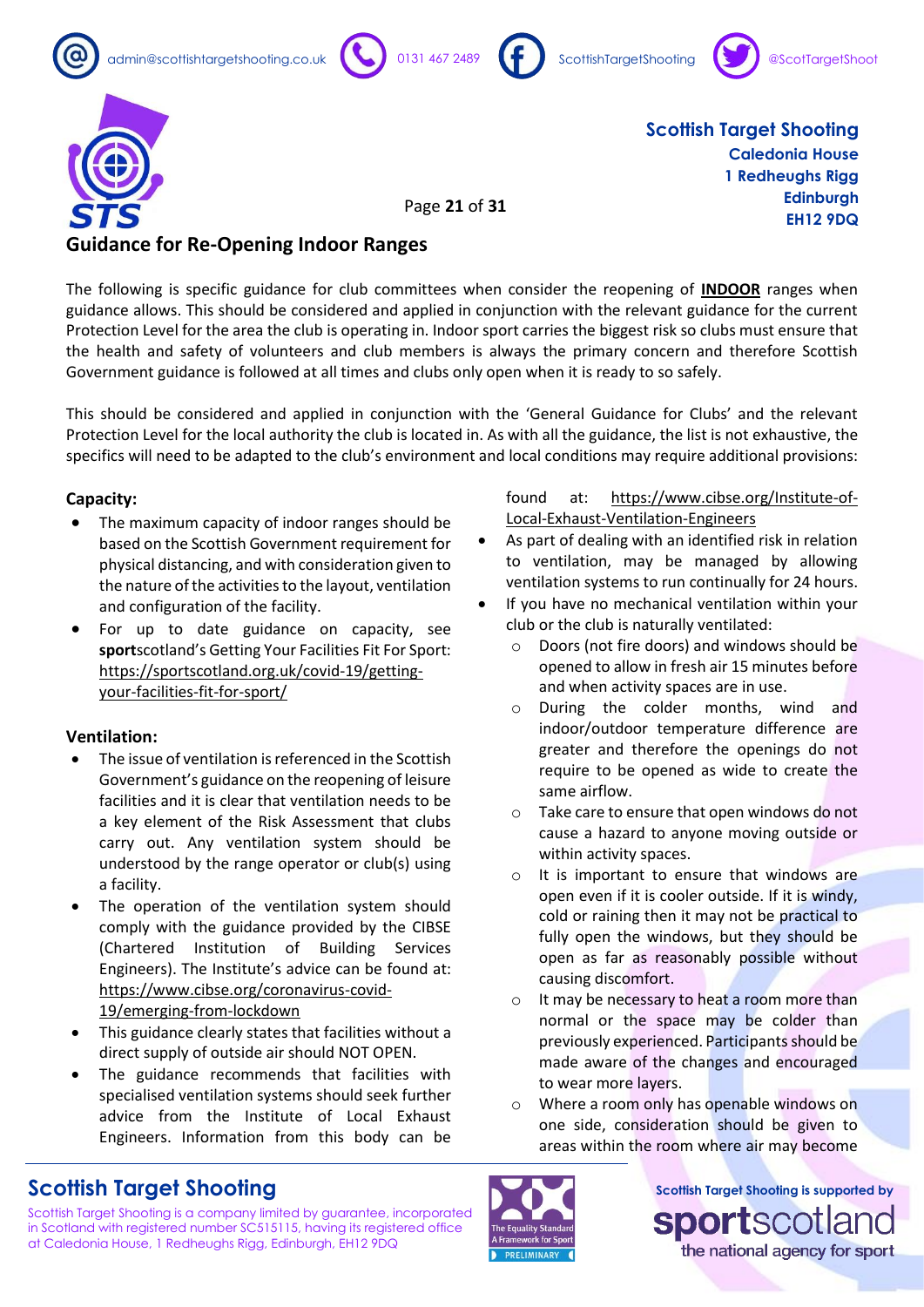admin@scottishtargetshooting.co.uk 0131 467 2489 (factorishTargetShooting









### Page **22** of **31**

stagnant. It is generally considered that rooms can be well ventilated by single-sided ventilation if the depth of the room is less than twice the height. In deeper-plan rooms it is advisable to use a local recirculation unit or fan at the back of the room to enhance air disturbance and reduce the risk of stagnant air.

- o The guidance on physical distancing will inform how many people can safely be involved in activity in each space. Consideration should also be given to reducing the numbers or removing from use any activity spaces that do not have windows, doors or vents to allow natural ventilation
- Clubs that are located in areas such as basements that have no windows and doors to the outside or only small windows where ventilation is a problem

should identify that the risk cannot be managed and as a consequence keep the club closed.

- Where there is ventilation but a risk is identified. consideration needs to be given to whether other precautions can be introduced that reduce the risk to a manageable level e.g. use of PPE etc.
- Other sources of useful information include the Ministry of Defence and their guidance on the construction, maintenance and use of indoor shooting ranges. This advice can be found in JSP 403 Volume 2 Chapter 30.
- Some commercial companies such as Vent Axia have also developed advice in terms of the reopening of gyms but some of the advice could be applicable to shooting clubs: [https://www.vent](https://www.vent-axia.com/news/ventilation-vital-step-gyms-reopening-government-covid-19-guidance)[axia.com/news/ventilation-vital-step-gyms](https://www.vent-axia.com/news/ventilation-vital-step-gyms-reopening-government-covid-19-guidance)[reopening-government-covid-19-guidance](https://www.vent-axia.com/news/ventilation-vital-step-gyms-reopening-government-covid-19-guidance)

### **Scottish Target Shooting**

Scottish Target Shooting is a company limited by guarantee, incorporated in Scotland with registered number SC515115, having its registered office at Caledonia House, 1 Redheughs Rigg, Edinburgh, EH12 9DQ



**Scottish Target Shooting is supported by sportsco** the national agency for sport

**Scottish Target Shooting Caledonia House 1 Redheughs Rigg Edinburgh EH12 9DQ**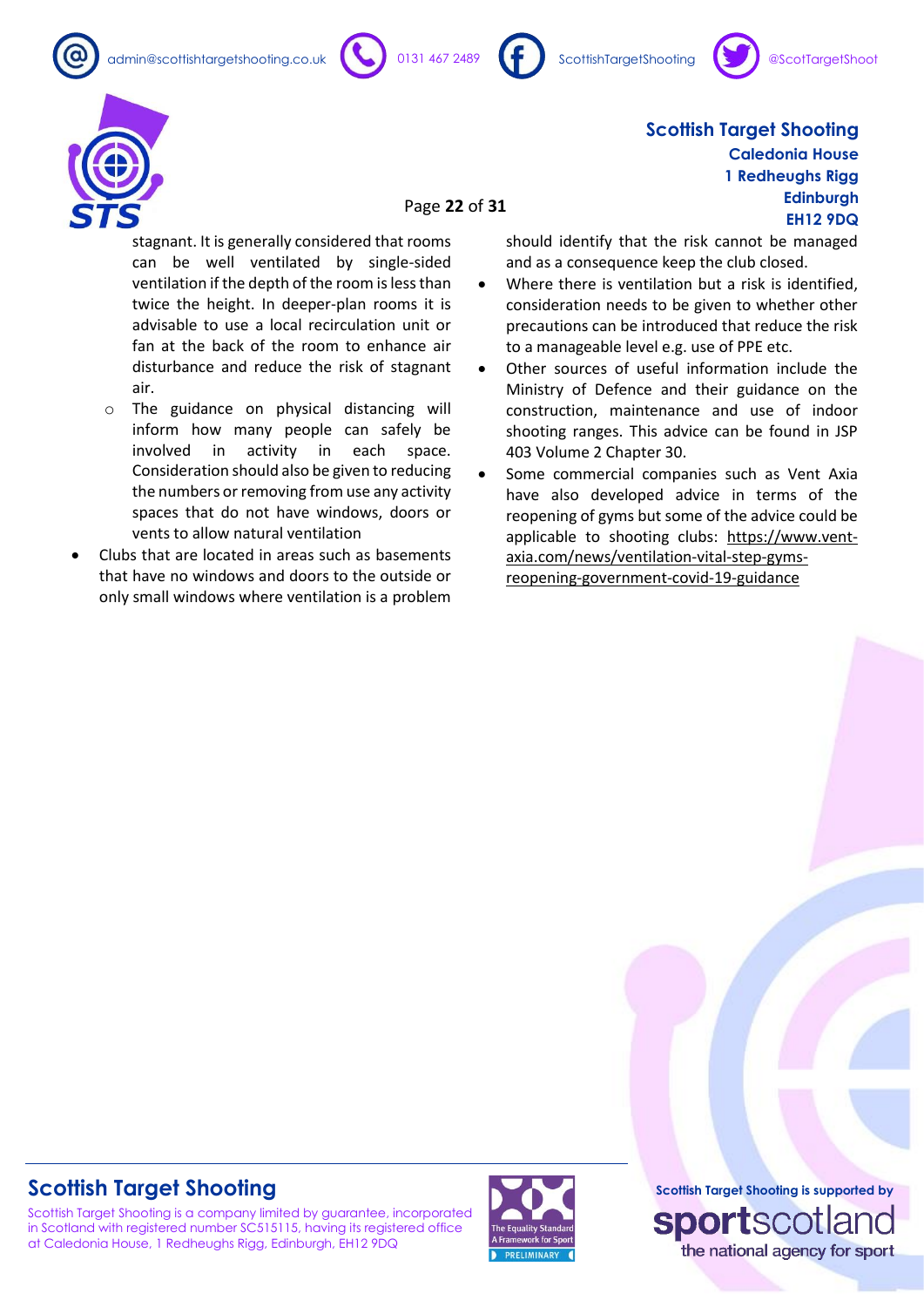









Page **23** of **31**

**Scottish Target Shooting Caledonia House 1 Redheughs Rigg Edinburgh EH12 9DQ**

### **Guidance for Re-Opening Shotgun Grounds**

The following is specific guidance for club committees when consider the reopening of **SHOTGUN GROUNDS** when guidance allows. This should be considered and applied in conjunction with the relevant guidance for the current Protection Level for the area the club is operating in. Guidance allowing, clubs should only open when it is ready to do so safely, following Scottish Government guidance.

This should be considered and applied in conjunction with the 'General Guidance for Clubs' and the relevant Protection Level for the local authority the club is located in. As with all the guidance, the list is not exhaustive, the specifics will need to be adapted to the club's environment and local conditions may require additional provisions:

### **Ground Management:**

- Due to the requirement of the role and limited number of safety officers in any one club, assuming guidance can still be followed, STS has been able to acquire dispensation so safety officers are exempt from Scottish Government guidance of only being allowed to interact with one person from one other household during their time on the ground acting as a safety officer. This is to ensure safety can be maintained at the ground.
- Provide appropriate signage to those using the ground, advising them of where they can go and what they can do.
- Membership cards should not be handled. Details can be checked electronically before shooting.
- Trap release buttons and scorecards to be handled by a single person, to avoid handling between shooters, and cleaned after use.
- There maybe a requirement for shooters to keep their own spent shells so as to remove them from the ground for disposal at home.
- Grounds may open public toilets if they follow the guidelines outlined by the Scottish Government: [http://www.gov.scot/publications/coronavirus](http://www.gov.scot/publications/coronavirus-covid-19-public-and-customer-toilets-guidance/pages/overview/)[covid-19-public-and-customer-toilets](http://www.gov.scot/publications/coronavirus-covid-19-public-and-customer-toilets-guidance/pages/overview/)[guidance/pages/overview/](http://www.gov.scot/publications/coronavirus-covid-19-public-and-customer-toilets-guidance/pages/overview/)

### **Gun Shops:**

- Purchases of cartridges should be made in advance and can then be delivered (non-contact) to the shooter's car on arrival (e.g. phone/click & collect).
- Consider local (non-contact) delivery of orders.
- Use electronic or contactless payments to avoid handling cash.

### **Hospitality:**

- Face coverings may not be required when using hospitality services such as café's, bars and restaurants.
- Additional restrictions are in place for clubs providing catering or bar services. Any such clubs should refer to Scottish Government guidance for details of these restrictions: [http://www.gov.scot/publications/coronavirus](http://www.gov.scot/publications/coronavirus-covid-19-tourism-and-hospitality-sector-guidance/pages/hospitality-statutory-guidance/)[covid-19-tourism-and-hospitality-sector](http://www.gov.scot/publications/coronavirus-covid-19-tourism-and-hospitality-sector-guidance/pages/hospitality-statutory-guidance/)[guidance/pages/hospitality-statutory-guidance/](http://www.gov.scot/publications/coronavirus-covid-19-tourism-and-hospitality-sector-guidance/pages/hospitality-statutory-guidance/)

### **Staffing:**

Where an employee is providing an activity, relevant work placed risk assessments and consultation should take place in advance of any activity being undertaken. See the Businesses, workplaces and self-employed people section at: <http://www.gov.scot/coronavirus-covid-19/>

# **Scottish Target Shooting**

Scottish Target Shooting is a company limited by guarantee, incorporated in Scotland with registered number SC515115, having its registered office at Caledonia House, 1 Redheughs Rigg, Edinburgh, EH12 9DQ

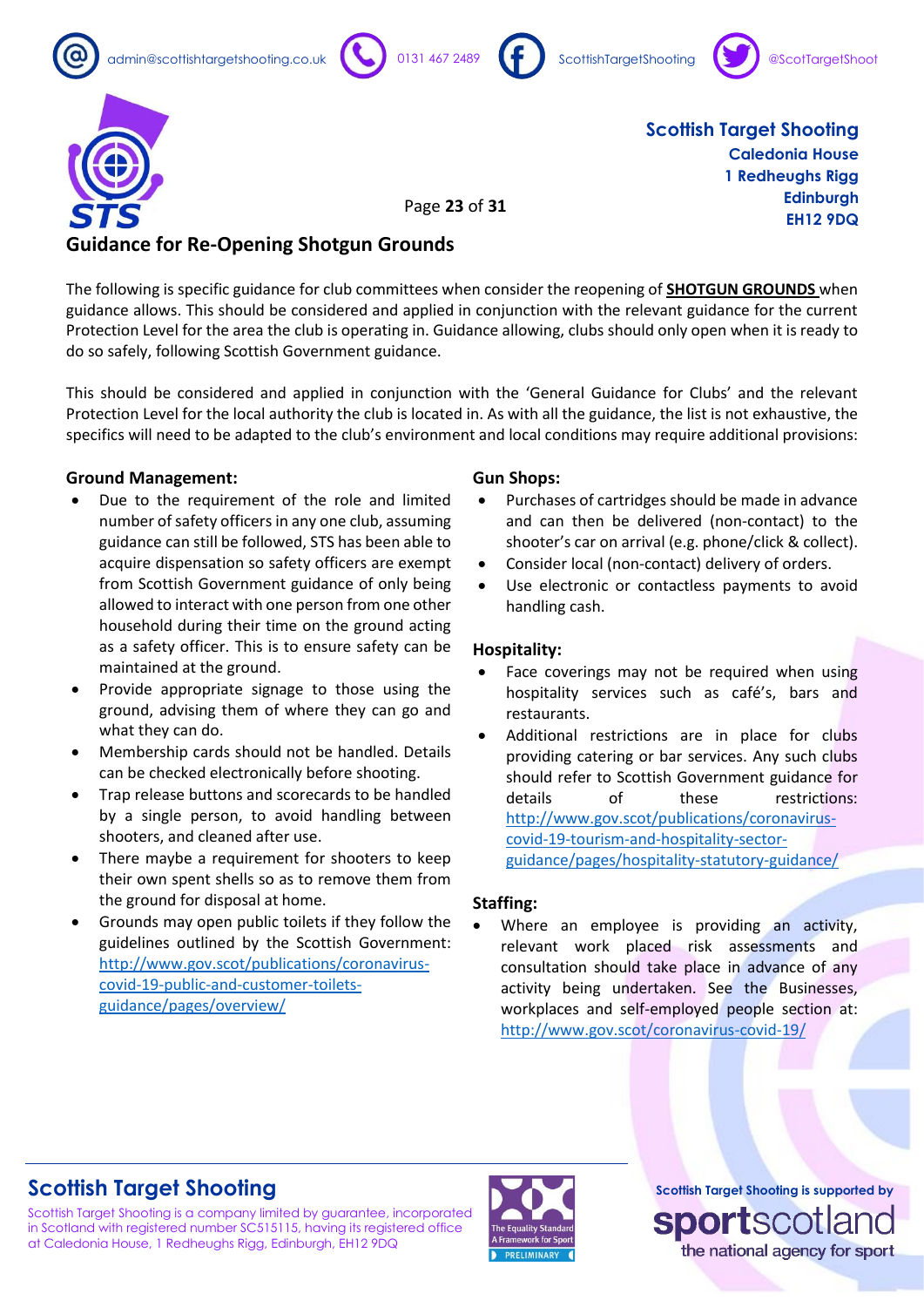









Page **24** of **31**

**Scottish Target Shooting Caledonia House 1 Redheughs Rigg Edinburgh EH12 9DQ**

### **Guidance for Coaches and Instructors**

The following is specific guidance for coaches and instructors when considering a return to activity. This should be considered and applied in conjunction with the relevant guidance for the current Protection Level in the area the coach is operating in. Guidance allowing, coaches should only return to coaching when they and their clients/shooters are ready to do so safely. As with all the guidance, the following list is not exhaustive, the specifics will need to be adapted to each environment where local conditions may require additional provisions. Advice is also available from sportscotland at: [http://www.sportscotland.org.uk/covid-19/getting-your-coaches-ready-for](http://www.sportscotland.org.uk/covid-19/getting-your-coaches-ready-for-sport/)[sport/](http://www.sportscotland.org.uk/covid-19/getting-your-coaches-ready-for-sport/)

### **Can I Return To Coaching?**

To be suitable to return to coaching or instructing you must comply with the following rules:

- Coaches must observe all Scottish Government, STS and club guidance.
- Coaches and instructors have appropriate insurance policies in place and have checked for validity with the relevant insurance provider before undertaking coaching with or instruction for participants.
- Coaches should be aware that local restrictions may be in place for shooting and this should be considered as part of risk assessment planning and will dictate what activity can be coached, indoors and outdoors and to whom. See Table B for further information about Protection Levels.
- When guidance requires social distancing measures to be observed, it is not possible to properly teach firearm safety therefore, coaches must not coach people new to the sport and only work with existing clients/shooters.
- Coaches working with children should familiarise themselves with the additional considerations developed by **Children 1st**[: http://www.sportscotland.org.uk/media/5774/cyp-return-to-sport-after-covid-19.pdf](http://www.sportscotland.org.uk/media/5774/cyp-return-to-sport-after-covid-19.pdf)

### **Indoor Coaching:**

- Coaches can take multiple indoor sessions per day, however the numbers allowed in each session will depend upon the Protection Level restrictions in place in the given location.
- Face coverings must be worn by coaches when indoors, except where an exemption applies. For instance:
	- o where an individual has a health condition or is disabled, including hidden disabilities, for example, autism, dementia or a learning disability; and/or
	- o if there is a reasonable excuse not to wear a face covering such as;
		- where there is difficulty in communicating with participants who may not be close by and safety is an issue. In such cases alternative measures should be considered such as use of a face visor; and/or
		- being physically active or exercising as part of the coached session.

The priority should always be on ensuring the safety of the coach and participants and minimising the risk of virus transmission before, during and after activity.

### **Outdoor Coaching:**

• Coaches can take organised outdoor group training sessions at all Protection Levels with a maximum of 30 people involved at any one time.

### **Before Delivering Sessions:**

- Coaches and instructors should plan for the session in advance, be aware of responsibilities, clear on expectations with participants and build in a review to reflect on effectiveness and safety of the session.
- Find out about the direct and surrounding delivery environment in advance of the session and contact the club, where relevant, to confirm any changes in processes and procedures ahead of the session.
- Ensure documented risk assessments, based on local circumstances, are completed prior to any activity taking place.



Scottish Target Shooting is a company limited by guarantee, incorporated in Scotland with registered number SC515115, having its registered office at Caledonia House, 1 Redheughs Rigg, Edinburgh, EH12 9DQ

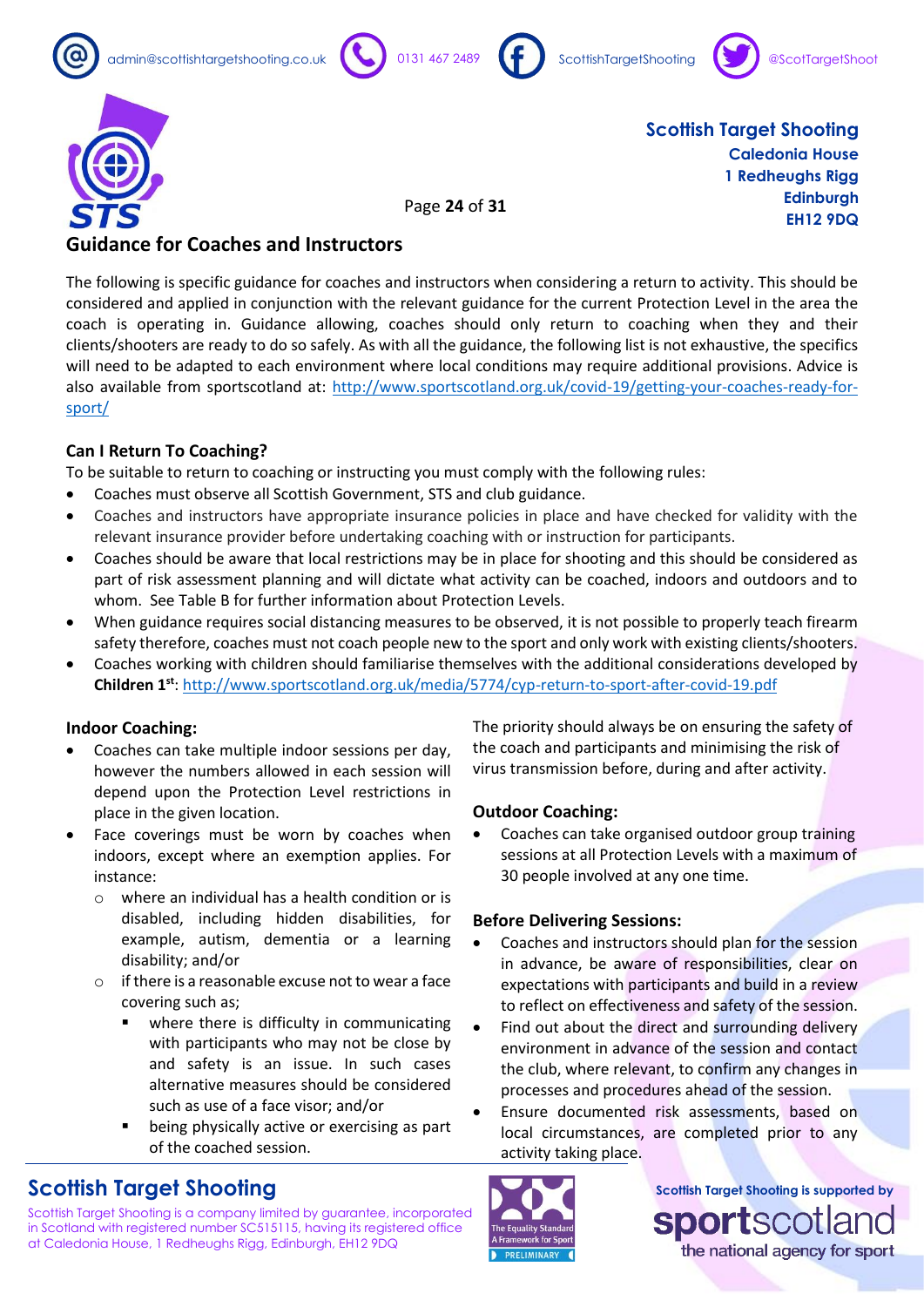admin@scottishtargetshooting.co.uk 0131 467 2489 ScottishTargetShooting









### **Scottish Target Shooting Caledonia House 1 Redheughs Rigg Edinburgh EH12 9DQ**

### Page **25** of **31**

- Communicate clearly and regularly with participants setting out what you are doing to manage risk, and what advice you provide individuals with before, during and after sessions.
- Online booking systems should be used, otherwise use alternative measures e.g. phone bookings.
- Ensure there is a process for cancellation.
- Where possible and in line with Data Protection regulations, a register of users should be kept in case there is a need to track and trace.
- Consider introducing buffer periods between sessions to stagger start times so that participants do not all arrive/leave at the same time.
- Where possible use online or contactless payment options and avoid handling cash.

### **During Coaching Sessions:**

- Consider the needs of participants returning after recovering from COVID-19. Participants should be able to confidentially disclose this, in a similar way to any other personal matter relevant to coached activity, so the coach can make suitable adjustments and allowances to the planned activity for the individual.
- Participants should bring their own equipment where possible and arrive in appropriate clothing for the session.
- Where shared equipment is necessary for an activity appropriate hygiene measures must be put in place to ensure the equipment is thoroughly cleaned before, during and after use.
- Cleaning, hand and respiratory hygiene are core measures. Provide clear guidance and plans for cleaning of equipment and waste disposal.
- Ensure you have access to first aid and emergency equipment and check in advance that it is appropriate for the COVID pandemic.
- Ensure, where possible, that everyone involved avoids touching surfaces, sharing equipment and touching their mouth and face.

Additional support tools are available for coaches at the Getting Coaches Ready for Sport section of the **sport**scotland website [\(https://sportscotland.org.uk/covid-19/getting-coaches-ready-for-sport/\)](https://sportscotland.org.uk/covid-19/getting-coaches-ready-for-sport/) including mental health and wellbeing awareness training [\(https://sportscotland.info/mentalhealth/#/\)](https://sportscotland.info/mentalhealth/#/).

### **Scottish Target Shooting**

Scottish Target Shooting is a company limited by guarantee, incorporated in Scotland with registered number SC515115, having its registered office at Caledonia House, 1 Redheughs Rigg, Edinburgh, EH12 9DQ

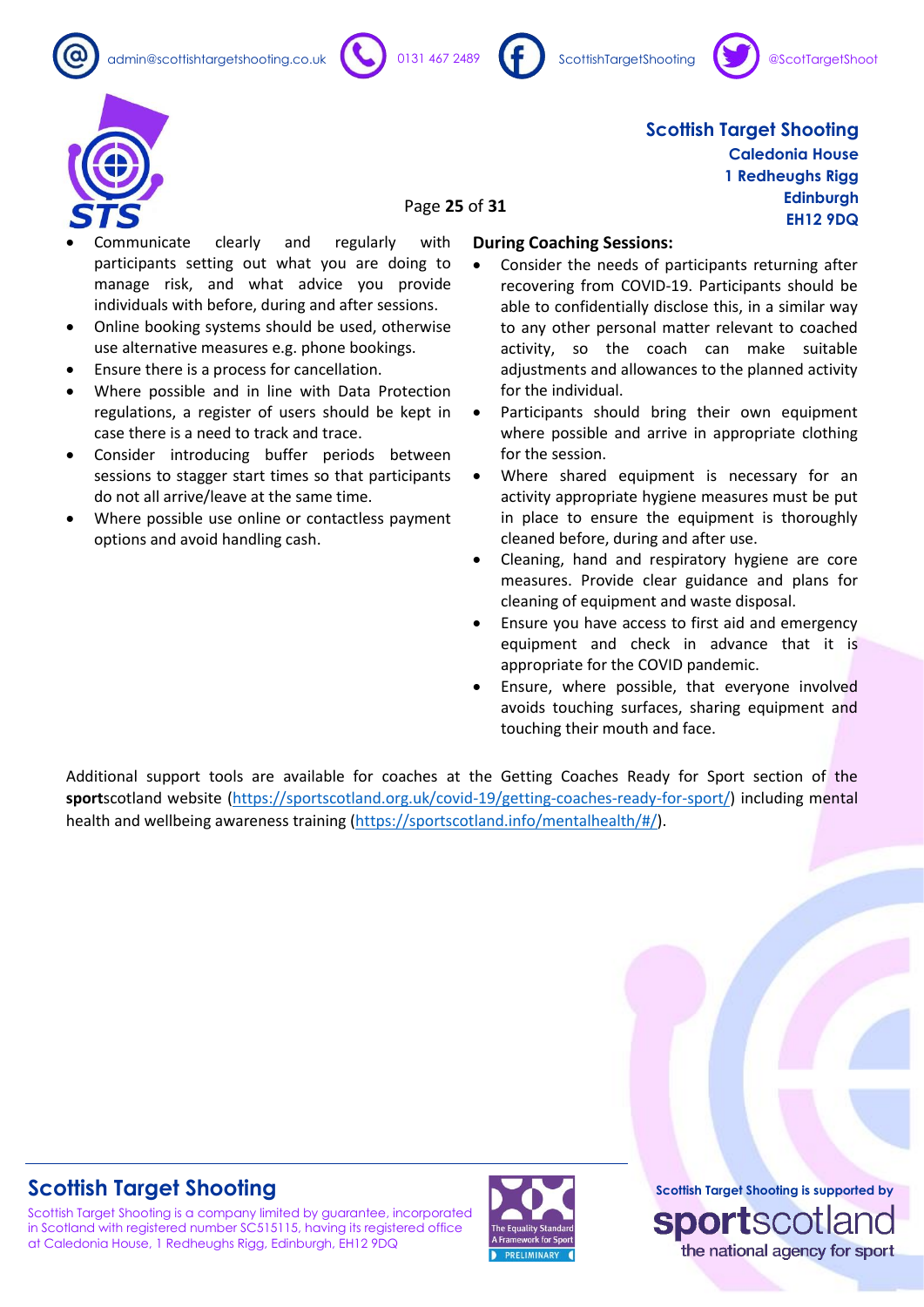









Page **26** of **31**

**Scottish Target Shooting Caledonia House 1 Redheughs Rigg Edinburgh EH12 9DQ**

### **Guidance for Competitions**

The following is specific guidance for considering a return to competitions. This should be considered and applied in conjunction with the relevant guidance for the current Protection Level in the area the competition or event is taking place in. As with all the guidance, the following list is not exhaustive for competition organisers to consider, the specifics will need to be adapted to each environment where local conditions may require additional provisions.

### **COVID Officer:**

• All sports competitions must have a named 'COVID Officer' who will complete documented risk assessments and ensure appropriate mitigations are put in place before any competition is undertaken.

### **First Aid:**

• In the event of first aid treatment being required it is recognised that a suitably qualified person, coach or supervising adult may require to attend to the injured participant. The competition/event 'COVID Officer' should consider processes for managing this as part of the risk assessment.

### **Health, Safety & Hygiene:**

- A safety briefing should be given before each relay/round commences regarding acceptable social distancing, scoring procedure and biosecurity measures in place.
- Adopt a "Shoot and Go" policy to allow the activity to happen safely, maintaining social distancing and preventing crowding.
- There will be no sharing of equipment.
- Entries (and payment) will be taken online, ensuring range/squad capacity is managed and not exceeded.

### **Participant Numbers & Duration of Competitions:**

- A register of all attendees must be maintained.
- Total numbers taking part in an outdoor competition should not exceed the limits for the relevant Level outlined in Table B for any one day, summarised below:
	- $\circ$  Level 3 Maximum of 200 participants per day
	- $\circ$  Level 2 Maximum of 500 participants per day
	- $\circ$  Level 1 Maximum of 1000 participants per day
	- $\circ$  Level 0 Maximum of 5000 participants per day
- For indoor competitions, maximum numbers will be determined by the club's risk assessment following Scottish Government guidance on the opening of indoor and outdoor sport and leisure facilities: <http://www.gov.scot/publications/coronavirus-covid-19-guidance-on-sport-and-leisure-facilities>
- It is possible to combine individuals to create a 'competition bubble'. Coaches, officials, and other volunteers are not included in Level 0 to Level 2 bubble/participation numbers but are at Level 3. The limits for these bubble sizes are outlined in Table B for outdoor competitions and is summarised below:
	- $\circ$  Level 3 Bubbles of up to 30
	- $\circ$  Level 2 Bubbles of up to 50
	- $\circ$  Level 1 Bubbles of up to 100
	- $\circ$  Level 0 Bubbles of up to 500
	- An athlete cannot be part of more than one competition bubble during the course of any one competition.

### **Scottish Target Shooting**

Scottish Target Shooting is a company limited by guarantee, incorporated in Scotland with registered number SC515115, having its registered office at Caledonia House, 1 Redheughs Rigg, Edinburgh, EH12 9DQ

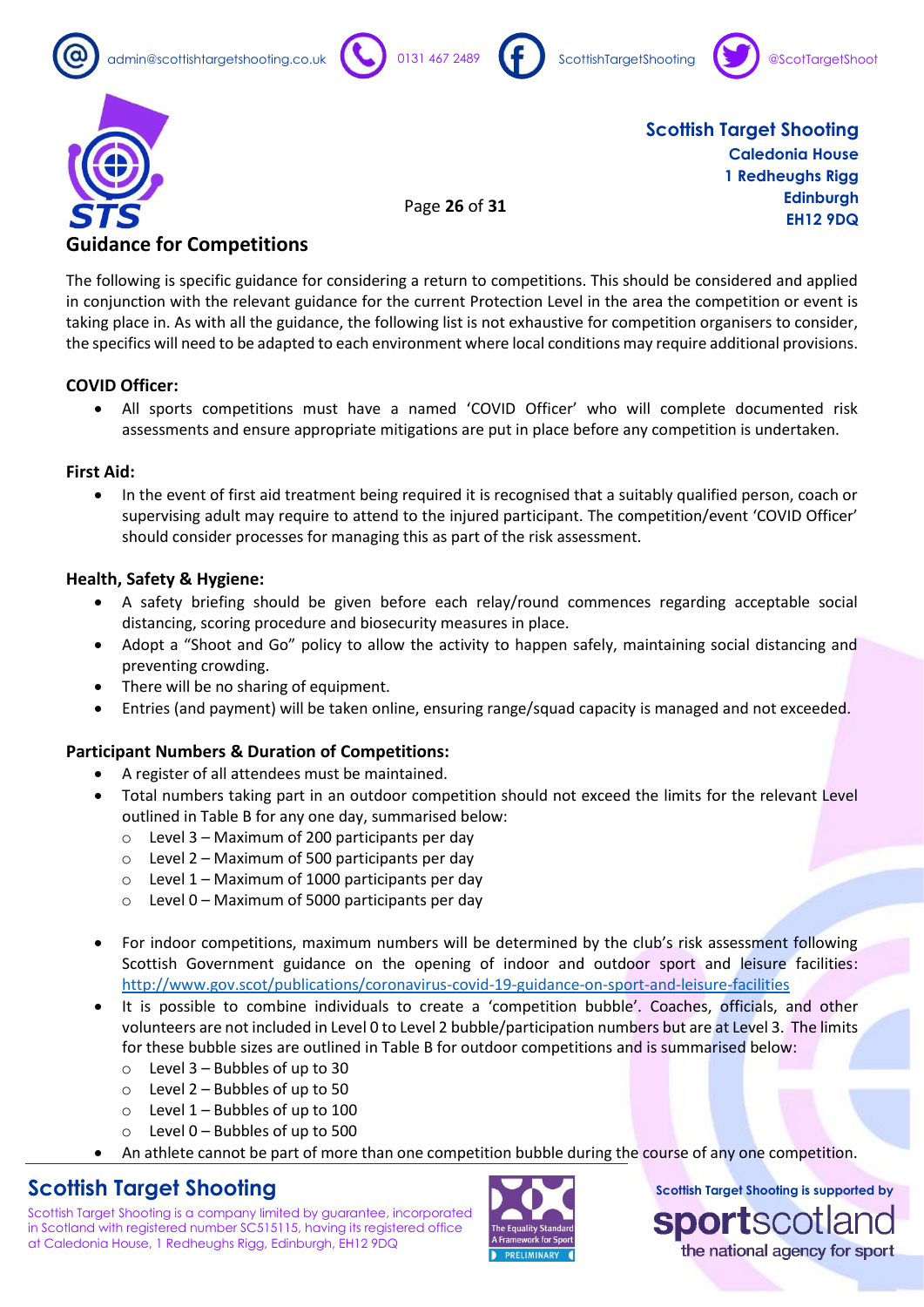admin@scottishtargetshooting.co.uk 0131 467 2489 ScottishTargetShooting









**Scottish Target Shooting Caledonia House 1 Redheughs Rigg Edinburgh EH12 9DQ**

• Competition organisers should ensure no two 'bubbles' come into contact with each other at any time throughout the day. This may be achieved with staggered starts etc.

Page **27** of **31**

• No formal presentation ceremonies should take place during or after an event and the focus should be on reducing numbers in attendance at any one time.

### **Social Distancing:**

- Participants and clubs should follow guidance based on the area protection level in which the shooting activity is to take place. A summary of what shooting activity can be undertaken at each protection level is available in Table B and should be read in conjunction with the rest of this section.
- Where organised shooting is allowed either indoors and/or outdoors, physical distancing and household guidelines can be suspended for the duration of the activity.
- Where there is likely to be proximity (within 2m) or contact between participants involved, mitigating actions must be put in place to minimise risk and keep participants safe. For instance:
	- Event organisers should focus on providing sporting activity involving keeping participants in contact with each other for the minimum amount of time, whilst still allowing the activity to run effectively. This may also require a change to game formats, numbers and/or rules to minimise risk to participants.
	- o As soon as a participant has finished, they should leave the range/layout.

### **Spectators:**

- At "Beyond Level 0" spectating can take place, thisincludes a restriction on spectator numbers of up to 5000 outdoors and 2000 indoors unless an exemption is provided by the relevant Local Authority and permission obtained from other relevant bodies from which the organiser would normally require agreement to run the competition/event.
- At Levels 0-4 no spectating should take place other than where a parent or carer is supervising a child or vulnerable adult or when following specific Scottish Government sector guidance for sporting events: [http://www.gov.scot/publications/coronavirus-covid-19-events-sector-guidance/.](http://www.gov.scot/publications/coronavirus-covid-19-events-sector-guidance/)

### **Rifle and Pistol Competition Guidance Postal Competitions**

- Postal competitions are exempt.
- For postal competitions, organisers should give consideration to extending windows for shooting cards (which may require less rounds) to allow for reduced capacity at ranges.

#### **General**

- Finals will not take place as it will not be possible to maintain social distancing between athletes.
- In most cases, there should only be one official on the range and one volunteer to oversee cleaning.

# **Scottish Target Shooting**

Scottish Target Shooting is a company limited by guarantee, incorporated in Scotland with registered number SC515115, having its registered office at Caledonia House, 1 Redheughs Rigg, Edinburgh, EH12 9DQ

• Entries (and payment) should be taken in advance and online where possible.

### **Arrivals**

- Arrivals will be staggered athletes should arrive at a designated time prior to the relay starting.
- All athletes will be required to wear face coverings until they reach their firing point.

#### **Departures**

Athletes will be asked to put on their face masks and leave the range on completion of their relay.

### **Competition Format**

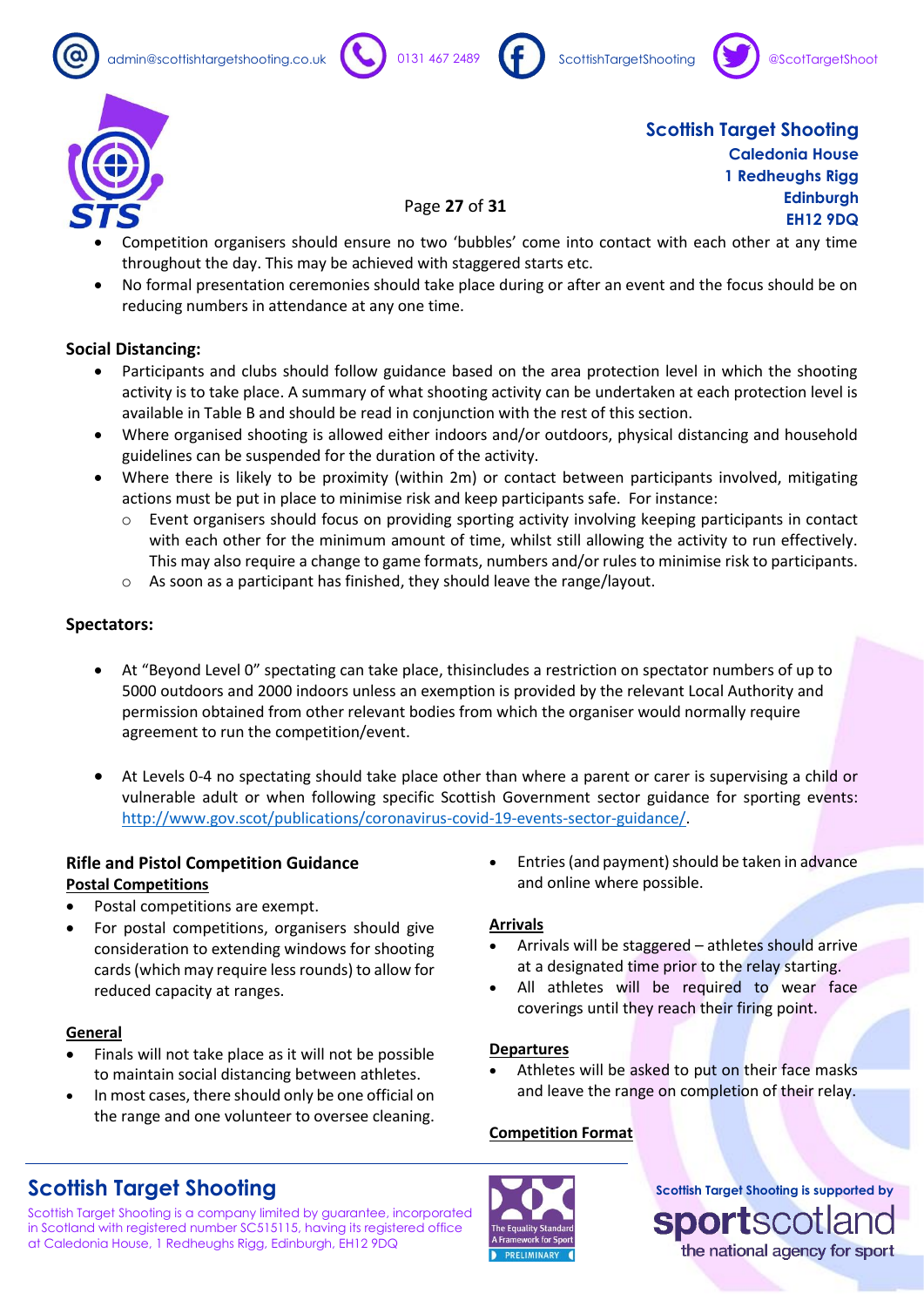





**Caledonia House 1 Redheughs Rigg**

> **Edinburgh EH12 9DQ**

**Scottish Target Shooting**



Page **28** of **31**

- All sports and personal equipment should move with the athlete to the field of play when the athletes are called to the line.
- When an athlete finishes their shoot, they will remain at their firing point until all other athletes have finished.
- Athletes should pack their equipment away on the field of play.
- Firing points and chairs should be sanitised between relays.
- There will be no final and placings will be determined by qualification score.

#### **Shotgun Competition Guidance General**

- All squads must be booked on in advance. Athletes must confirm that they have not had any symptoms of COVID-19, that they or anyone in their household has not tested positive for COVID-19 recently, or that they have been notified to self-isolate by the NHS.
- Office staff are exempt from being included in bubble numbers if social distancing can be maintained, surfaces used by customers are regularly sanitised and payment can be made using contactless methods where possible.
- Scorecards can only be touched by others within the same bubble (including other shooters) so long as clipboards, pens and the button operated by Referees are sanitised between use.
- Referees and officials can operate within multiple bubbles so long as social distancing is observed and PPE is worn (so long as PPE does not jeopardise safety instructions to athletes).
- After shooting the stand, squad members must verbally confirm their score with the Referee when leaving the stand. Referee's decision and score marked is final.
- All squads start on stand 1 and shoot the course in order.
- For those Grounds with multiple fixed layouts (such as FSP, DTL, NSK, and Sportrap), it is acceptable to have a squad on each layout at each allotted squad time.
- Where prize money is awarded, it is recommended that 'Cash' be avoided and that shooters are paid by BACS transfer.

#### **Arrivals**

• Arrivals will be staggered – athletes should arrive at a designated time prior to the round starting.

#### **Departures**

Athletes will be asked to leave on completion of their round.

# **Scottish Target Shooting**

Scottish Target Shooting is a company limited by guarantee, incorporated in Scotland with registered number SC515115, having its registered office at Caledonia House, 1 Redheughs Rigg, Edinburgh, EH12 9DQ

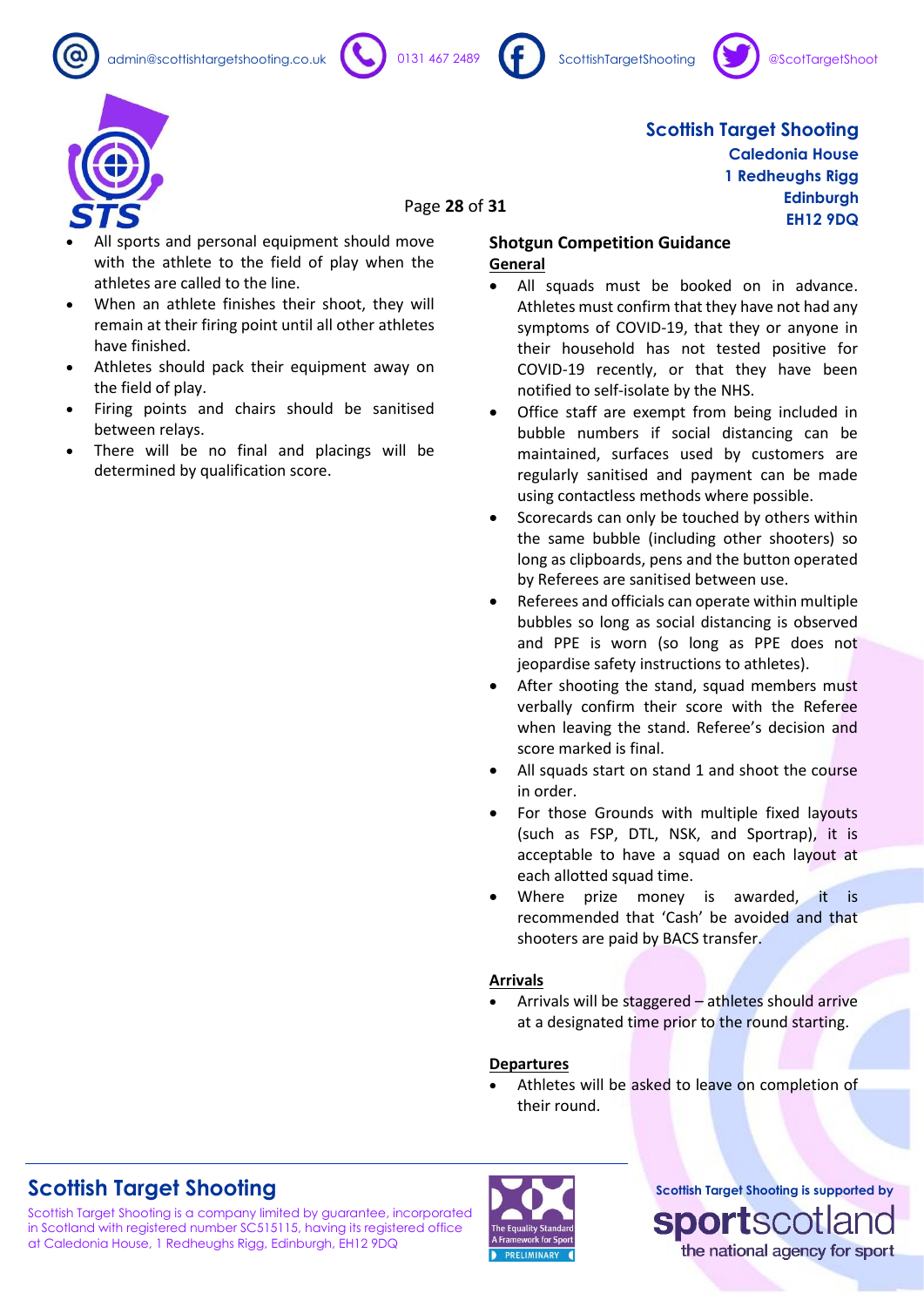admin@scottishtargetshooting.co.uk 0131 467 2489 ScottishTargetShooting









Page **29** of **31**

**Scottish Target Shooting Caledonia House 1 Redheughs Rigg Edinburgh EH12 9DQ**

### **Down the Line and Sportrap (DTL, STR)**

- DTL and Sportrap should run with squads of no more than 5 shooters plus the Referee, with the Referee following COVID-19 secure guidelines regarding social distancing hygiene, biosecurity, and PPE requirements.
- Suitable measures should be in place for shooters to rotate from station 5 to station 1, while staying at least 2 metres behind the line and away from the Referee's position.

#### **Automatic Ball Trap, Olympic Trap, Universal Trench (ABT, OT, UT)**

- ABT, OT and UT squads should run with no more than 6 shooters plus the Referee/Buttoner, with the Referee/Buttoner following COVID-19 secure guidelines regarding social distancing hygiene, biosecurity, and PPE requirements.
- Two options are available on the ABT, OT and UT layouts depending upon the size of the layouts:
	- o Option 1 for small/tightly enclosed layouts shooters to remain on their station, as per DTL, rather than moving towards the next station after each shot to maintain social distancing. Shooters are only move on the instruction of 'Line Change' or 'Line Move' from the Referee after the person on the 5th station has shot their target and not before. One target will be shot by each shooter per rotation.
	- o Option 2 for larger layouts with room behind shooters – the layout will have a 2 metre line marked behind the shooting stations to comply with social distancing guidelines. The 6 shooters move stations as normal, moving back to the 2 metre line when waiting to go to the next station. When the shooter on station 5 moves to station 1, they have to move behind the 2 metre line.
- In both options, the position of the Referee/Buttoner must be decided by the Ground to ensure safety and social distancing is prioritised. If the back of the layout has limited

space, it is preferable to install a clear screen to protect the Referee station.

### **National Skeet and Olympic Skeet (NSK, OSK)**

- National & Olympic Skeet can run with squads of up to 6 shooters plus the Referee, with the Referee following COVID-19 secure guidelines regarding social distancing hygiene, biosecurity, and PPE requirements, as long as there is only 1 squad on the layout and each shooter is able to maintain social distancing.
- When viewing the targets at the start of the round, only the first shooter in the squad can see the targets, as per National Sporting, with the remaining shooters in the squad maintaining their social distancing. Waiting squads should be outside of the layout at a designated waiting area and observing social distancing rules.

### **National Sporting and FITASC Sporting (NSP, FSP)**

- NSP and FSP must be pre-booked and squadded appropriately.
- Referees must be located safely from the stand/squad following COVID-19 secure guidelines regarding social distancing, hygiene, biosecurity, and PPE requirements at all times.
- Squads to be currently limited to a maximum of 6, plus a referee (including caddied) where it is possible to maintain social distancing and meet COVID-19 secure guidelines on the stand / layout.
- Score cards will only be handled by the Caddy/Referee or the stand Referee will keep score on a master score card.
- All squads will start on stand 1 and shoot the course in order. For FSP it is acceptable to have a squad on each layout at allocated times so long as social distancing can be observed
- There are three scoring options available when scoring Registered National Sporting shoots under COVID-19 restrictions:
	- o A caddied Referee stays with the squad and referees/scores throughout the course. At no point will shooters touch a score card - only the Referee returns the cards to admin.



Scottish Target Shooting is a company limited by guarantee, incorporated in Scotland with registered number SC515115, having its registered office at Caledonia House, 1 Redheughs Rigg, Edinburgh, EH12 9DQ

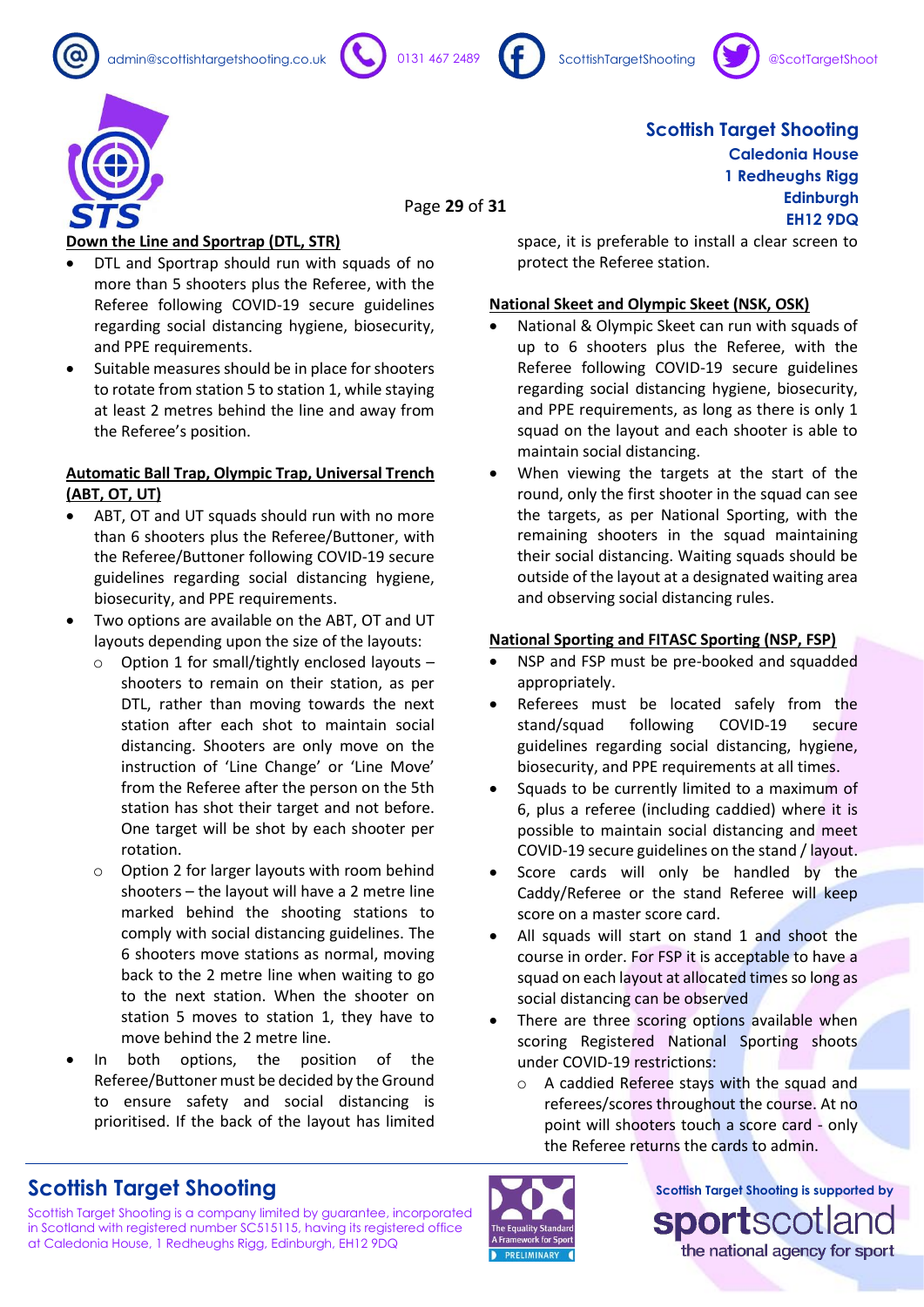







Page **30** of **31**

- At the start of the shoot each stand Referee is issued with a score card for each shooter, which will remain on the stand. Such score cards to be collated and added together by admin.
- o Squad scorecards can be either one multishooter card (maximum 6 names per card) or individual scorecards. Such cards must be placed in a protective bag or sealable folder. After the squad has shot stand 1 it is then handed to one nominated squad member to carry from one stand to the next Referee

**Scottish Target Shooting Caledonia House 1 Redheughs Rigg Edinburgh EH12 9DQ**

throughout the course of shooting. Shooters should not touch the score cards in any way.

- o Additional protection should be used by the referees to sanitise the scorecard protective bag / sealable folder prior to it being passed to the next Referee/stand. Referees may also wear single use gloves, which are changed frequently.
- o At the end of the course the container should be sanitised and delivered to or collected by admin.

# **Scottish Target Shooting**

Scottish Target Shooting is a company limited by guarantee, incorporated in Scotland with registered number SC515115, having its registered office at Caledonia House, 1 Redheughs Rigg, Edinburgh, EH12 9DQ

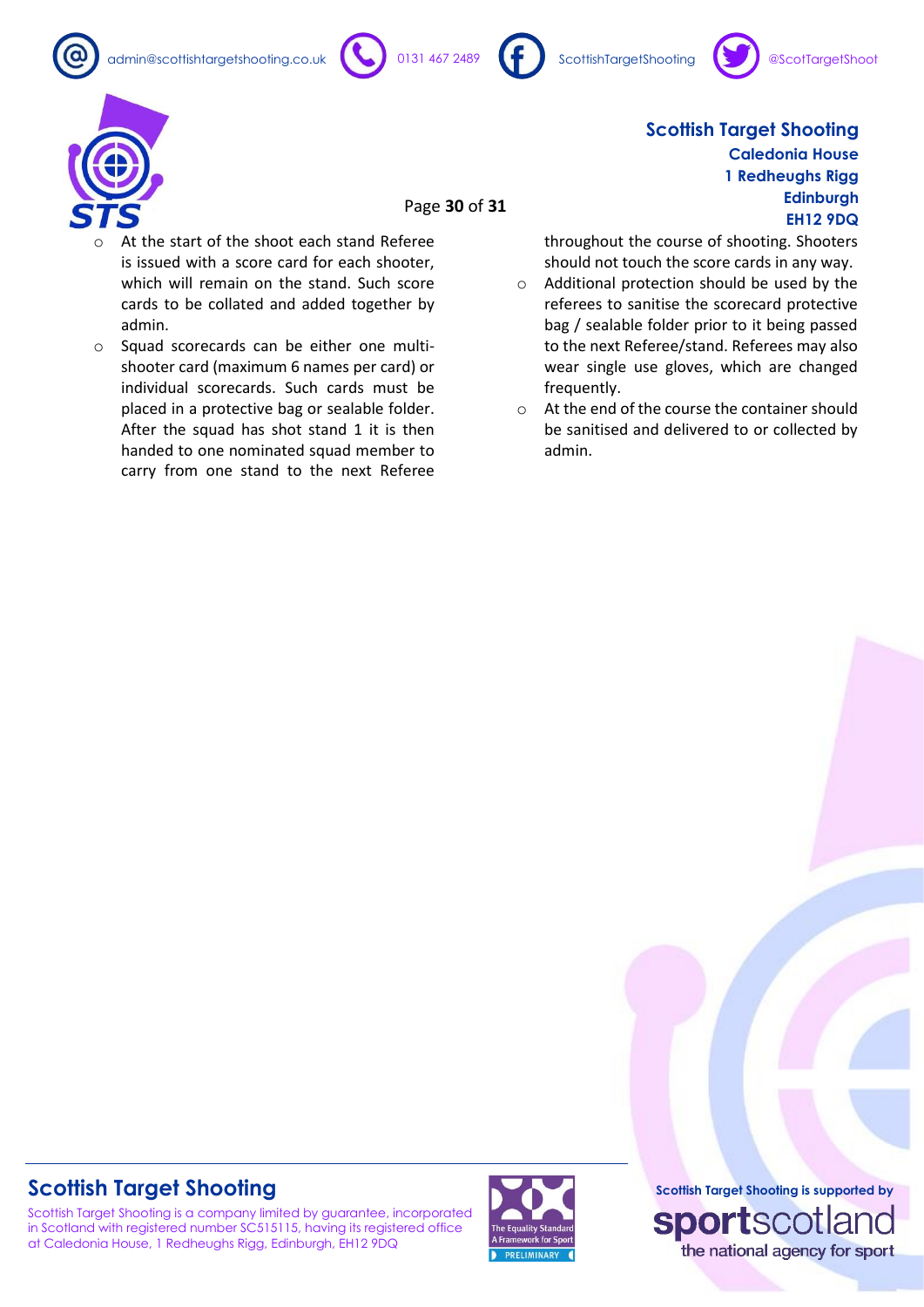









Page **31** of **31**

**Scottish Target Shooting Caledonia House 1 Redheughs Rigg Edinburgh EH12 9DQ**

### **Guidance for Members and Participants**

Those with symptoms or testing positive will still be required to self-isolate. Close contacts over 17 who have been double vaccinated more than two weeks ago and with no symptoms will be able to get a PCR test and end self-isolation if negative. All under 17s will also be able to use this process (which will be encouraged but not required for under 5s).

[\(https://www.nhsinform.scot/illnesses-and-conditions/infections-and-poisoning/coronavirus-covid-](https://www.nhsinform.scot/illnesses-and-conditions/infections-and-poisoning/coronavirus-covid-19/coronavirus-covid-19-shielding#overview)[19/coronavirus-covid-19-shielding#overview\)](https://www.nhsinform.scot/illnesses-and-conditions/infections-and-poisoning/coronavirus-covid-19/coronavirus-covid-19-shielding#overview).

*IMPORTANT: If you have a continuous cough, high temperature, or loss or change in taste or smell, you should self-isolate and request a coronavirus test right away. Further information is available a[t NHS inform: Get a Test](https://www.nhsinform.scot/illnesses-and-conditions/infections-and-poisoning/coronavirus-covid-19/test-and-protect/coronavirus-covid-19-get-a-test-if-you-have-symptoms) or by calling 0800 028 2816 if you cannot get online.*

In addition to the warning above, review the following guidance ahead of visiting a club, facility or ground:

### **Stay Up To Date:**

- Information from the Scottish Government is available at: [www.gov.scot/coronavirus-covid-19/.](http://www.gov.scot/coronavirus-covid-19/)
- Be aware that guidance can change, and restrictions may be reintroduced ensure you have checked the latest version of our guidelines.

### **Before Going:**

- Check the guidance relating to the Protection Level you are in and the club you are travelling to operates in.
- Travel restrictions outlined by the Scottish Government should always be adhered to by participants. The latest advice can be found on the Scottish Government website.
- Use toilet facilities at home before you leave.
- Bring your own hydration / food to the venue.
- Bring your own hand sanitiser to the venue and use regularly through the activity.
- If you are ill or have any symptoms of COVID-19 then stay at home.
- Book your time in the manner prescribed by the club. Under no circumstances should you arrive at the club without booking in advance. If you are unsure, contact someone before travelling.
- Aim to arrive at the club no more than 5 minutes prior to your booking (assuming booking time also allows time for getting ready).
- Park your car to facilitate physical distancing.

# **Scottish Target Shooting**

Scottish Target Shooting is a company limited by guarantee, incorporated in Scotland with registered number SC515115, having its registered office at Caledonia House, 1 Redheughs Rigg, Edinburgh, EH12 9DQ



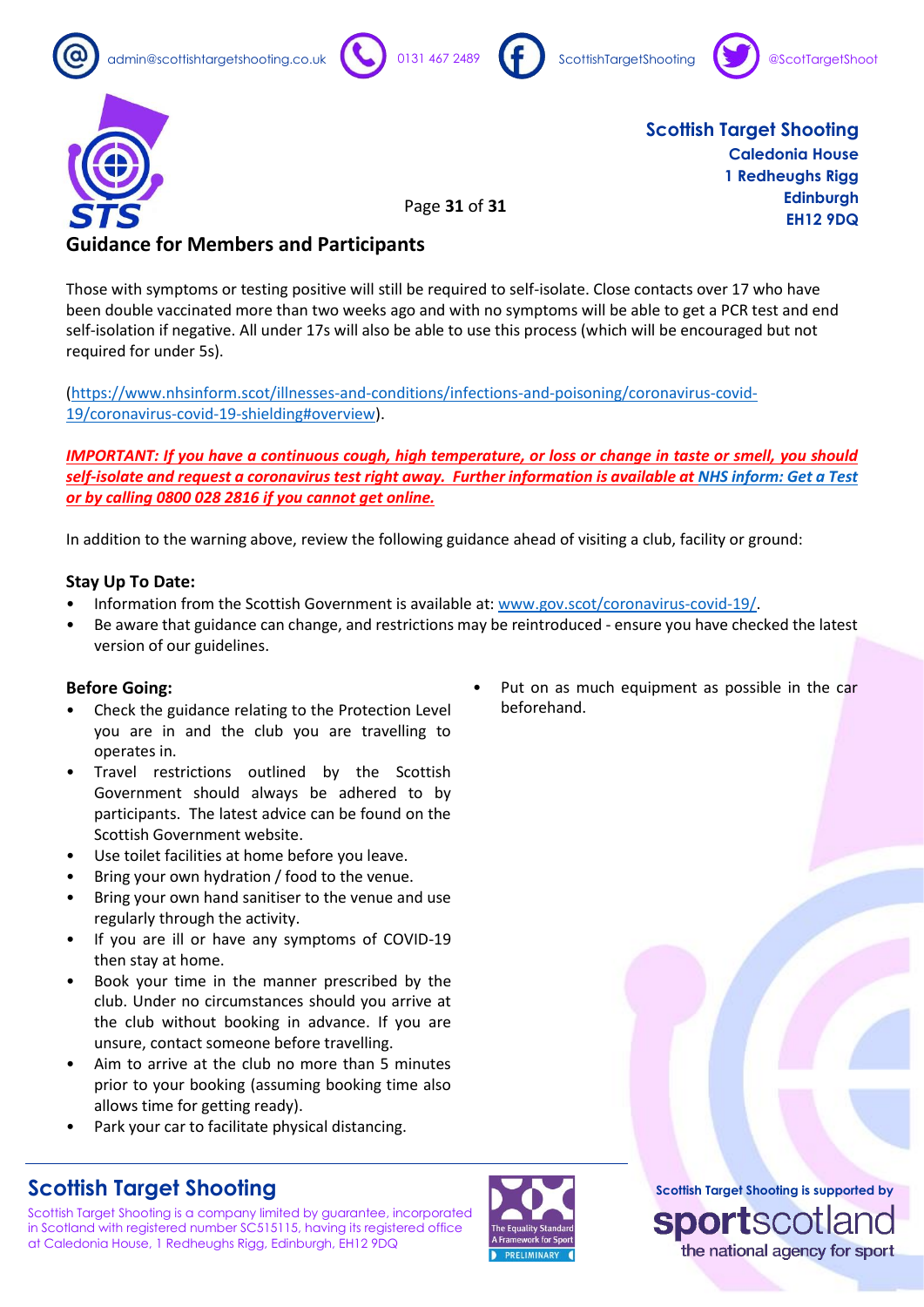









Page **1** of **31**

#### **When There:**

- Be aware that some indoor areas may be closed.
- Follow guidance and signs issued by the club.
- Equipment (e.g. firearms, telescopes, mats etc.) should only be shared where appropriate cleaning processes and provisions are made available.
- Do not touch anything you do not need to and use wipes to clean anything you do touch.
- Spectating is not allowed other than if you are supervising a child or vulnerable person.
- Take any rubbish away with you.
- Cleaning of personal equipment should be done at home and not on site to minimise time on location for anything other than shooting.

#### **On Finishing:**

• After going to the club or ground return directly to your car and leave. Where possible and safe to do so, do not store equipment at the club or ground.

be the case if you are using an electronic system to

If you are unsure whether you need to register, please contact the ICO via their helpline on 0303

gather and store data.

123 1113, or visit [www.ico.org.uk](http://www.ico.org.uk/)

### **Guidance for Test and Protect**

Test and Protect is Scotland's way of putting into practice NHS Scotland's test, trace, isolate and support strategy. Containing outbreaks early is crucial to reduce the spread of COVID-19, protect the NHS and save lives, and avoid the reintroduction of social and economic lockdown. This will support the country to return to, and maintain, a more normal way of life.

#### **General Guidance:**

- The gathering of contact information from anyone attending the club in a secure and safe manner, will assist NHS Scotland's Test and Protect service to identify any clusters of cases, contact those who may have been exposed to the virus, and request them to take appropriate steps to prevent potential onward spread.
- A leaflet providing information on the Test and Protect service from NHS Scotland is also available here: <https://www.gov.scot/publications/coronavirus-covid-19-test-and-protect-coronavirus-service/>

#### **Maintaining Records:**

- In order to support Test and Protect clubs are required to collect the name, contact number, date of visit, time of arrival, and where possible the departure time of all those attending facilities or activities. Where attending as a small household group, the contact details for one member – a 'lead member' – will be sufficient.
- It is important that the club and those attending cooperate, as it will be crucial to efforts to suppress the virus.
- Clubs should store information for 21 days and share it when requested to do so by public health officers.
- In order to gather and store customer information securely, clubs may need to be registered with the Information Commissioner's Office (ICO). This will

### **Scottish Target Shooting**

Scottish Target Shooting is a company limited by guarantee, incorporated in Scotland with registered number SC515115, having its registered office at Caledonia House, 1 Redheughs Rigg, Edinburgh, EH12 9DQ



**Scottish Target Shooting is supported by SportSCO** the national agency for sport

**Scottish Target Shooting Caledonia House 1 Redheughs Rigg Edinburgh EH12 9DQ**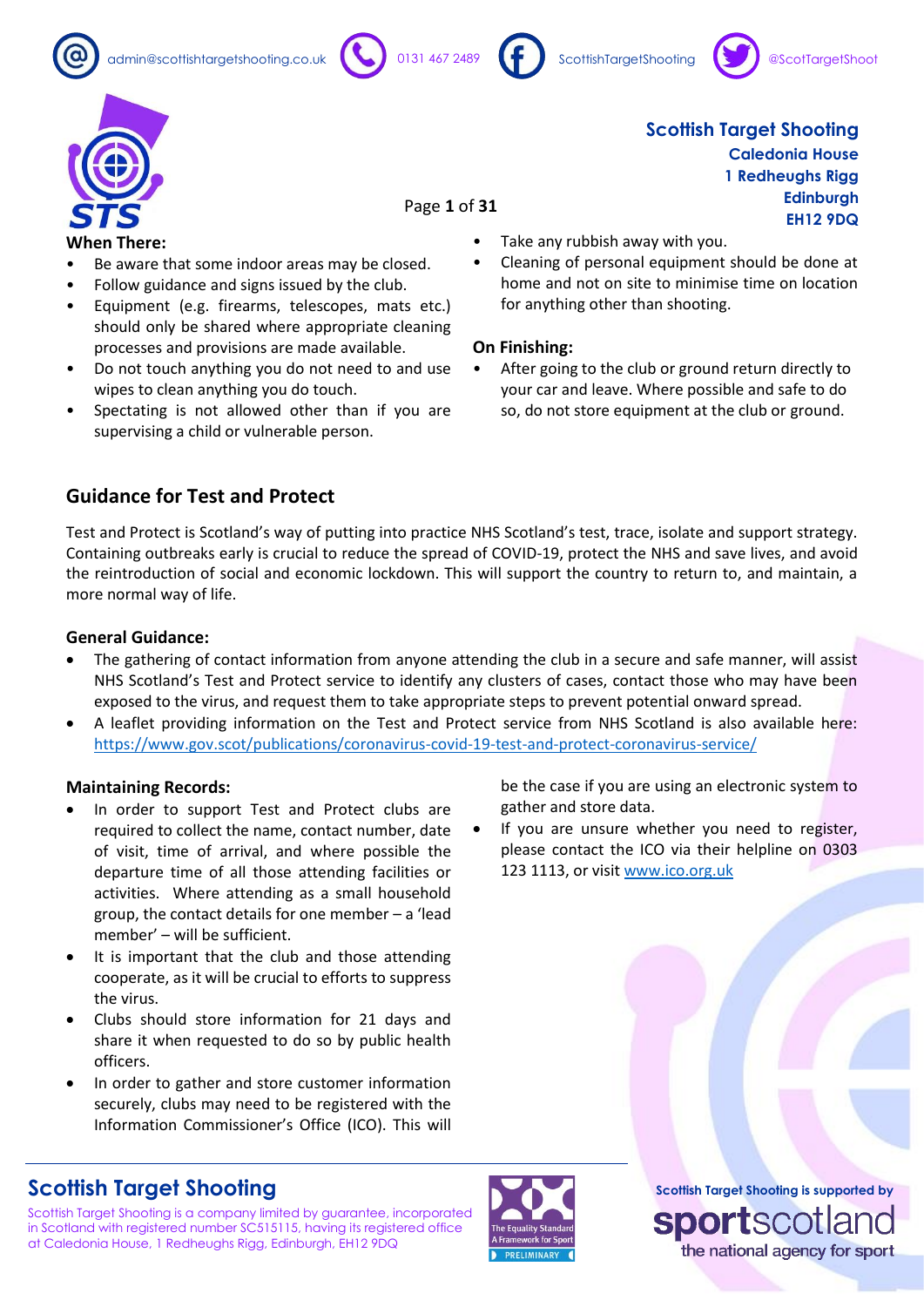



Page **22** of **31**







**Scottish Target Shooting Caledonia House 1 Redheughs Rigg Edinburgh EH12 9DQ**

### **Protect Scotland App**

- NHS Scotland has launched a free mobile app designed to help with contact tracing efforts and slow the spread of COVID-19. The app will alert users if they have been in close contact with another app user who tests positive for coronavirus.
- Supported by a dedicated Protect Scotland website, the app is an extra tool complementing existing person-to-person contact tracing which remains the main component of NHS Scotland's Test and Protect system.
- Further information on the Protect Scotland app is available at [www.protect.scot](http://www.protect.scot/)

# **Scottish Target Shooting**

Scottish Target Shooting is a company limited by guarantee, incorporated in Scotland with registered number SC515115, having its registered office at Caledonia House, 1 Redheughs Rigg, Edinburgh, EH12 9DQ

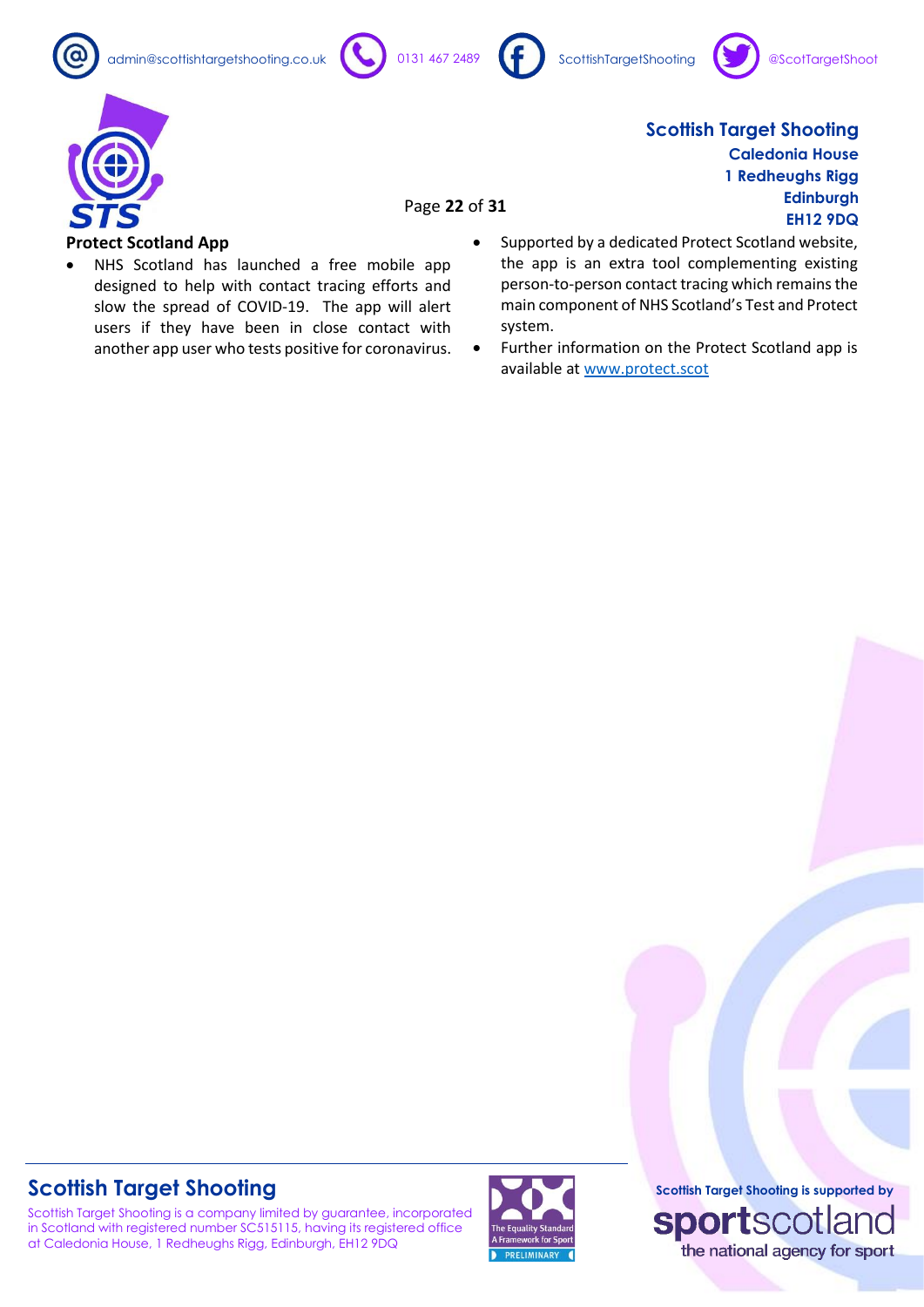









### **Appendix A**

### **COVID-19 Club Attendance Opt-In**

*This form must be completed by anyone wishing to use the Club's facilities*

| Print    | Mobile     |  |
|----------|------------|--|
| Name:    | Number:    |  |
| Home     | Post       |  |
| Address: | Code:      |  |
| Email    | Membership |  |
| Address: | Number:    |  |

I, a member of [**Insert Name of Club**] (the Club) with the details stated above, confirm the following statements:

- 1. I hereby agree and accept that I am attending shoots at ranges organised by the Club of which I am a member entirely of my own free will and entirely at my own risk, during such time as Scotland operates under the Protection Levels outlined in the Scottish route map for recovery from COVID-19 as stipulated by the Scottish Government.
- 2. I fully understand the risks I may be undertaking, particularly, but not limited to the potential for my possible exposure to COVID-19 by being at the Club and so in public (namely attending the range, with other members of the public) as opposed to isolating. I hold and will continue to hold the Club free from all harm and liabilities arising from the risk of my contracting COVID-19 by reason of my attendance at the Club.
- 3. I confirm that I will only attend if I have not been symptomatic for 10 days or have shared a household with someone who has been symptomatic 14 days prior to me attending and have not been advised to remain at home for any other reason.
- 4. I also agree that if I demonstrate symptoms within 10 days prior to the booking, I will not attend and will inform the relevant Club personnel of my cancellation. In such circumstances, the club agrees to refund any fees paid at the time of booking.
- 5. On attending the Club, I fully understand that social distancing and hygiene measures stipulated in general by the Scottish Government and applied locally by the Club must be followed at all times. I will keep myself up to date, knowledgeable and compliant with all updates issued by the Scottish Government and the Club. I agree to abide by the safety procedures put in place by the Club and follow any guidance and signs issued in advance and on the day.
- 6. I agree to only go to areas of the Club that I have been allocated to and agree to inform the relevant Club member on the day should I visit other areas of the Club so appropriate cleaning measures can take place and records for track and trace purposes can be maintained.
- 7. I also understand that if I have any safety concerns at the range, I will notify the RCO immediately, leave the range if necessary, and advise the relevant Club member present as soon as possible. Ways of reaching out to these individuals will be provided on the day.
- 8. I also undertake that if I demonstrate any COVID-19 symptoms within 10 days of leaving the Club, I will notify the Club secretary and NHS Scotland immediately so that track and trace procedures can be implemented if necessary.

Signature: Date: Date: Date: Date: Date: Date: Date: Date: Date: Date: Date: Date: Date: Date: Date: Date: Date: Date: Date: Date: Date: Date: Date: Date: Date: Date: Date: Date: Date: Date: Date: Date: Date: Date: Date: D

**Scottish Target Shooting**

Scottish Target Shooting is a company limited by guarantee, incorporated in Scotland with registered number SC515115, having its registered office at Caledonia House, 1 Redheughs Rigg, Edinburgh, EH12 9DQ

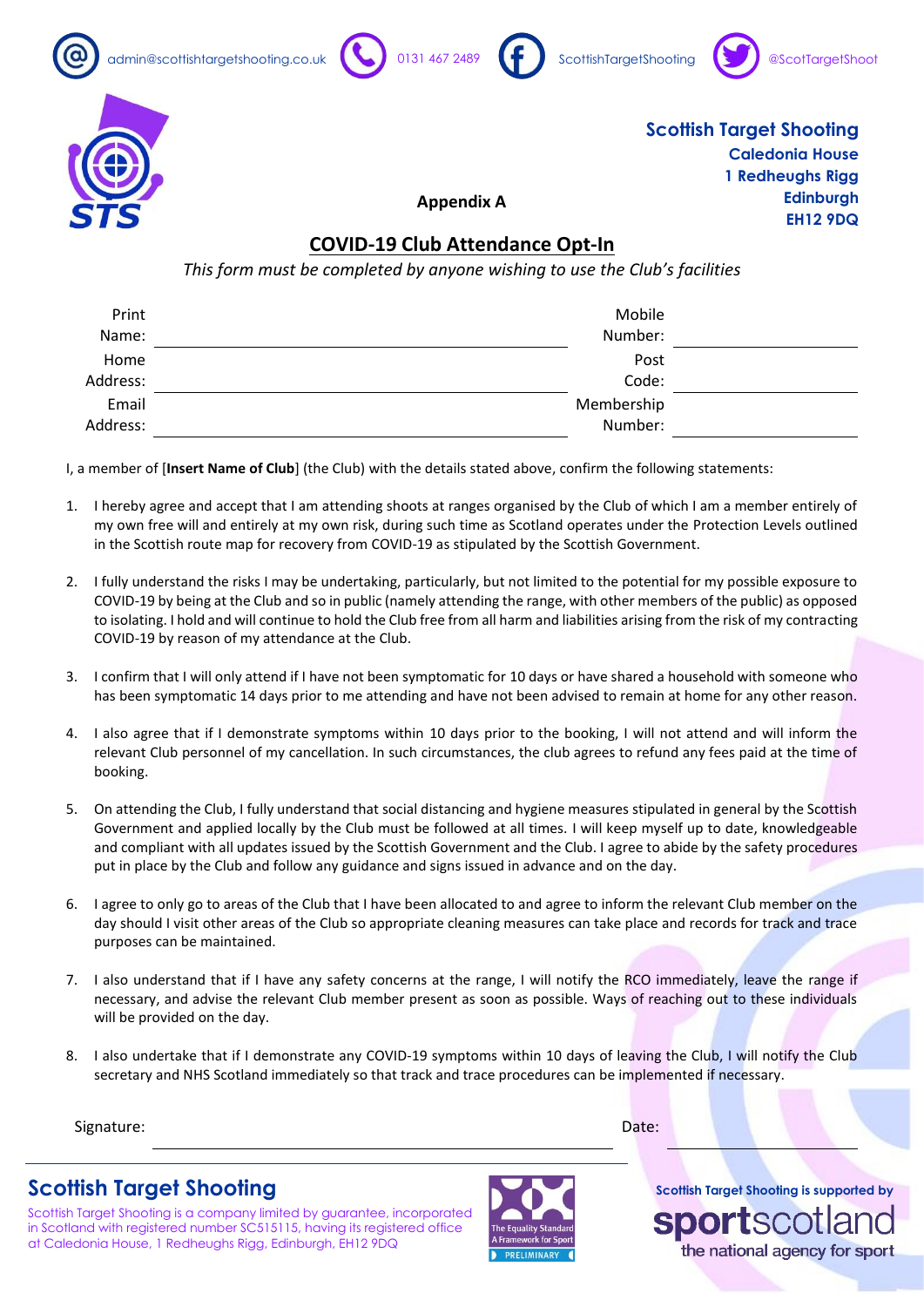









**Appendix B**

# **Club COVID Officer**

*Template Role Description*

### **Introduction**

The following COVID Officer template role description is designed to help clubs establish this important role. The purpose of this role is to oversee public health and safety measures across the club, ensuring that the club is operating in a safe manner and adheres to Scottish Government and STS guidelines. This important role could be a new volunteer role or added to a current role within the club.

### **Purpose**

- 1. To be the main point of contact for your club on all things related to Coronavirus (COVID-19);
- 2. Oversee public health and safety measures across the club;
- 3. Ensure documented risk assessments and all appropriate mitigations are put in place before any activity is undertaken; and
- 4. Ensure an accurate record of all attendees is kept in line with the Scottish Government Test & Protect scheme.

### **Responsibility**

- Keep up to date with ongoing Scottish Government and STS advice and guidance relating to Coronavirus (COVID-19)
- Ensure documented risk assessments and all appropriate mitigations are put in place for your club before any activity is undertaken
- Ensure club policies and procedures are updated accordingly in relation to Coronavirus (COVID-19)
- Ensure an accurate record is kept of all attendees, including coaches, for all sessions in line with Scottish Government Test & Protect:
	- As a minimum, NHS Test & Protect request that this includes the name of each member, a contact telephone number, and the date/time of the session
- Ensure an update is provided to committee
- Ensure there is awareness of your club's Coronavirus (COVID-19) protocols and encourage members and participants to take individual responsibility
- Where deemed appropriate, ensure club members have access to a supply of appropriate personal protective equipment (PPE)
- Where appropriate, ensure the venue has appropriate visible signage to manage new Coronavirus (COVID-19) protocols
- Ensure all training equipment is sanitised before and after each training session
- Offer reassurance to members and participants that the club is a safe and welcoming place, e.g. share videos highlighting safe coaching practices or a facility walk through, appoint a return to sport coordinator to welcome participants. (This could be part of the COVID Officer role but is more focused on supporting participants face to face as they return to activity)
- Provide clear, up-to-date and positive communication to people using the club about COVID-19 protocols
- Engage members and participants in conversations on how they are feeling about Coronavirus (COVID-19)
- Engage with fellow COVID Officers from other sports and clubs for support and to ensure that best practice guidelines are being adhered to

# **Scottish Target Shooting**

Scottish Target Shooting is a company limited by guarantee, inc in Scotland with registered number SC515115, having its register at Caledonia House, 1 Redheughs Rigg, Edinburgh, EH12 9DQ